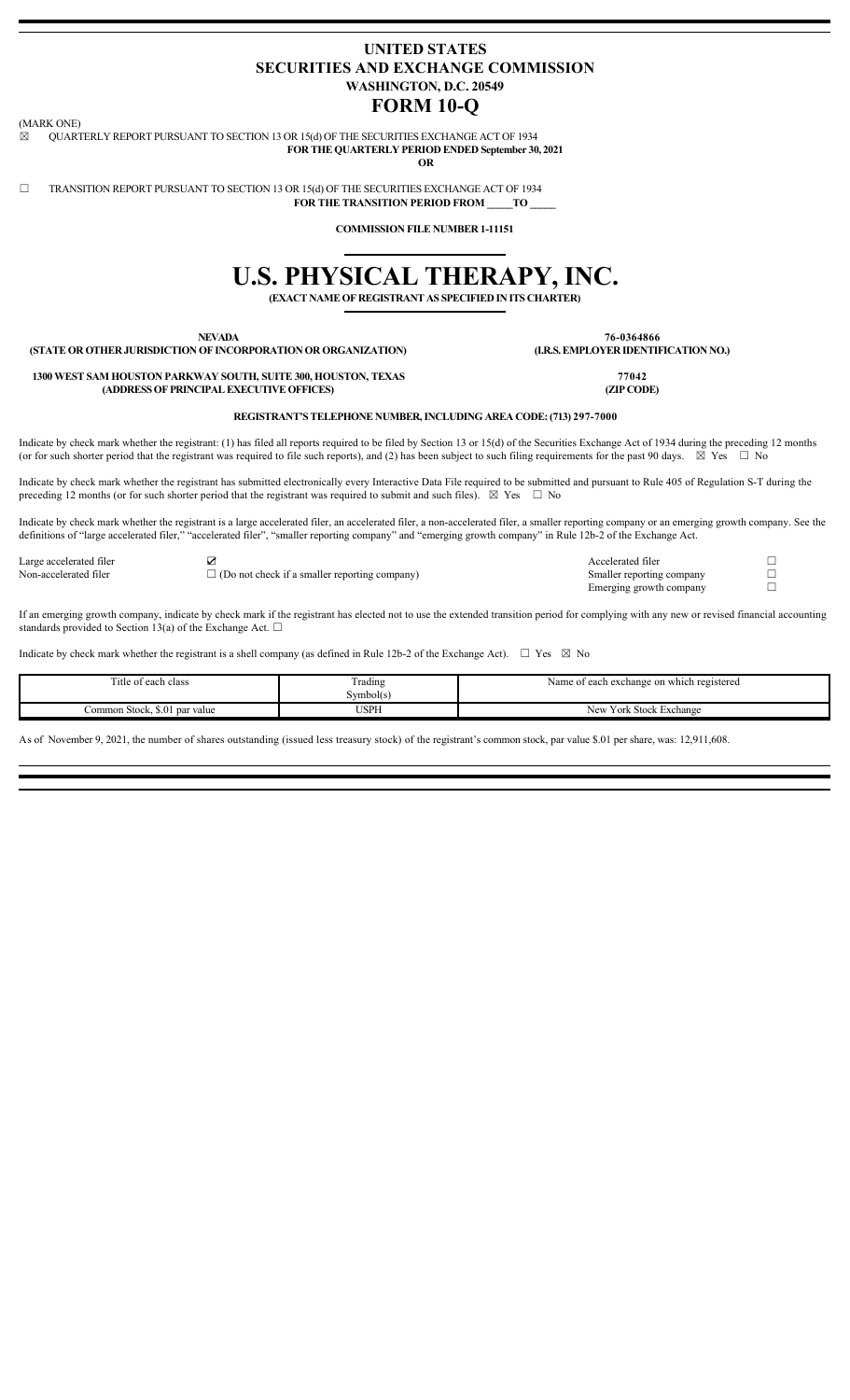### <span id="page-1-0"></span>**PART I—FINANCIAL INFORMATION - UNAUDITED**

| Item 1. | <b>Financial Statements.</b>                                                                                        | $\mathbf{3}$   |
|---------|---------------------------------------------------------------------------------------------------------------------|----------------|
|         |                                                                                                                     |                |
|         | Consolidated Balance Sheets as of September 30, 2021 and December 31, 2020                                          | 3 <sup>1</sup> |
|         |                                                                                                                     |                |
|         | Consolidated Statements of Income for the three and nine months ended September 30, 2021 and 2020                   | $\overline{4}$ |
|         |                                                                                                                     |                |
|         | Consolidated Statements of Cash Flows for the nine months ended September 30, 2021 and 2020                         | 5 <sup>5</sup> |
|         | Consolidated Statements of Changes in Equity for the three months and nine months ended September 30, 2021 and 2020 | 6              |
|         |                                                                                                                     |                |
|         | <b>Notes to Consolidated Financial Statements</b>                                                                   | $7^{\circ}$    |
|         |                                                                                                                     |                |
| Item 2. | Management's Discussion and Analysis of Financial Condition and Results of Operations                               | 32             |
|         |                                                                                                                     |                |
| Item 3. | Quantitative and Qualitative Disclosure About Market Risk                                                           | 50             |
|         |                                                                                                                     |                |
| Item 4. | <b>Controls and Procedures</b>                                                                                      | 50             |
|         |                                                                                                                     |                |
|         | <b>PART II-OTHER INFORMATION</b>                                                                                    |                |
| Item 1. | <b>Legal Proceedings</b>                                                                                            | 51             |
|         |                                                                                                                     |                |
| Item 6. | <b>Exhibits</b>                                                                                                     | 52             |
|         |                                                                                                                     |                |
|         | Signatures                                                                                                          | 53             |
|         |                                                                                                                     |                |
|         | Certifications                                                                                                      |                |
|         |                                                                                                                     |                |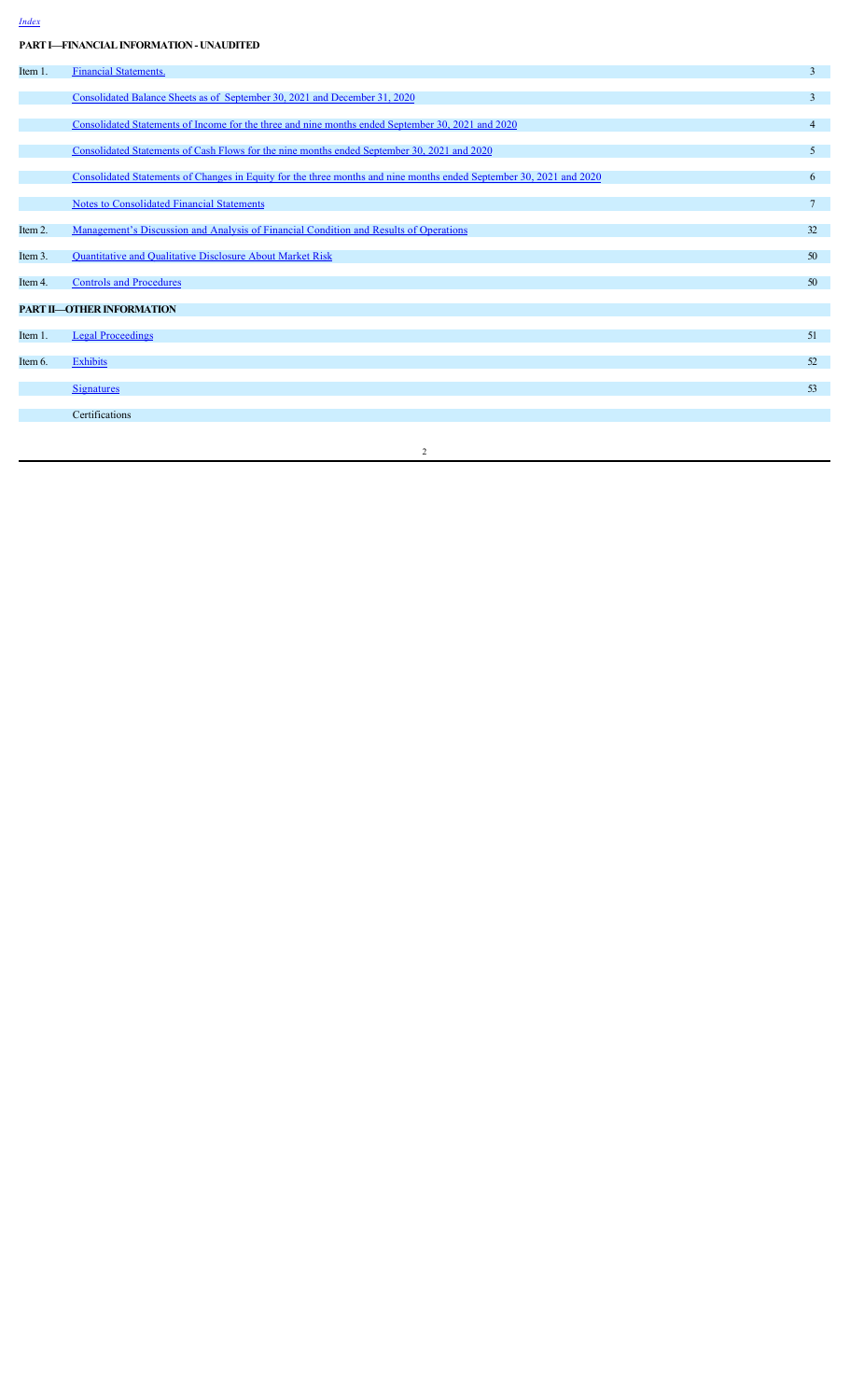#### **U. S. PHYSICAL THERAPY, INC. AND SUBSIDIARIES CONSOLIDATED BALANCE SHEETS (IN THOUSANDS, EXCEPT SHARE DATA)**

<span id="page-2-1"></span><span id="page-2-0"></span>

|                                                                                                    | September 30, 2021 | <b>December 31, 2020</b> |
|----------------------------------------------------------------------------------------------------|--------------------|--------------------------|
| <b>ASSETS</b>                                                                                      | (unaudited)        |                          |
| Current assets:                                                                                    |                    |                          |
| Cash and cash equivalents                                                                          | \$<br>19,188       | 32,918<br>-S             |
| Patient accounts receivable, less allowance for credit losses of \$2,728 and \$2,008, respectively | 46,456             | 41,906                   |
| Accounts receivable - other                                                                        | 10,093             | 9,039                    |
| Other current assets                                                                               | 3,687              | 3,773                    |
| Total current assets                                                                               | 79,424             | 87,636                   |
| Fixed assets:                                                                                      |                    |                          |
| Furniture and equipment                                                                            | 58,179             | 55,426                   |
| Leasehold improvements                                                                             | 37,413             | 35,320                   |
| Fixed assets, gross                                                                                | 95,592             | 90,746                   |
| Less accumulated depreciation and amortization                                                     | 73,556             | 69,081                   |
| Fixed assets, net                                                                                  | 22,036             | 21,665                   |
| Operating lease right-of-use assets                                                                | 92,952             | 81,595                   |
| Goodwill                                                                                           | 374,047            | 345,646                  |
| Other identifiable intangible assets, net                                                          | 60,086             | 56,280                   |
| Other assets                                                                                       | 1,553              | 1,539                    |
| Total assets                                                                                       | 630,098            | 594,361                  |
|                                                                                                    |                    |                          |

LIABILITIES, REDEEMABLE NON-CONTROLLING INTEREST, USPH SHAREHOLDERS' EQUITY AND NON-CONTROLLING

| <b>INTEREST</b>                                        |   |         |    |         |
|--------------------------------------------------------|---|---------|----|---------|
| Current liabilities:                                   |   |         |    |         |
| Accounts payable - trade                               | S | 1,532   | ð. | 1,335   |
| Accrued expenses                                       |   | 50,267  |    | 59,746  |
| Current portion of operating lease liabilities         |   | 29,197  |    | 27,512  |
| Current portion of notes payable                       |   | 672     |    | 4,899   |
| Total current liabilities                              |   | 81,668  |    | 93,492  |
| Notes payable, net of current portion                  |   | 2,265   |    | 596     |
| Revolving line of credit                               |   | 33,000  |    | 16,000  |
| Deferred taxes                                         |   | 6,682   |    | 7,779   |
| Operating lease liabilities, net of current portion    |   | 71,209  |    | 61,985  |
| Other long-term liabilities                            |   | 6,440   |    | 4,539   |
| <b>Total liabilities</b>                               |   | 201,264 |    | 184,391 |
|                                                        |   |         |    |         |
| Redeemable non-controlling interest - temporary equity |   | 138,217 |    | 132,340 |
|                                                        |   |         |    |         |

Commitments and Contingencies

| U.S. Physical Therapy, Inc. ("USPH") shareholders' equity:                                                          |          |          |
|---------------------------------------------------------------------------------------------------------------------|----------|----------|
| Preferred stock, \$0.01 par value, 500,000 shares authorized, no shares issued and outstanding                      |          |          |
| Common stock, \$0.01 par value, 20,000,000 shares authorized, 15,126,345 and 15,066,282 shares issued, respectively | 151      | 151      |
| Additional paid-in capital                                                                                          | 101.922  | 95,622   |
| Retained earnings                                                                                                   | 219.338  | 212,015  |
| Treasury stock at cost, 2,214,737 shares                                                                            | (31,628) | (31,628) |
| Total USPH shareholders' equity                                                                                     | 289,783  | 276,160  |
| Non-controlling interest - permanent equity                                                                         | 834      | 1,470    |
| Total USPH shareholders' equity and non-controlling interest - permanent equity                                     | 290,617  | 277,630  |
| Total liabilities, redeemable non-controlling interest,                                                             |          |          |
| USPH shareholders' equity and non-controlling interest - permanent equity                                           | 630.098  | 594.361  |
|                                                                                                                     |          |          |

See notes to consolidated financial statements.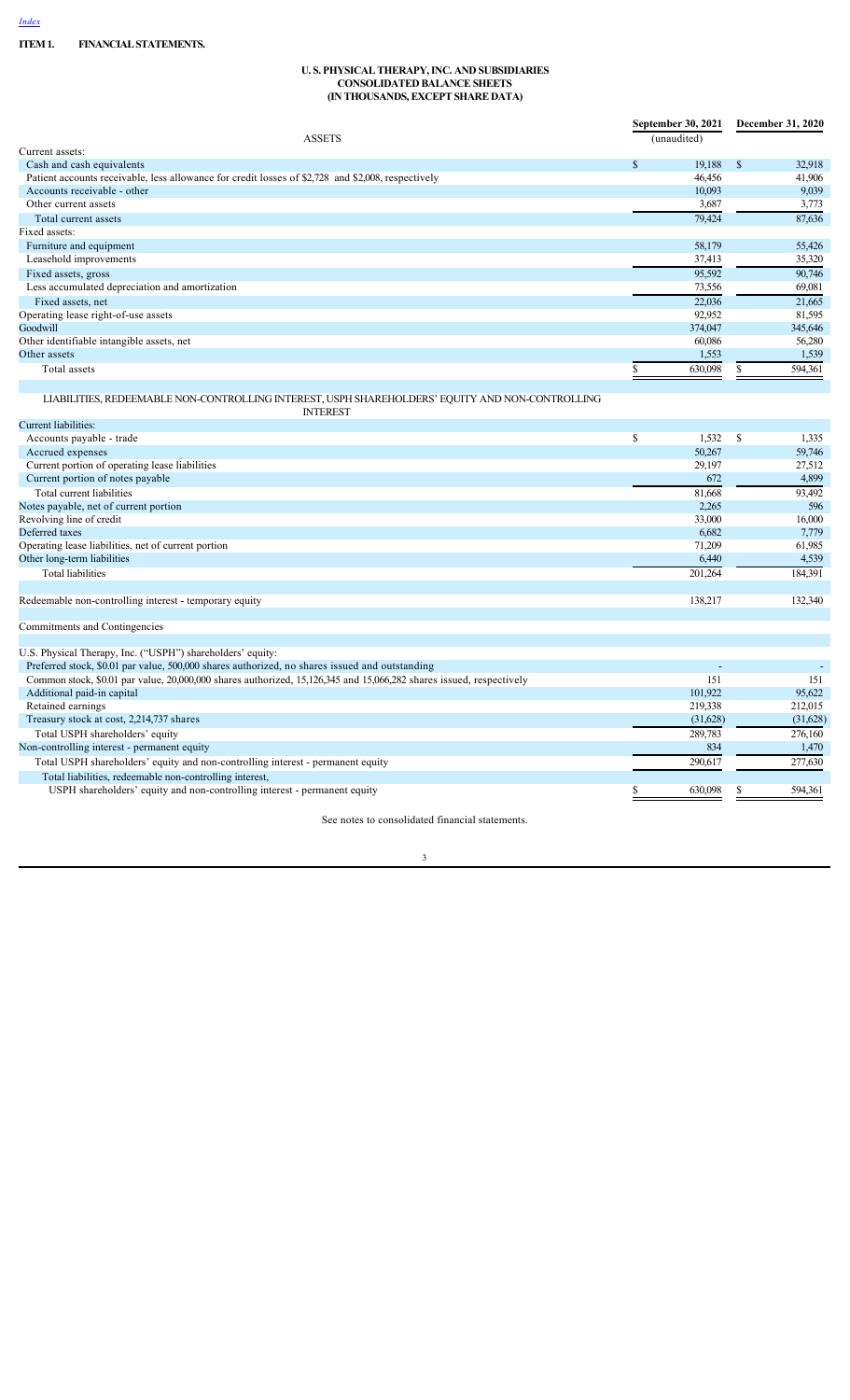#### **U. S. PHYSICAL THERAPY, INC. AND SUBSIDIARIES CONSOLIDATED STATEMENTS OF INCOME (IN THOUSANDS, EXCEPT PER SHARE DATA) (unaudited)**

<span id="page-3-0"></span>

|                                                                        | <b>Three Months Ended</b> |                           |                           |          | <b>For the Nine Months Ended</b> |                   |              |                    |  |  |
|------------------------------------------------------------------------|---------------------------|---------------------------|---------------------------|----------|----------------------------------|-------------------|--------------|--------------------|--|--|
|                                                                        |                           | <b>September 30, 2021</b> | <b>September 30, 2020</b> |          |                                  | September 30,2021 |              | September 30, 2020 |  |  |
| Net patient revenue                                                    | S                         | 112,327                   | $\mathbb{S}$              | 96,398   | $\mathbf S$                      | 324,819           | $\mathbb{S}$ | 268,803            |  |  |
| Other revenue                                                          |                           | 13,566                    |                           | 12,531   |                                  | 40,370            |              | 36,700             |  |  |
| Net revenue                                                            |                           | 125,893                   |                           | 108,929  |                                  | 365,189           |              | 305,503            |  |  |
| Operating cost:                                                        |                           |                           |                           |          |                                  |                   |              |                    |  |  |
| Salaries and related costs                                             |                           | 70,492                    |                           | 57,519   |                                  | 203,173           |              | 169,952            |  |  |
| Rent, supplies, contract labor and other                               |                           | 24,239                    |                           | 19,695   |                                  | 68,075            |              | 62,915             |  |  |
| Provision for credit losses                                            |                           | 1,358                     |                           | 1,279    |                                  | 3,922             |              | 3,379              |  |  |
| Closure costs - lease and other                                        |                           | 5                         |                           | 79       |                                  | 20                |              | 2,066              |  |  |
| Closure costs - derecognition of goodwill                              |                           |                           |                           |          |                                  |                   |              | 1,859              |  |  |
| Total operating cost                                                   |                           | 96,094                    |                           | 78,572   |                                  | 275,190           |              | 240,171            |  |  |
| Gross profit                                                           |                           | 29,799                    |                           | 30,357   |                                  | 89,999            |              | 65,332             |  |  |
|                                                                        |                           |                           |                           |          |                                  |                   |              |                    |  |  |
| Corporate office costs                                                 |                           | 12,867                    |                           | 10,422   |                                  | 35,815            |              | 31,121             |  |  |
| Operating income                                                       |                           | 16.932                    |                           | 19,935   |                                  | 54,184            |              | 34,211             |  |  |
| Other income and expense:                                              |                           |                           |                           |          |                                  |                   |              |                    |  |  |
| <b>Relief Funds</b>                                                    |                           |                           |                           | 390      |                                  |                   |              | 8,349              |  |  |
| Gain on sale of partnership interest and clinics                       |                           |                           |                           | 18       |                                  |                   |              | 1,091              |  |  |
| Resolution of a payor matter                                           |                           | 1,216                     |                           | $\sim$   |                                  | 1,216             |              |                    |  |  |
| Interest and other income, net                                         |                           | 58                        |                           | 50       |                                  | 158               |              | 97                 |  |  |
| Interest expense - debt and other                                      |                           | (268)                     |                           | (351)    |                                  | (751)             |              | (1,431)            |  |  |
| Total other income and expense                                         |                           | 1,006                     |                           | 107      |                                  | 623               |              | 8,106              |  |  |
| Income before taxes                                                    |                           | 17,938                    |                           | 20,042   |                                  | 54,807            |              | 42,317             |  |  |
| Provision for income taxes                                             |                           | 3,815                     |                           | 4,279    |                                  | 11,326            |              | 8,453              |  |  |
| Net income                                                             | $\mathbf S$               | 14,123                    | <sup>\$</sup>             | 15,763   | <sup>\$</sup>                    | 43,481            | $\mathbb{S}$ | 33,864             |  |  |
| Less: net income attributable to non-controlling interest:             |                           |                           |                           |          |                                  |                   |              |                    |  |  |
| Redeemable non-controlling interest - temporary equity                 |                           | (2,605)                   |                           | (3,019)  |                                  | (8,669)           |              | (7,811)            |  |  |
| Non-controlling interest - permanent equity                            |                           | (1,509)                   |                           | (1,828)  |                                  | (4,194)           |              | (3,889)            |  |  |
|                                                                        | S                         | (4, 114)                  | \$                        | (4, 847) | $\mathbb{S}$                     | (12, 863)         | \$           | (11,700)           |  |  |
| Net income attributable to USPH shareholders                           |                           | 10,009                    | S                         | 10,916   | S                                | 30,618            | S            | 22,164             |  |  |
| Basic and diluted earnings per share attributable to USPH shareholders |                           | 0.66                      | S                         | 0.61     | S                                | 1.69              |              | 1.80               |  |  |
| Shares used in computation - basic and diluted                         |                           | 12,909                    |                           | 12,847   |                                  | 12,894            |              | 12,829             |  |  |
|                                                                        |                           |                           |                           |          |                                  |                   |              |                    |  |  |
| Dividends declared per common share                                    | S                         | 0.38                      | S                         |          | S                                | 1.08              |              | 0.32               |  |  |

See notes to consolidated financial statements.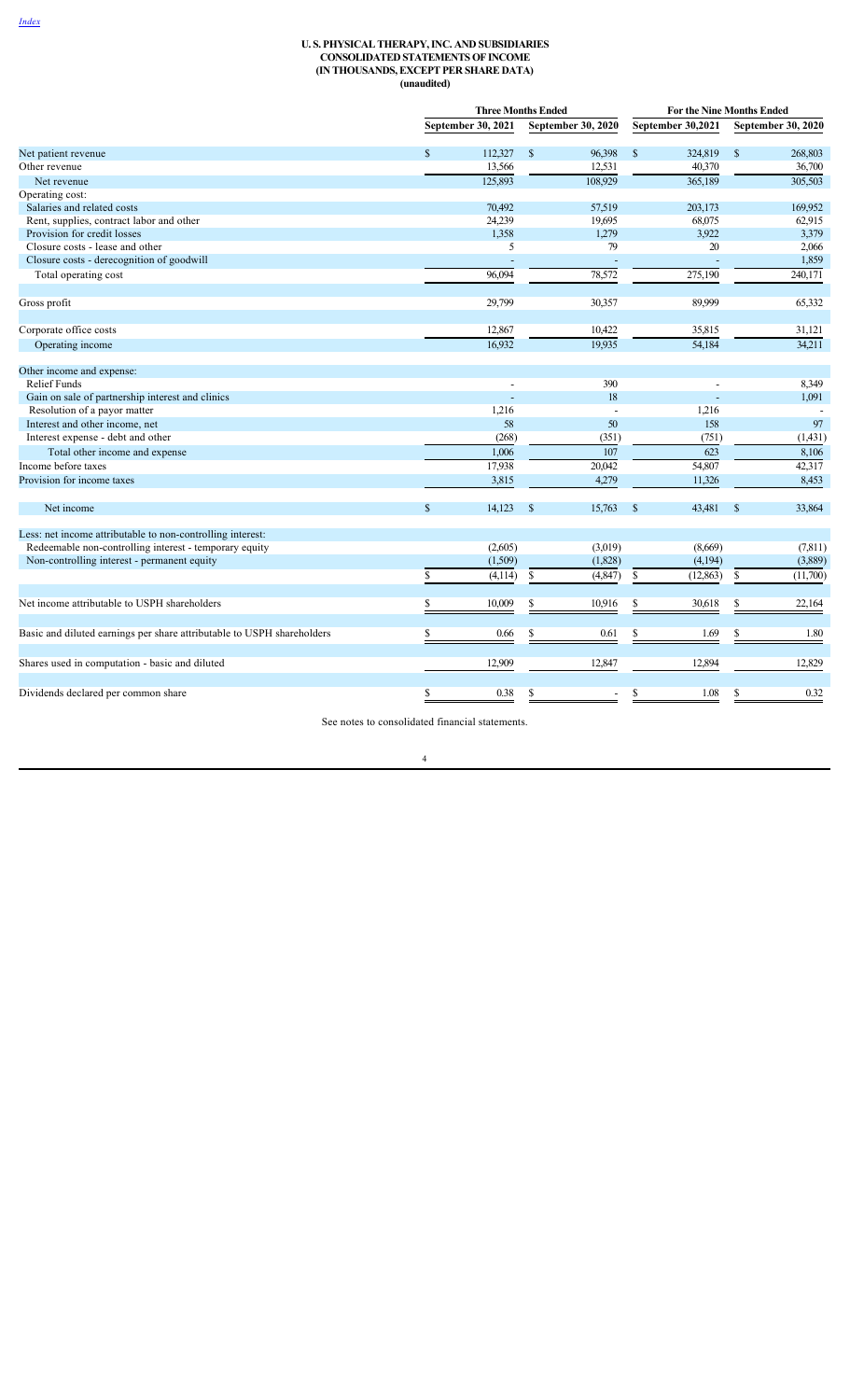#### **U. S. PHYSICAL THERAPY, INC. AND SUBSIDIARIES CONSOLIDATED STATEMENTS OF CASH FLOWS (IN THOUSANDS) (unaudited)**

<span id="page-4-0"></span>

|                                                                                                                                                  |               | <b>Nine Months Ended</b>  |                           |                     |  |  |  |
|--------------------------------------------------------------------------------------------------------------------------------------------------|---------------|---------------------------|---------------------------|---------------------|--|--|--|
|                                                                                                                                                  |               | <b>September 30, 2021</b> | <b>September 30, 2020</b> |                     |  |  |  |
| <b>OPERATING ACTIVITIES</b>                                                                                                                      |               |                           |                           |                     |  |  |  |
| Net income including non-controlling interest                                                                                                    | \$            | 43,481                    | \$                        | 33,864              |  |  |  |
| Adjustments to reconcile net income including non-controlling interest to net cash provided by operating activities:                             |               |                           |                           |                     |  |  |  |
| Depreciation and amortization                                                                                                                    |               | 8,519                     |                           | 8,066               |  |  |  |
| Provision for credit losses                                                                                                                      |               | 3,922                     |                           | 3,379               |  |  |  |
| Equity-based awards compensation expense                                                                                                         |               | 6,280                     |                           | 5,325               |  |  |  |
| Deferred income taxes                                                                                                                            |               | 1,292                     |                           | (834)               |  |  |  |
| Loss on sale of fixed assets                                                                                                                     |               | 113                       |                           | 346                 |  |  |  |
| Gain on sale of partnership interest                                                                                                             |               |                           |                           | (1,091)             |  |  |  |
| Derecognition (write-off) of goodwill - closed clinics                                                                                           |               |                           |                           | 1,859               |  |  |  |
| Changes in operating assets and liabilities:                                                                                                     |               |                           |                           |                     |  |  |  |
| (Increase) decrease in patient accounts receivable                                                                                               |               | (7,513)                   |                           | 4,117               |  |  |  |
| (Increase) decrease in accounts receivable - other                                                                                               |               | (738)                     |                           | 730                 |  |  |  |
| (Increase) decrease in other assets                                                                                                              |               | (195)                     |                           | 5,404               |  |  |  |
| Increase in accounts payable and accrued expenses                                                                                                |               | 4,529                     |                           | 13,495              |  |  |  |
| Increase (decrease) in other long-term liabilities                                                                                               |               | 811                       |                           | (58)                |  |  |  |
| Net cash provided by operating activities                                                                                                        |               | 60,501                    |                           | 74,602              |  |  |  |
|                                                                                                                                                  |               |                           |                           |                     |  |  |  |
| <b>INVESTING ACTIVITIES</b>                                                                                                                      |               |                           |                           |                     |  |  |  |
| Purchase of fixed assets<br>Purchase of majority interest in businesses, net of cash acquired                                                    |               | (5,996)<br>(22, 589)      |                           | (5,494)<br>(15,322) |  |  |  |
|                                                                                                                                                  |               |                           |                           |                     |  |  |  |
| Purchase of redeemable non-controlling interest, temporary equity<br>Purchase of non-controlling interest, permanent equity                      |               | (14,916)<br>(1,093)       |                           | (3,087)<br>(184)    |  |  |  |
|                                                                                                                                                  |               |                           |                           | 54                  |  |  |  |
| Proceeds on sale of redeemable non-controlling interest, temporary equity<br>Proceeds on sales of partnership interest, clinics and fixed assets |               | 69<br>136                 |                           |                     |  |  |  |
| Sales of non-controlling interest-permanent                                                                                                      |               | 131                       |                           | 1,118               |  |  |  |
| Net cash used in investing activities                                                                                                            |               | (44, 258)                 |                           | (22,915)            |  |  |  |
|                                                                                                                                                  |               |                           |                           |                     |  |  |  |
| <b>FINANCING ACTIVITIES</b>                                                                                                                      |               |                           |                           |                     |  |  |  |
| Distributions to non-controlling interest, permanent and temporary equity                                                                        |               | (14,330)                  |                           | (14,223)            |  |  |  |
| Cash dividends paid to shareholders                                                                                                              |               | (13,934)                  |                           | (4,110)             |  |  |  |
| Proceeds from revolving line of credit                                                                                                           |               | 193,000                   |                           | 134,000             |  |  |  |
| Payments on revolving line of credit                                                                                                             |               | (176,000)                 |                           | (173,000)           |  |  |  |
| Principal payments on notes payable                                                                                                              |               | (4,662)                   |                           | (700)               |  |  |  |
| (Payment) receipt of Medicare Accelerated and Advance Funds                                                                                      |               | (14, 054)                 |                           | 12,924              |  |  |  |
| Short swing profit settlement                                                                                                                    |               | 20                        |                           |                     |  |  |  |
| Other                                                                                                                                            |               | (13)                      |                           | 3                   |  |  |  |
| Net cash used in financing activities                                                                                                            |               | (29, 973)                 |                           | (45,106)            |  |  |  |
|                                                                                                                                                  |               |                           |                           |                     |  |  |  |
| Net (decrease) increase in cash and cash equivalents                                                                                             |               | (13,730)                  |                           | 6,581               |  |  |  |
| Cash and cash equivalents - beginning of period                                                                                                  |               | 32,918                    |                           | 23,548              |  |  |  |
| Cash and cash equivalents - end of period                                                                                                        | \$            | 19,188                    | \$                        | 30,129              |  |  |  |
|                                                                                                                                                  |               |                           |                           |                     |  |  |  |
| SUPPLEMENTAL DISCLOSURES OF CASH FLOW INFORMATION                                                                                                |               |                           |                           |                     |  |  |  |
| Cash paid during the period for:                                                                                                                 |               |                           |                           |                     |  |  |  |
| Income taxes                                                                                                                                     | <sup>\$</sup> | 10,777                    | \$                        | 4,421               |  |  |  |
| Interest                                                                                                                                         | \$            | 1,195                     | \$                        | 1,202               |  |  |  |
| Non-cash investing and financing transactions during the period:                                                                                 |               |                           |                           |                     |  |  |  |
| Purchase of businesses - seller financing portion                                                                                                | \$            | 1,800                     | \$                        | 796                 |  |  |  |
| Purchase of redeemable non-controlling interest - notes payable                                                                                  | $\$$          | 1,302                     | $\mathbb{S}$              | 137                 |  |  |  |
| Notes payable due to purchase of non-controlling interest, permanent equity                                                                      | \$            | $\overline{a}$            | <sup>\$</sup>             | 699                 |  |  |  |
| Receivables related to sale of partnership interest                                                                                              | $\mathbb{S}$  | $\blacksquare$            | $\mathbb{S}$              | 386                 |  |  |  |
| Note receivables related to sale of partnership interest                                                                                         | \$            | 914                       | <sup>\$</sup>             | 670                 |  |  |  |

See notes to consolidated financial statements.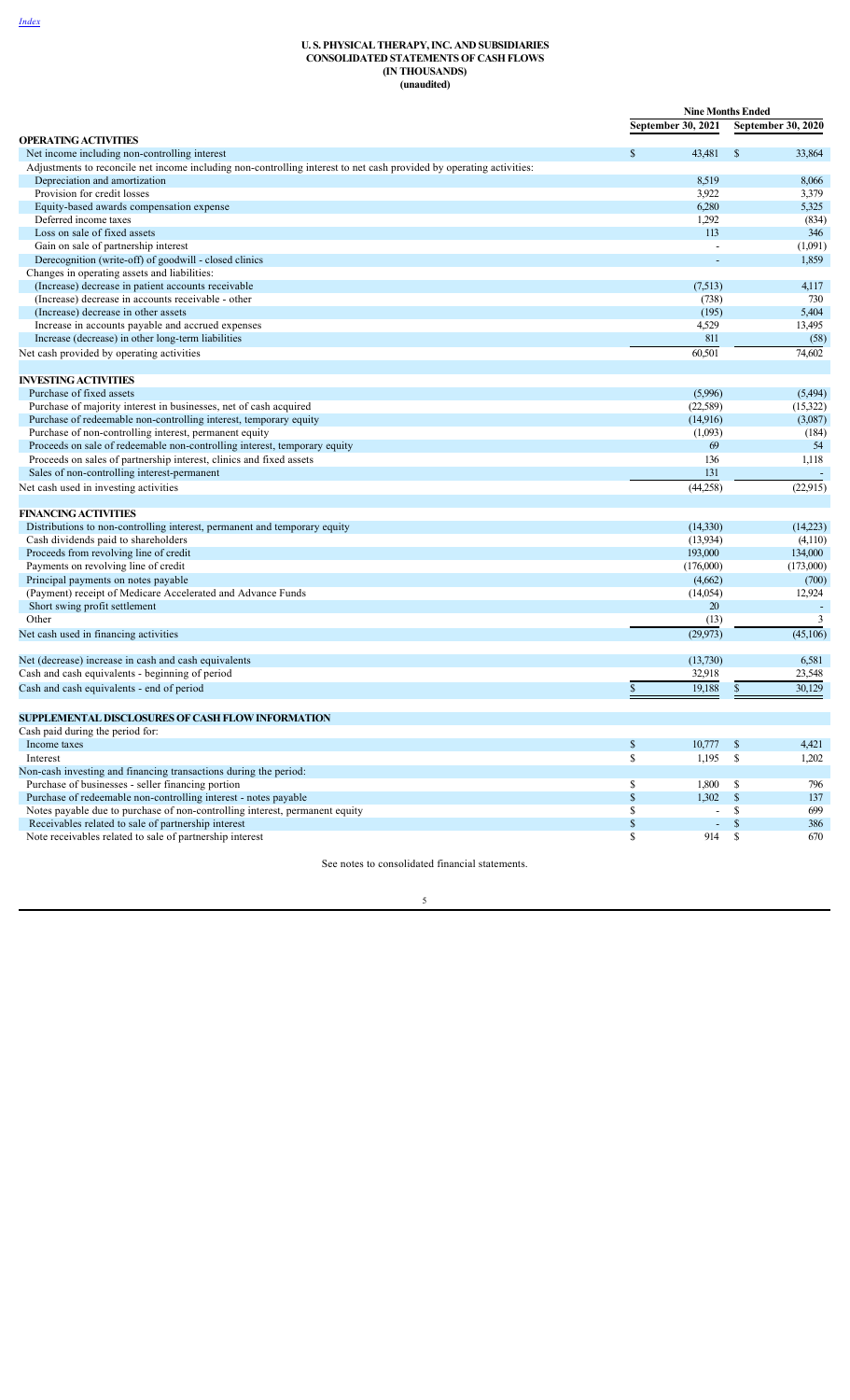#### **U. S. PHYSICAL THERAPY, INC. AND SUBSIDIARIES CONSOLIDATED STATEMENTS OF CHANGES IN EQUITY (IN THOUSANDS) (unaudited)**

# **U.S.Physical Therapy, Inc.**

<span id="page-5-0"></span>

| For the three months ended September 30, 2021      | <b>Shares</b>        | Common Stock<br>Amount |      | <b>Additional</b><br><b>Paid-In Capital</b> |     | <b>Retained</b><br><b>Earnings</b> | <b>Treasury Stock</b><br><b>Shares</b> |   | Amount        | <b>Total Shareholders'</b><br><b>Equity</b> |    | <b>Non-Controlling</b><br><b>Interest</b> | Total    |
|----------------------------------------------------|----------------------|------------------------|------|---------------------------------------------|-----|------------------------------------|----------------------------------------|---|---------------|---------------------------------------------|----|-------------------------------------------|----------|
| Balance June 30, 2021                              | $15,121 \text{ }$ \$ |                        | 151S | 99,039                                      | Ж.  | 216,286                            | (2,215)                                | Ъ | $(31,628)$ \$ | 283,848                                     | -8 | 963                                       | 284,811  |
| Issuance of restricted stock, net of cancellations |                      |                        |      |                                             |     |                                    |                                        |   |               |                                             |    |                                           |          |
| Revaluation of redeemable non-controlling          |                      |                        |      |                                             |     |                                    |                                        |   |               |                                             |    |                                           |          |
| interest, net of tax                               |                      |                        |      |                                             |     | (1,542)                            |                                        |   |               | (1, 542)                                    |    | $\overline{\phantom{a}}$                  | (1, 542) |
| Compensation expense - equity-based awards         |                      |                        |      | 2,877                                       |     | $\overline{\phantom{a}}$           |                                        |   |               | 2,877                                       |    | $\overline{\phantom{a}}$                  | 2,877    |
| Purchase of non-controlling interest               |                      |                        |      |                                             |     | (619)                              |                                        |   |               | (619)                                       |    | (49)                                      | (668)    |
| Sale of non-controlling interest, net of purchases |                      |                        |      |                                             |     | 130                                |                                        |   |               | 130                                         |    | 131                                       | 261      |
| Dividends paid to USPT shareholders                |                      |                        |      | $\sim$                                      |     | (4,906)                            | $\overline{\phantom{0}}$               |   |               | (4,906)                                     |    | $\overline{\phantom{a}}$                  | (4,906)  |
| Distributions to non-controlling interest partners |                      |                        |      |                                             |     |                                    |                                        |   |               |                                             |    |                                           |          |
| - permanent equity                                 |                      |                        |      |                                             |     |                                    |                                        |   |               |                                             |    | (1,730)                                   | (1,730)  |
| Other                                              |                      |                        |      | 6                                           |     | (20)                               |                                        |   |               | (14)                                        |    | 10                                        | (4)      |
| Net income attributable to non-controlling         |                      |                        |      |                                             |     |                                    |                                        |   |               |                                             |    |                                           |          |
| interest - permanent equity                        |                      |                        |      |                                             |     |                                    |                                        |   |               |                                             |    | 1,509                                     | 1,509    |
| Net income attributable to USPH shareholders       |                      |                        |      |                                             |     | 10,009                             |                                        |   |               | 10,009                                      |    |                                           | 10,009   |
| Balance September 30, 2021                         | 15,126 \$            |                        | 151  | 101,922                                     | Эħ. | 219,338                            | $(2,215)$ \$                           |   | (31,628)      | 289,783                                     |    | 834                                       | 290,617  |

# **U.S.Physical Therapy, Inc.**

| For the nine months ended September 30, 2021                              | <b>Common Stock</b><br><b>Shares</b><br>Amount |                     |      | Additional<br><b>Paid-In Capital</b> | <b>Retained</b><br>Earnings | <b>Treasury Stock</b><br><b>Shares</b> |    | Amount        |  | <b>Total Shareholders'</b><br><b>Equity</b> | <b>Non-Controlling</b><br><b>Interest</b> |  | Total    |
|---------------------------------------------------------------------------|------------------------------------------------|---------------------|------|--------------------------------------|-----------------------------|----------------------------------------|----|---------------|--|---------------------------------------------|-------------------------------------------|--|----------|
| Balance December 31, 2020                                                 | 15,065 \$                                      |                     | 151S | 95,622                               | 212,015<br>S.               | (2,215)                                | -S | $(31,628)$ \$ |  | 276,160 \$                                  | 1,470                                     |  | 277,630  |
| Issuance of restricted stock, net of<br>cancellations                     | 61                                             |                     |      |                                      |                             |                                        |    |               |  |                                             |                                           |  |          |
| Revaluation of redeemable non-controlling<br>interest, net of tax         |                                                |                     |      |                                      | (8,852)                     |                                        |    |               |  | (8,852)                                     |                                           |  | (8,852)  |
| Compensation expense - equity-based awards                                |                                                |                     |      | 6,280                                |                             |                                        |    |               |  | 6.280                                       | $\overline{\phantom{a}}$                  |  | 6,280    |
| Purchase of non-controlling interest                                      |                                                |                     |      |                                      | (619)                       |                                        |    |               |  | (619)                                       | (49)                                      |  | (668)    |
| Sale of non-controlling interest, net of                                  |                                                |                     |      |                                      |                             |                                        |    |               |  |                                             |                                           |  |          |
| purchases                                                                 |                                                |                     |      |                                      | 130                         |                                        |    |               |  | 130                                         | 131                                       |  | 261      |
| Dividends paid to USPT shareholders                                       |                                                |                     |      | ٠                                    | (13,934)                    |                                        |    |               |  | (13,934)                                    | $\overline{\phantom{a}}$                  |  | (13,934) |
| Distributions to non-controlling interest<br>partners - permanent equity  |                                                |                     |      |                                      |                             |                                        |    |               |  |                                             | (4,912)                                   |  | (4,912)  |
| Short swing profit settlement                                             |                                                |                     |      | 20                                   |                             |                                        |    |               |  | 20                                          |                                           |  | 20       |
| Other                                                                     |                                                |                     |      | $\blacksquare$                       | (20)                        | ٠                                      |    |               |  | (20)                                        |                                           |  | (20)     |
| Net income attributable to non-controlling<br>interest - permanent equity |                                                |                     |      |                                      |                             |                                        |    |               |  |                                             | 4,194                                     |  | 4,194    |
| Net income attributable to USPH shareholders                              |                                                |                     |      | $\overline{\phantom{a}}$             | 30,618                      |                                        |    |               |  | 30,618                                      | $\overline{\phantom{a}}$                  |  | 30,618   |
| Balance September 30, 2021                                                | 15,126                                         | 151<br><sup>S</sup> |      | 101,922                              | 219,338                     | (2,215)                                |    | (31,628)      |  | 289,783                                     | 834                                       |  | 290,617  |

# **U.S.Physical Therapy, Inc.**

|                                                    | <b>Common Stock</b> |        |     | <b>Additional</b> |                        | <b>Retained</b> |          | <b>Treasury Stock</b>    |   |               | <b>Total Shareholders'</b> |               | <b>Non-Controlling</b> |                 |         |
|----------------------------------------------------|---------------------|--------|-----|-------------------|------------------------|-----------------|----------|--------------------------|---|---------------|----------------------------|---------------|------------------------|-----------------|---------|
| For the three months ended September 30, 2020      | <b>Shares</b>       | Amount |     |                   | <b>Paid-In Capital</b> |                 | Earnings | <b>Shares</b>            |   | Amount        |                            | <b>Equity</b> |                        | <b>Interest</b> | Total   |
| Balance June 30, 2020                              | 15.058 \$           |        | 151 | - \$              | 91.258                 | ж               | 195,473  | $(2.215)$ \$             |   | $(31,628)$ \$ |                            | 255,254       |                        | 1,434           | 256,688 |
| Issuance of restricted stock, net of cancellations |                     |        |     |                   |                        |                 |          |                          |   |               |                            |               |                        |                 |         |
| Revaluation of redeemable non-controlling          |                     |        |     |                   |                        |                 |          |                          |   |               |                            |               |                        |                 |         |
| interest, net of tax                               |                     |        |     |                   |                        |                 | (3,207)  |                          |   |               |                            | (3,207)       |                        |                 | (3,207) |
| Compensation expense - equity-based awards         |                     |        |     |                   | 1,936                  |                 |          | $\overline{\phantom{a}}$ |   |               |                            | 1,936         |                        |                 | 1,936   |
| Distributions to non-controlling interest partners |                     |        |     |                   |                        |                 |          |                          |   |               |                            |               |                        |                 |         |
| - permanent equity                                 |                     |        |     |                   |                        |                 |          |                          |   |               |                            |               |                        | (2,309)         | (2,309) |
| Other                                              |                     |        |     |                   |                        |                 | 19       | $\overline{\phantom{a}}$ |   |               |                            | 20            |                        |                 | 20      |
| Net income attributable to non-controlling         |                     |        |     |                   |                        |                 |          |                          |   |               |                            |               |                        |                 |         |
| interest - permanent equity                        |                     |        |     |                   |                        |                 |          |                          |   |               |                            |               |                        | 1.828           | 1,828   |
| Net income attributable to USPH shareholders       |                     |        |     |                   |                        |                 | 10,916   | -                        |   |               |                            | 10,916        |                        |                 | 10,916  |
| Balance September 30, 2020                         | 15,065              |        | 151 |                   | 93,195                 |                 | 203,201  | (2,215)                  | Ъ | (31,628)      |                            | 264,919       |                        | 953             | 265,872 |

**U.S.Physical Therapy, Inc.**

|               |                          |                                  | <b>Additional</b>        |                                            |                                  |                 |                                 |               |                            |            |                                                    |         |
|---------------|--------------------------|----------------------------------|--------------------------|--------------------------------------------|----------------------------------|-----------------|---------------------------------|---------------|----------------------------|------------|----------------------------------------------------|---------|
| <b>Shares</b> | Amount                   |                                  |                          | <b>Earnings</b>                            | <b>Shares</b>                    |                 |                                 | <b>Equity</b> |                            |            |                                                    | Total   |
|               |                          |                                  |                          |                                            |                                  |                 |                                 |               |                            |            |                                                    |         |
|               |                          |                                  |                          |                                            |                                  |                 |                                 |               |                            |            |                                                    | 241,701 |
| 76            |                          |                                  |                          |                                            |                                  |                 |                                 |               |                            |            |                                                    |         |
|               |                          |                                  |                          |                                            |                                  |                 |                                 |               |                            |            |                                                    |         |
|               | $\overline{\phantom{0}}$ |                                  | $\overline{\phantom{a}}$ | 867                                        |                                  |                 |                                 | 867           |                            |            |                                                    | 867     |
|               | $\overline{\phantom{a}}$ |                                  | 5,325                    |                                            |                                  |                 |                                 | 5,325         |                            |            |                                                    | 5,325   |
|               |                          |                                  |                          |                                            |                                  |                 |                                 |               |                            |            |                                                    |         |
|               |                          |                                  |                          |                                            |                                  |                 |                                 |               |                            |            |                                                    |         |
|               |                          |                                  | 486                      |                                            |                                  |                 |                                 | 486           |                            |            |                                                    | 486     |
|               |                          |                                  |                          | (4,110)                                    | $\overline{\phantom{0}}$         |                 |                                 | (4,110)       |                            |            |                                                    | (4,110) |
|               |                          |                                  |                          |                                            |                                  |                 |                                 |               |                            |            |                                                    |         |
|               |                          |                                  |                          |                                            |                                  |                 |                                 |               |                            | (4,352)    |                                                    | (4,352) |
|               | ٠                        |                                  |                          | (72)                                       | ٠                                |                 |                                 | (71)          |                            | (28)       |                                                    | (99)    |
|               |                          |                                  |                          |                                            |                                  |                 |                                 |               |                            |            |                                                    |         |
|               |                          |                                  |                          |                                            |                                  |                 |                                 |               |                            | 3,889      |                                                    | 3,889   |
|               |                          |                                  |                          | 22,164                                     |                                  |                 |                                 | 22,164        |                            |            |                                                    | 22,164  |
| 15,065        | 151<br>-8                |                                  |                          | 203,201                                    | (2,215)                          | (31,628)        |                                 | 264,919       |                            | 953        |                                                    | 265,872 |
|               |                          | <b>Common Stock</b><br>14,989 \$ | 150S                     | <b>Paid-In Capital</b><br>87,383<br>93,195 | <b>Retained</b><br>184,352<br>-S | (2,215)<br>- \$ | <b>Treasury Stock</b><br>Amount | $(31,628)$ \$ | <b>Total Shareholders'</b> | 240,257 \$ | <b>Non-Controlling</b><br><b>Interest</b><br>1,444 | S       |

See notes to consolidated financial statements.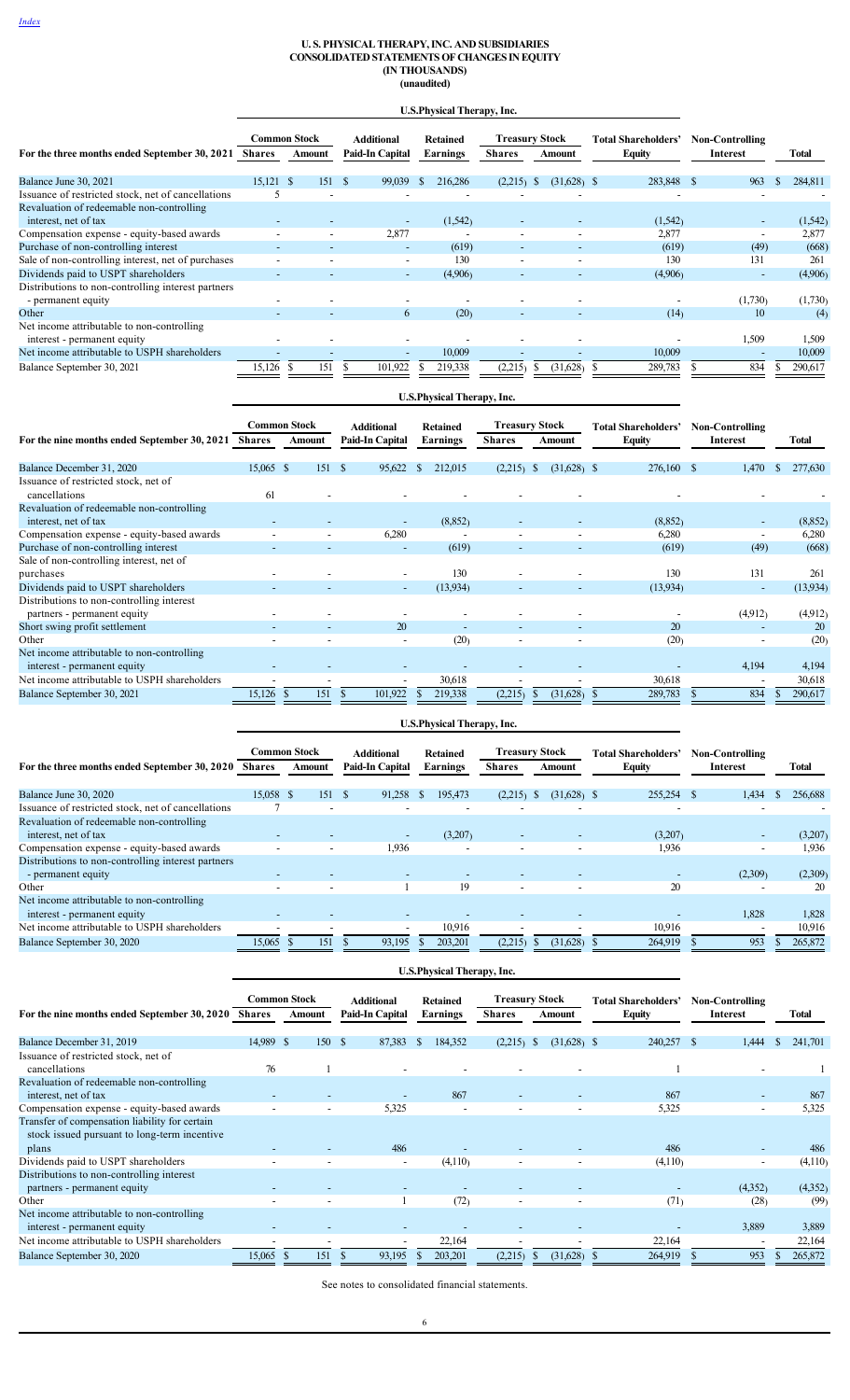### <span id="page-6-0"></span>**U.S. PHYSICAL THERAPY, INC. AND SUBSIDIARIES NOTES TO CONSOLIDATED FINANCIAL STATEMENTS September 30, 2021** (unaudited)

### **1. BASIS OF PRESENTATION AND SIGNIFICANT ACCOUNTING POLICIES**

The consolidated financial statements include the accounts of U.S. Physical Therapy, Inc. and its subsidiaries (the "Company"). All significant intercompany transactions and balances have been eliminated.

The Company operates its business through two reportable business segments. The Company's reportable segments include the physical therapy operations segment and the industrial injury prevention services segment. The Company's physical therapy operations consist of physical therapy and occupational therapy clinics that provide pre-and post-operative care and treatment for orthopedic-related disorders, sports-related injuries, preventive care, rehabilitation of injured workers and neurological injuries. Services provided by the industrial injury prevention services segment include onsite injury prevention and rehabilitation, performance optimization and ergonomic assessments. Prior to the second quarter of 2020, the Company operated as a single segment. All prior year segment information has been reclassified to conform to the current segment presentation. See Note 11 - Segment Information.

### **Physical Therapy Operations**

The physical therapy operations segment primarily operates through subsidiary clinic partnerships, in which the Company generally owns a 1% general partnership and limited partnership interests typically ranging from 49% to 99% in the Clinic Partnerships. The managing therapist of each clinic owns, directly or indirectly, the remaining limited partnership interest in most of the clinics (hereinafter referred to as "Clinic Partnerships"). To a lesser extent, the Company operates some clinics, through wholly-owned subsidiaries, under profit sharing arrangements with therapists (hereinafter referred to as "Wholly-Owned Facilities").

The Company continues to seek to attract for employment physical therapists who have established relationships with physicians and other referral sources, by offering these therapists a competitive salary and incentives based on the profitability of the clinic that they manage. For multi-site clinic practices in which a controlling interest is acquired by the Company, the prior owners typically continue on as employees to manage the clinic operations, retaining a non-controlling ownership interest in the clinics and receiving a competitive salary for managing the clinic operations. In addition, the Company has developed satellite clinic facilities as part of existing Clinic Partnerships and Wholly-Owned Facilities, with the result that a substantial number of Clinic Partnerships and Wholly-Owned Facilities operate more than one clinic location.

On June 30, 2021, the Company acquired a 65% interest in an eight-clinic physical therapy practice with the practice founder retaining 35%. The purchase price was approximately \$10.3 million, of which \$9.0 million was paid in cash, \$1.0 million is payable based on the achievement of certain business criteria and \$0.3 million is in the form of a note payable. The note accrues interest at 3.25% per annum and the principal and interest is payable on June 30, 2023. Additionally, the Company has an obligation to pay an additional amount up to \$0.8 million in contingent payment consideration in conjunction with the acquisition if specified future operational objectives are met. The Company recorded acquisition-date fair value of this contingent liability based on the likelihood of the contingent earn-out payment. The earn-out payment will subsequently be remeasured to fair value each reporting date.

On March 31, 2021, the Company acquired a 70% interest in a five-clinic physical therapy practice with the practice founder retaining 30%. When acquired, the practice was developing a sixth clinic which has been completed. The purchase price for the 70% interest was approximately \$12.0 million, of which \$11.7 million was paid in cash and \$0.3 million in the form of a note payable. The note accrues interest at 3.25% per annum and the principal and interest is payable on March 31, 2023.

On November 30, 2020, the Company acquired a 75% interest in a three-clinic physical therapy practice. The purchase price for the 75% interest was \$8.9 million (net of cash acquired), of which \$8.6 million was paid in cash and \$0.3 million in the form of a note payable that is payable in two principal installments totaling \$162,500 each. The first principal payment plus accrued interest is due to be paid in November 2021 with the second installment to be paid in November 2022. The note accrues interest at 3.25% per annum.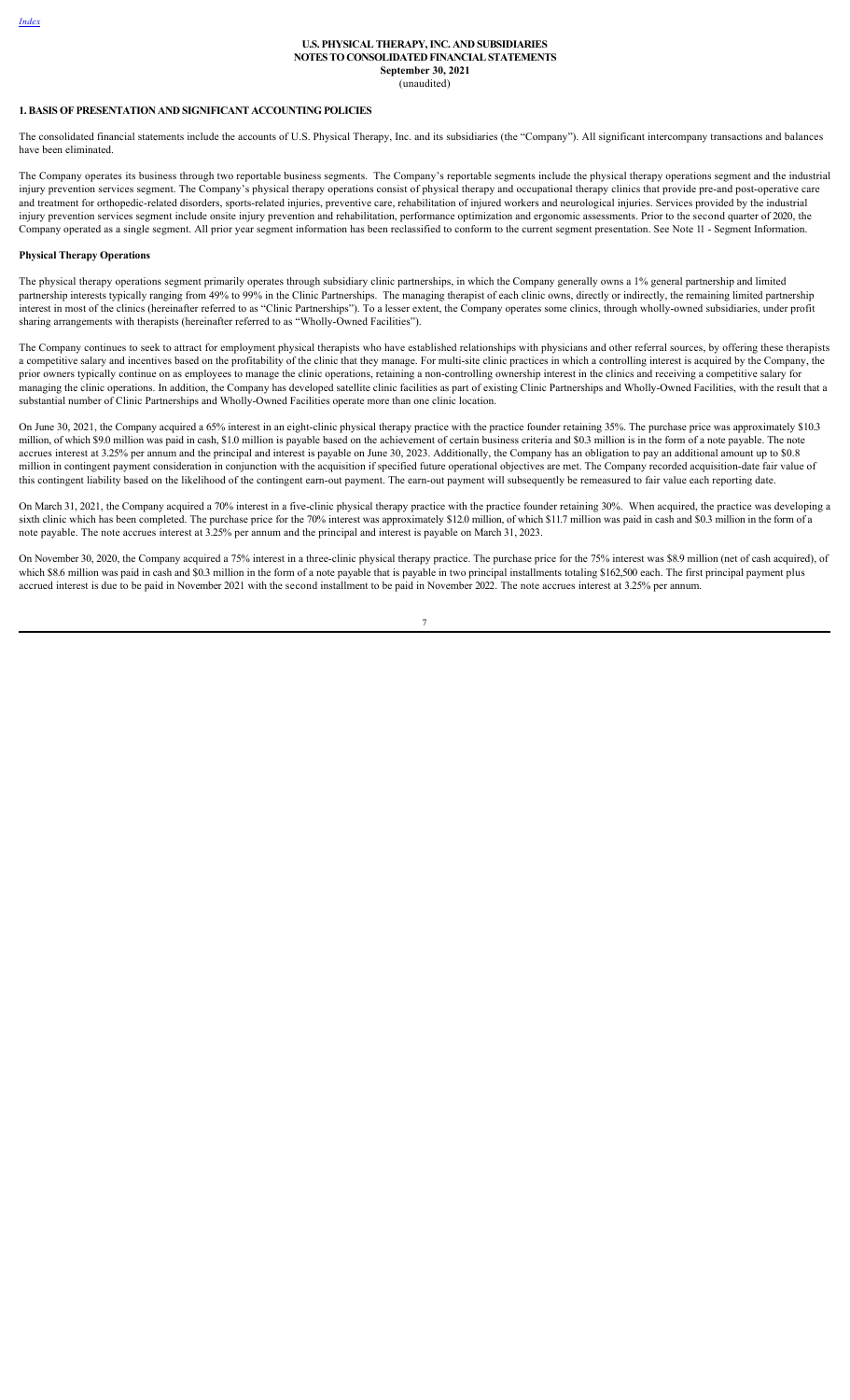On September 30, 2020, the Company acquired a 70% interest in an entity which holds six-management contracts that have been in place for a number of years. The purchase price for the 70% interest was approximately \$4.2 million, of which \$3.7 million was paid in cash and \$0.5 million in the form of two notes payable. One of the notes payable of \$0.3 million was paid in November 2020. The remaining note payable of \$0.2 million was paid on September 30, 2021.

On February 27, 2020, the Company acquired interests in a four-clinic physical therapy practice. The four clinics are operated in four separate partnerships. The Company's interests in the four partnerships range from 10.0% to 83.8%, with an overall 65.0% based on the initial purchase transaction. The aggregate purchase price was \$11.9 million, of which \$11.6 million was paid in cash and \$0.3 million in the form of a note payable. The note accrues interest at 4.75% per annum and the principal and interest is payable in February 2022.

During the nine months ended September 30, 2021, the Company sold two clinics. The aggregate sales price of \$0.1 million was paid to the Company in cash.

As of September 30, 2021, the Company operated 579 clinics in 39 states. The Company also manages physical therapy facilities for third parties, primarily hospital and physicians, with 35 third-party facilities under management as of September 30, 2021.

#### *Clinic Partnerships*

For non-acquired Clinic Partnerships, the earnings and liabilities attributable to the non-controlling interests, typically owned by the managing therapist, directly or indirectly, are recorded within the balance sheets as non-controlling interest – permanent equity and within the income statements as net income attributable to non-controlling interest – permanent equity.

For acquired Clinic Partnerships with redeemable non-controlling interest, the earnings attributable to the redeemable non-controlling interest are recorded within the consolidated statements of income line item – *net income attributable to non-controlling interest* – *redeemable non-controlling interest* – *temporary equity* and the equity interest is recorded on the consolidated balance sheet as *redeemable non-controlling interest – temporary equity*. In accordance with current accounting guidance, the revaluation of redeemable non-controlling interest, net of tax, is not included in net income but charged directly to retained earnings and is included in the earnings per basic and diluted share calculation.

#### *Wholly-Owned Facilities*

For Wholly-Owned Facilities with profit sharing arrangements, an appropriate accrual is recorded for the amount of profit sharing due to the profit sharing therapists. The amount is expensed as compensation and included in operating cost – salaries and related costs. The respective liability is included in current liabilities – accrued expenses on the balance sheets.

### **Industrial Injury Prevention Services**

In March 2017, the Company acquired a 55% interest in the initial industrial injury prevention services business. On April 30, 2018, the Company acquired a 65% interest in another business in the industrial injury prevention sector. On April 30, 2018, the Company combined the two businesses. After the combination, the Company owned a 59.45% interest in the combined business, Briotix Health, Limited Partnership ("Briotix Health"), the Company's industrial injury prevention services operation.

On April 11, 2019, the Company acquired 100% of a third company that is a provider of industrial injury prevention services. The acquired company specializes in delivering injury prevention and care, post offer employment testing, functional capacity evaluations and return-to-work services. It performs these services across a network in 45 states including onsite at eleven client locations. The business was then combined with Briotix Health increasing the Company's ownership position in the partnership to approximately 76.0%.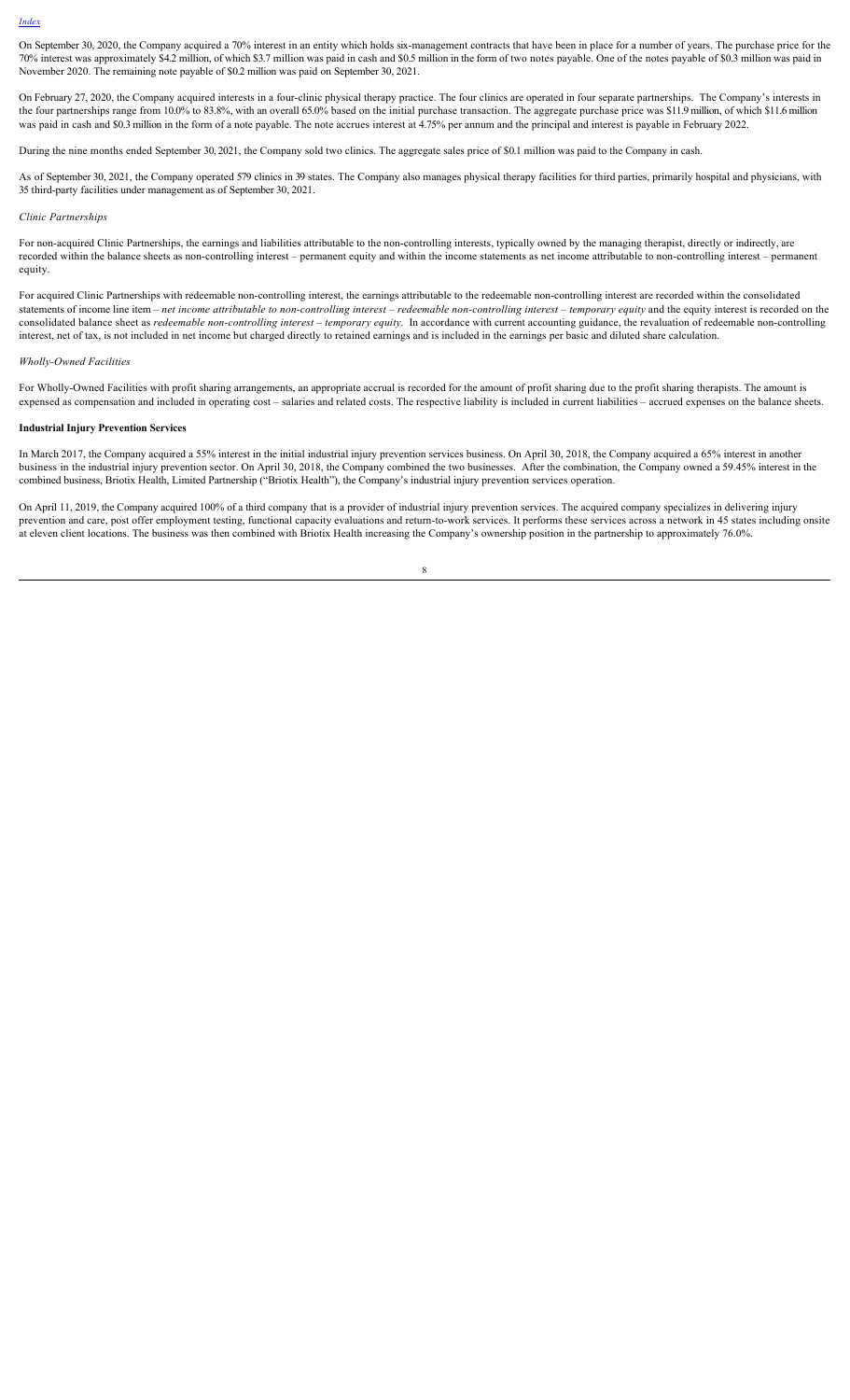On September 30, 2021, the Company acquired a company that specializes in return-to-work and ergonomic services, among other offerings. The business generates more than \$2.0 million in annual revenue. USPH acquired the company's assets at a purchase price of approximately \$3.3 million (which includes the obligation to pay an amount up to \$0.6 million in contingent payment consideration in conjunction with the acquisition if specified future operational objectives are met), and contributed those assets to industrial injury prevention services subsidiary. The initial purchase price, not inclusive of the \$0.6 million contingent payment, was approximately \$2.7 million, of which \$2.4 million was paid in cash, and \$0.3 million is in the form of a note payable. The note accrues interest at 3.25% per annum and the principal and interest is payable on September 30, 2023. Subsequent to this acquisition and the purchase of the redeemable non-controlling interest of one of the limited partners in the third quarter of 2021, the Company's ownership in Briotix Health is approximately 85%.

Services provided in the industrial injury prevention services segment include onsite injury prevention and rehabilitation, performance optimization, post offer employment testing, functional capacity evaluations, and ergonomic assessments. The majority of these services are contracted with and paid for directly by employers, including a number of Fortune 500 companies. Other clients include large insurers and their contractors. The Company performs these services through Industrial Sports Medicine Professionals, consisting of both physical therapists and specialized certified athletic trainers (ATCs).

#### **Basis of Presentation**

The accompanying unaudited consolidated financial statements were prepared in accordance with accounting principles generally accepted in the United States of America for interim financial information and in accordance with the instructions for Form 10-Q. However, the statements do not include all of the information and footnotes required by accounting principles generally accepted in the United States of America for complete financial statements. Management believes this report contains all necessary adjustments (consisting only of normal recurring adjustments) to present fairly, in all material respects, the Company's financial position, results of operations and cash flows for the interim periods presented. For further information regarding the Company's accounting policies, please read the audited financial statements included in the Company's Annual Report on Form 10-K for the year ended December 31, 2020 filed with the Securities and Exchange Commission on March 1, 2021.

The Company believes, and the Chief Executive Officer, Chief Financial Officer and Corporate Controller have certified, that the financial statements included in this report present fairly, in all material respects, the Company's financial position, results of operations and cash flows for the interim periods presented.

Operating results for the three months and nine months ended September 30, 2021 are not necessarily indicative of the results the Company expects for the entire year.

### **Impact of COVID-19**

As previously disclosed in a series of filings with the SEC and further described in detail in the Company's Quarterly Reports on Form 10-Q for the first three quarters of 2020 and our Annual Report on Form 10-K for the year ended December 31, 2020, the Company's results were negatively impacted by the effects of the COVID-19 pandemic in 2020. For 2021 periods as compared to 2020 periods, the increase in revenues and expenses are primarily due to the Company returning to and now exceeding pre-pandemic results.

The Company has put preparedness plans in place at our facilities to maintain continuity of operations, while also taking steps to keep employees and patients safe. In line with recommendations to reduce large gatherings and increase social distancing, the Company has continued to allow a large number of office-based employees to work remotely. The Company is monitoring the situation and will adjust work environments accordingly.

In March 2020 in response to the COVID-19 pandemic, the federal government approved the Coronavirus Aid, Relief, and Economic Security Act ("CARES Act"). The CARES Act provides numerous tax provisions and other stimulus measures, including temporary changes regarding the prior and future utilization of net operating losses, temporary changes to the prior and future limitations on interest deductions, temporary suspension of certain payment requirements for the employer portion of Social Security taxes, technical corrections from prior tax legislation for tax depreciation of certain qualified improvement property, and the creation of certain payroll tax credits associated with the retention of employees.

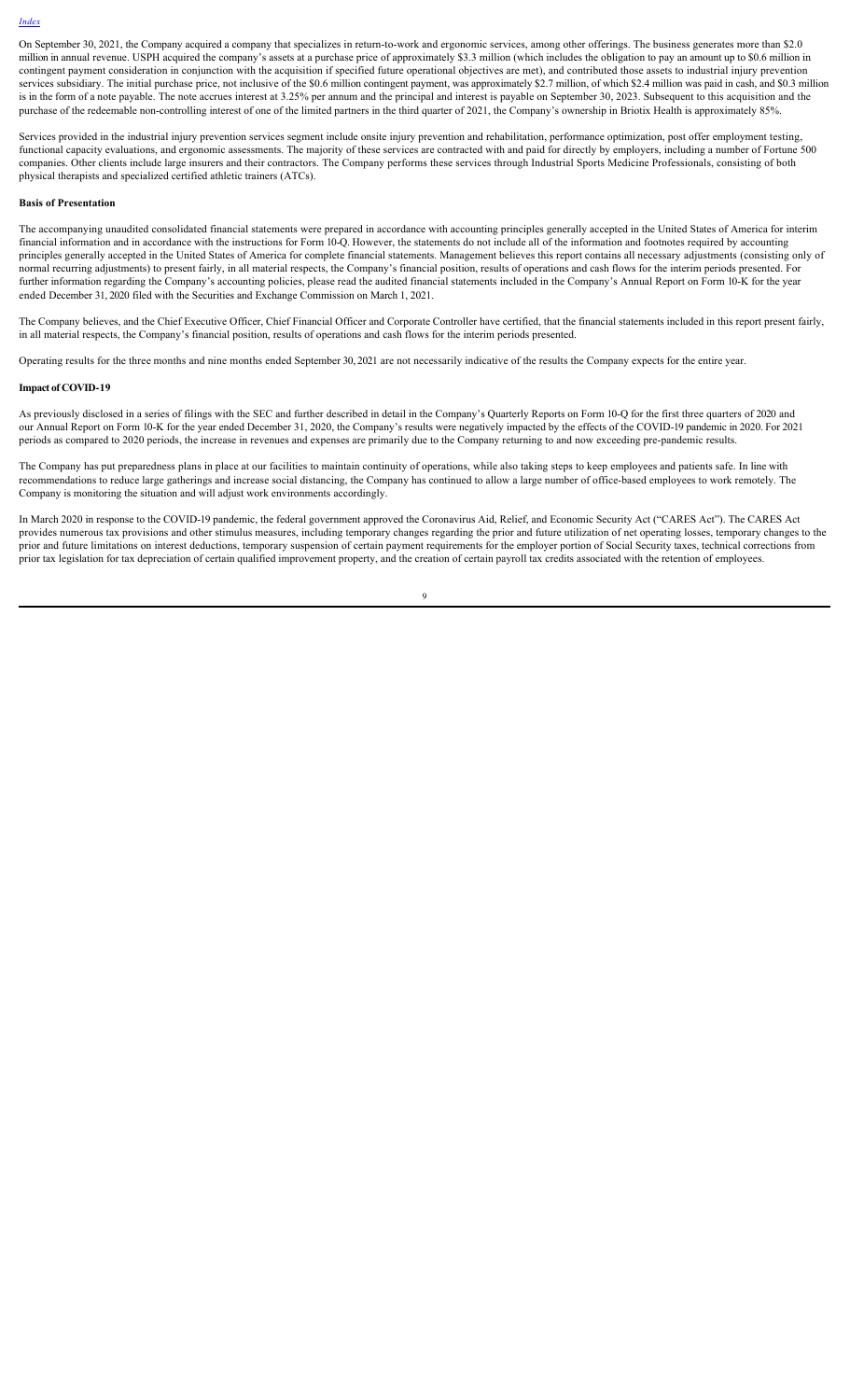In 2020, the Company received a number of benefits under the CARES Act including, but not limited to:

- The CARES Act allowed for qualified healthcare providers to receive advanced payments under the existing Medicare Accelerated and Advance Payment Program ("MAAPP Funds") during the COVID-19 pandemic. Under this program, healthcare providers could choose to receive advanced payments for future Medicare services provided. The Company applied for and received approval from Centers for Medicare & Medicaid Services ("CMS") in April 2020. The Company recorded these payments as a liability; however, during the first quarter of 2021, the Company repaid the MAAPP Funds of \$14.1 million rather than applying them to future services performed.
- The Company elected to defer depositing the employer's share of Social Security taxes for payments due from March 27, 2020 through December 31, 2020, interest-free and penalty-free. As of September 30, 2021 included in acc
- The CARES Act provided additional waivers, reimbursement, grants and other funds to assist health care providers during the COVID-19 pandemic, including \$100.0 billion in appropriations for the Public Health and Social Services Emergency Fund, also referred to as the Provider Relief Fund, to be used for preventing, preparing, and responding to the coronavirus, and for reimbursing eligible health care providers for lost revenues and health care related expenses that are attributable to COVID-19. In 2020, the Company's consolidated subsidiaries received approximately \$13.5 million in payments under the CARES Act ("Relief Funds"). In accordance with GAAP, these payments were recorded as Other income – Relief Funds. These funds are not required to be repaid upon attestation and compliance with certain terms and conditions, which could change materially based on evolving grant compliance provisions and guidance provided by the U.S. Department of Health and Human Services. Currently, the Company can attest to and comply with the terms and conditions. The Company will continue to monitor the evolving guidelines and may record adjustments as additional information is released. There were no Relief Funds received in the nine months ended September 30, 2021.

### **Significant Accounting Policies**

### **Cash Equivalents**

The Company maintains its cash and cash equivalents at financial institutions. The Company considers all highly liquid investments with a maturity of three months or less when purchased to be cash equivalents. The combined account balances at several institutions typically exceed Federal Deposit Insurance Corporation ("FDIC") insurance coverage and, as a result, there is a concentration of credit risk related on deposits in excess of FDIC insurance coverage. Management believes that the risk is not significant.

#### **Long-Lived Assets**

Fixed assets are stated at cost. Depreciation is computed using the straight-line method over the estimated useful lives of the assets. Estimated useful lives for furniture and equipment range from three to eight years and for purchased software from three to seven years. Leasehold improvements are amortized over the shorter of the lease term or estimated useful lives of the assets, which is generally three to five years.

The Company reviews property and equipment and intangible assets with finite lives for impairment upon the occurrence of certain events or circumstances which indicate that the amounts may be impaired. Assets to be disposed of are reported at the lower of the carrying amount or fair value less costs to sell.

The Company did not note an impairment to long-lived assets during the nine months ended September 30, 2021.

#### **Goodwill**

Goodwill represents the excess of the amount paid and fair value of the non-controlling interest over the fair value of the acquired business assets, which include certain identifiable intangible assets. Historically, goodwill has been derived from acquisitions and, prior to 2009, from the purchase of some or all of a particular local management's equity interest in an existing clinic. Effective January 1, 2009, if the purchase price of a non-controlling interest by the Company exceeds or is less than the book value at the time of purchase, any excess or shortfall is recognized as an adjustment to additional paid-in capital.

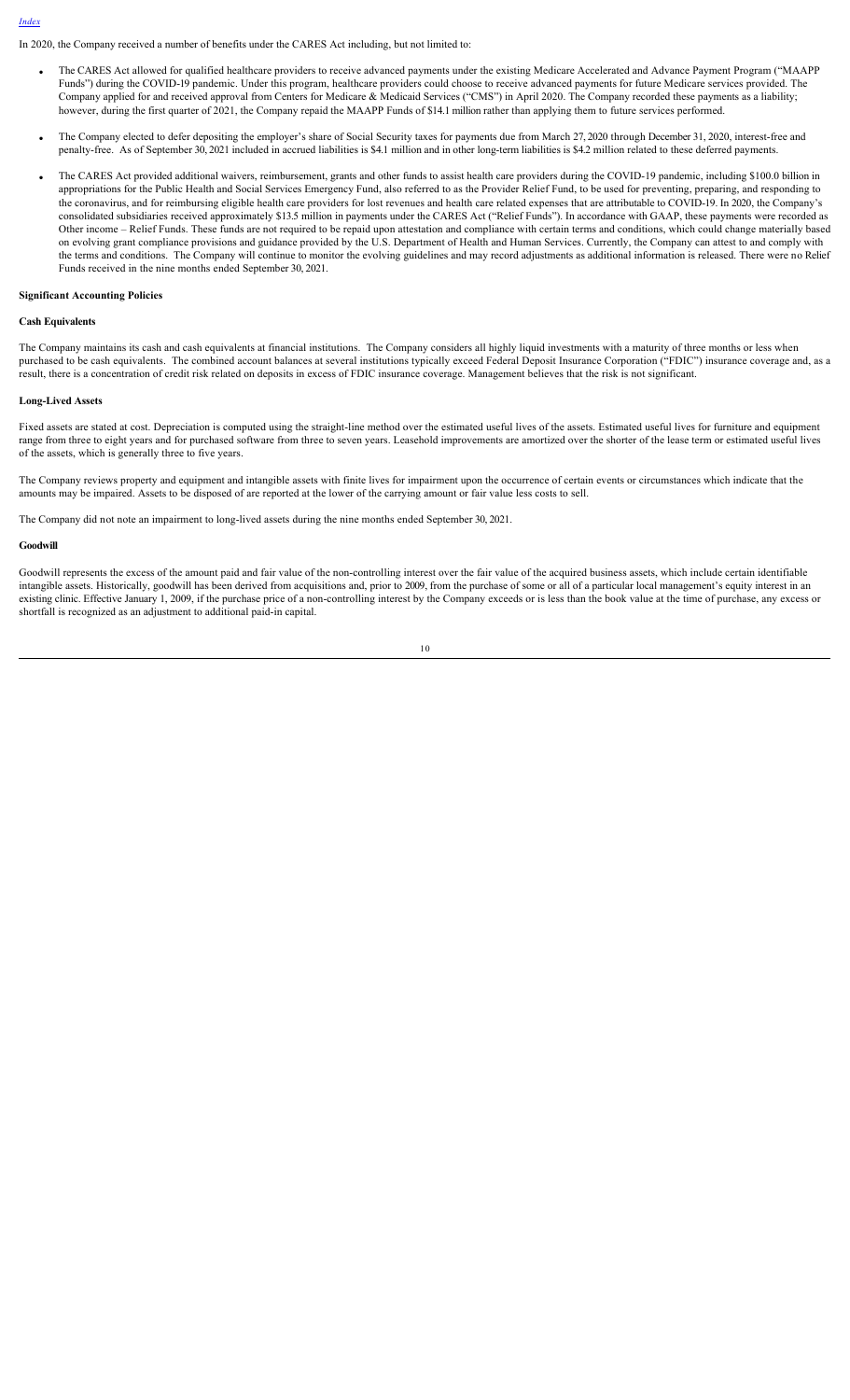Goodwill and other indefinite-lived intangible assets are not amortized, but are instead subject to periodic impairment evaluations. The fair value of goodwill and other identifiable intangible assets with indefinite lives are evaluated for impairment at least annually and upon the occurrence of certain events or conditions, and are written down to fair value if considered impaired. These events or conditions include, but are not limited to: a significant adverse change in the business environment, regulatory environment, or legal factors; a current period operating or cash flow loss combined with a history of such losses or a projection of continuing losses; or a sale or disposition of a significant portion of a reporting unit. The occurrence of one of these events or conditions could significantly impact an impairment assessment, necessitating an impairment charge. The Company evaluates indefinite lived tradenames using the relief from royalty method in conjunction with its annual goodwill impairment test.

The Company operates a two segment business which is made up of various clinics within partnerships, and the other is industrial injury prevention services business. The partnerships are components of regions and are aggregated to the operating segment level for the purpose of determining the Company's reporting units when performing its annual goodwill impairment test (there were six regions in both 2020 and 2019 in the physical therapy operations segment). In addition to the six regions mentioned prior, the impairment analysis included a separate analysis for the industrial injury prevention services business, as a separate reporting unit.

As part of the impairment analysis, the Company is first required to assess qualitatively if it can conclude whether goodwill is more likely than not impaired. If goodwill is more likely than not impaired, the Company is then required to complete a quantitative analysis of whether a reporting unit's fair value is less than its carrying amount. In evaluating whether it is more likely than not that the fair value of a reporting unit is less than its carrying amount, the Company considers relevant events or circumstances that affect the fair value or carrying amount of a reporting unit. The Company considers both the income and market approach in determining the fair value of its reporting units when performing a quantitative analysis.

An impairment loss generally would be recognized when the carrying amount of the net assets of a reporting unit, inclusive of goodwill and other identifiable intangible assets, exceeds the estimated fair value of the reporting unit. The evaluation of goodwill in 2020 and 2019 did not result in any goodwill amounts that were deemed impaired.

During the nine months ended September 30, 2020, the Company derecognized (wrote-off) goodwill in the amount of \$1.9 million related to closed clinics due to COVID-19.

### **Redeemable Non-Controlling Interest**

The non-controlling interests that are reflected as redeemable non-controlling interest in the consolidated financial statements consist of those that the owners and the Company have certain redemption rights, whether currently exercisable or not, and which currently, or in the future, require that the Company purchase or the owner sell the non-controlling interest held by the owner, if certain conditions are met. The purchase price is derived at a predetermined formula based on a multiple of trailing twelve months earnings performance as defined in the respective limited partnership agreements. The redemption rights can be triggered by the owner or the Company at such time as both of the following events have occurred: 1) termination of the owner's employment, regardless of the reason for such termination, and 2) the passage of specified number of years after the closing of the transaction, typically three to five years, as defined in the limited partnership agreement. The redemption rights are not automatic or mandatory (even upon death) and require either the owner or the Company to exercise its rights when the conditions triggering the redemption rights have been satisfied.

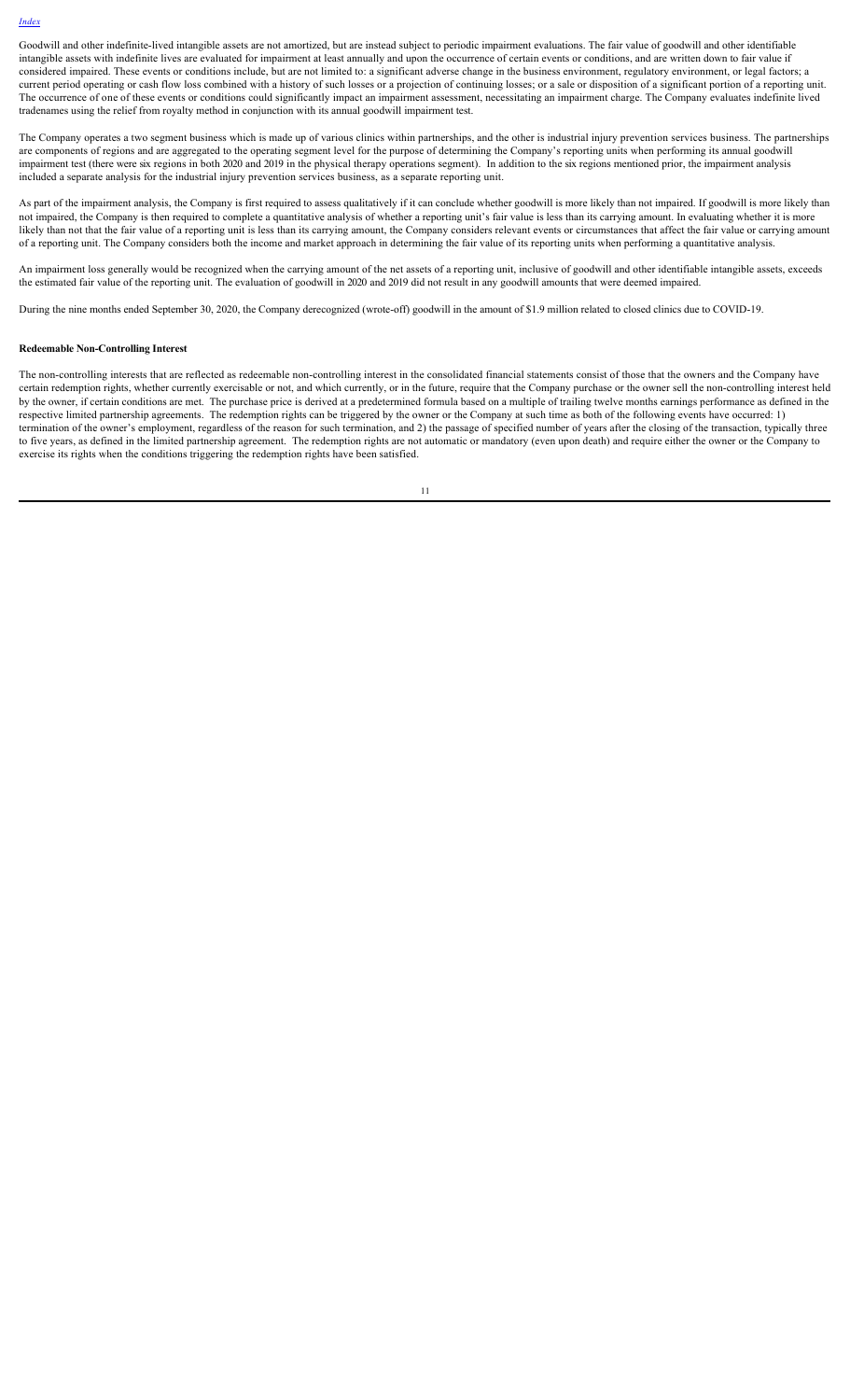On the date the Company acquires a controlling interest in a partnership, and the limited partnership agreement for such partnership contains redemption rights not under the control of the Company, the fair value of the non-controlling interest is recorded in the consolidated balance sheet under the caption – Redeemable non-controlling interest – temporary equity. Then, in each reporting period thereafter until it is purchased by the Company, the redeemable non-controlling interest is adjusted to the greater of its then current redemption value or initial carrying value, based on the predetermined formula defined in the respective limited partnership agreement. As a result, the value of the non-controlling interest is not adjusted below its initial carrying value. The Company records any adjustments in the redemption value, net of tax, directly to retained earnings and the adjustments are not reflected in the consolidated statements of income. Although the adjustments are not reflected in the consolidated statements of income, current accounting rules require that the Company reflects the adjustments, net of tax, in the earnings per share calculation. The amount of net income attributable to redeemable non-controlling interest owners is included in consolidated net income on the face of the consolidated statements of net income. Management believes the redemption value (i.e. the carrying amount) and fair value are the same.

### **Non-Controlling Interest**

The Company recognizes non-controlling interests, in which the Company has no obligation but the right to purchase the non-controlling interests, as permanent equity in the consolidated financial statements separate from the parent entity's equity. The amount of net income attributable to non-controlling interest is included in consolidated net income on the face of the statements of net income. Changes in a parent entity's ownership interest in a subsidiary that do not result in deconsolidation are treated as equity transactions if the parent entity retains its controlling financial interest. The Company recognizes a gain or loss in net income when a subsidiary is deconsolidated. Such gain or loss is measured using the fair value of the non-controlling equity investment on the deconsolidation date.

When the purchase price of a non-controlling interest by the Company exceeds the book value at the time of purchase, any excess or shortfall is recognized as an adjustment to additional paid-in capital. Additionally, operating losses are allocated to non-controlling interests even when such allocation creates a deficit balance for the non-controlling interest partner.

### **Revenue Recognition**

Revenues are recognized in the period in which services are rendered. See Note 3- Revenue Recognition, for further discussion of revenue recognition.

### **Provision for Credit Losses**

The Company determines provisions for credit losses based on the specific agings and payor classifications at each clinic. The provision for credit losses is included in operating cost in the consolidated statements of net income. Net accounts receivable, which are stated at the historical carrying amount net of contractual allowances, write-offs and provisions for credit losses, includes only those amounts the Company estimates to be collectible.

### **Income Taxes**

Income taxes are accounted for under the asset and liability method. Deferred tax assets and liabilities are recognized for the future tax consequences attributable to differences between the financial statement carrying amounts of existing assets and liabilities and their respective tax bases and operating loss and tax credit carryforwards. Deferred tax assets and liabilities are measured using enacted tax rates expected to apply to taxable income in the years in which those temporary differences are expected to be recovered or settled. The effect on deferred tax assets and liabilities of a change in tax rates is recognized in income in the period that includes the enactment date.

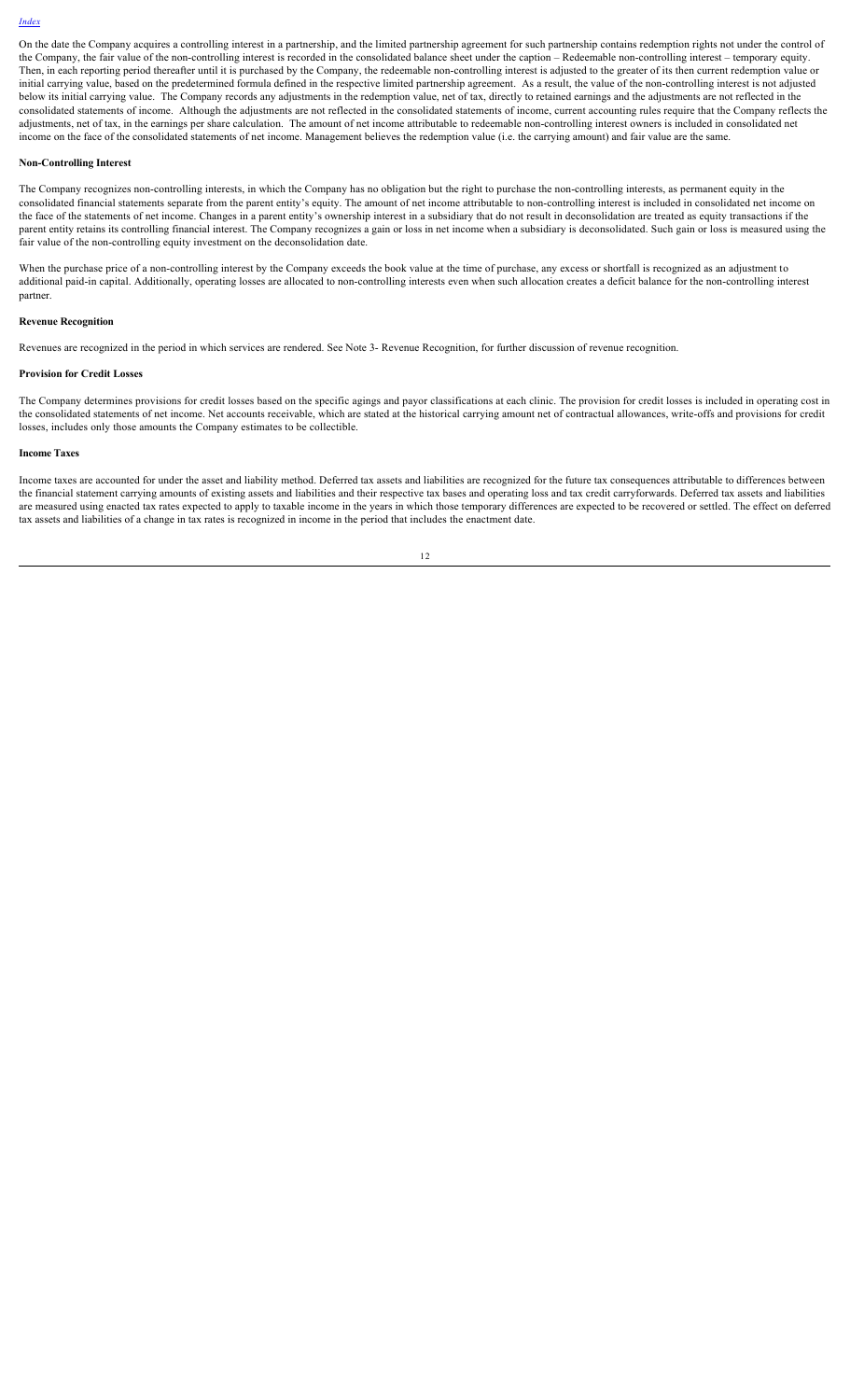The Company recognizes the financial statement benefit of a tax position only after determining that the relevant tax authority would more likely than not sustain the position following an audit. For tax positions meeting the more-likely-than-not threshold, the amount to be recognized in the financial statements is the largest benefit that has a greater than 50 percent likelihood of being realized upon ultimate settlement with the relevant tax authority.

On March 27, 2020, the CARES Act was enacted. The CARES Act includes changes to certain tax law related to net operating losses and the deductibility of interest expense and depreciation. ASC 740, Income Taxes requires the effects of changes in tax rates and laws on deferred tax balances to be recognized in the period in which the legislation is enacted. The legislation had no effect on the Company's deferred income taxes and current income taxes payable during the nine months ended September 30, 2021.

The Company did not have any accrued interest or penalties associated with any unrecognized tax benefits nor was any interest expense recognized during the nine months ended September 30, 2021. The Company records any interest or penalties, if required, in interest and other expense, as appropriate.

### **Fair Value of Financial Instruments**

The carrying amounts reported in the balance sheets for cash and cash equivalents, contingent earn-out payments, accounts receivable, accounts payable and notes payable approximate their fair values due to the short-term maturity of these financial instruments. The carrying amount under the Amended Credit Agreement and the redemption value of Redeemable non-controlling interest approximate the respective fair values. The fair value of the Company's redeemable non-controlling interest is determined based on "Level 3" inputs. The interest rate on the Amended Credit Agreement is tied to the London Interbank Offered Rate ("LIBOR"). Provisions within the agreement currently provide the Company with the ability to replace LIBOR with a different reference rate in the event LIBOR ceases to exist.

#### **Segment Reporting**

Operating segments are components of an enterprise for which separate financial information is available that is evaluated regularly by chief operating decision makers in determining the allocation of resources and in assessing performance. The Company currently operates through two segments: physical therapy operations and industrial injury prevention services.

### **Use of Estimates**

In preparing the Company's consolidated financial statements, management makes certain estimates and assumptions, especially in relation to, but not limited to, goodwill impairment, tradenames and other intangible assets, allocations of purchase price, provision for credit losses, tax provision and contractual allowances, that affect the amounts reported in the consolidated financial statements and related disclosures. Actual results may differ from these estimates.

### **Self-Insurance Program**

The Company utilizes a self-insurance plan for its employee group health insurance coverage administered by a third party. Predetermined loss limits have been arranged with an insurance company to minimize the Company's maximum liability and cash outlay. Accrued expenses include the estimated incurred but unreported costs to settle unpaid claims and estimated future claims. Management believes that the current accrued amounts are sufficient to pay claims arising from self-insurance claims incurred through September 30, 2021.

#### **Restricted Stock**

Restricted stock issued to employees and directors is subject to continued employment or continued service on the board, respectively. Generally, restrictions on the stock granted to employees lapse in equal annual installments on the following four anniversaries of the date of grant. For those shares granted to directors, the restrictions will lapse in equal quarterly installments during the first year after the date of grant. For those granted to officers, the restrictions will lapse in equal quarterly installments during the four years following the date of grant. Compensation expense for grants of restricted stock is recognized based on the fair value per share on the date of grant amortized over the vesting period. The Company recognizes any forfeitures as they occur. The restricted stock issued is included in basic and diluted shares for the earnings per share computation.

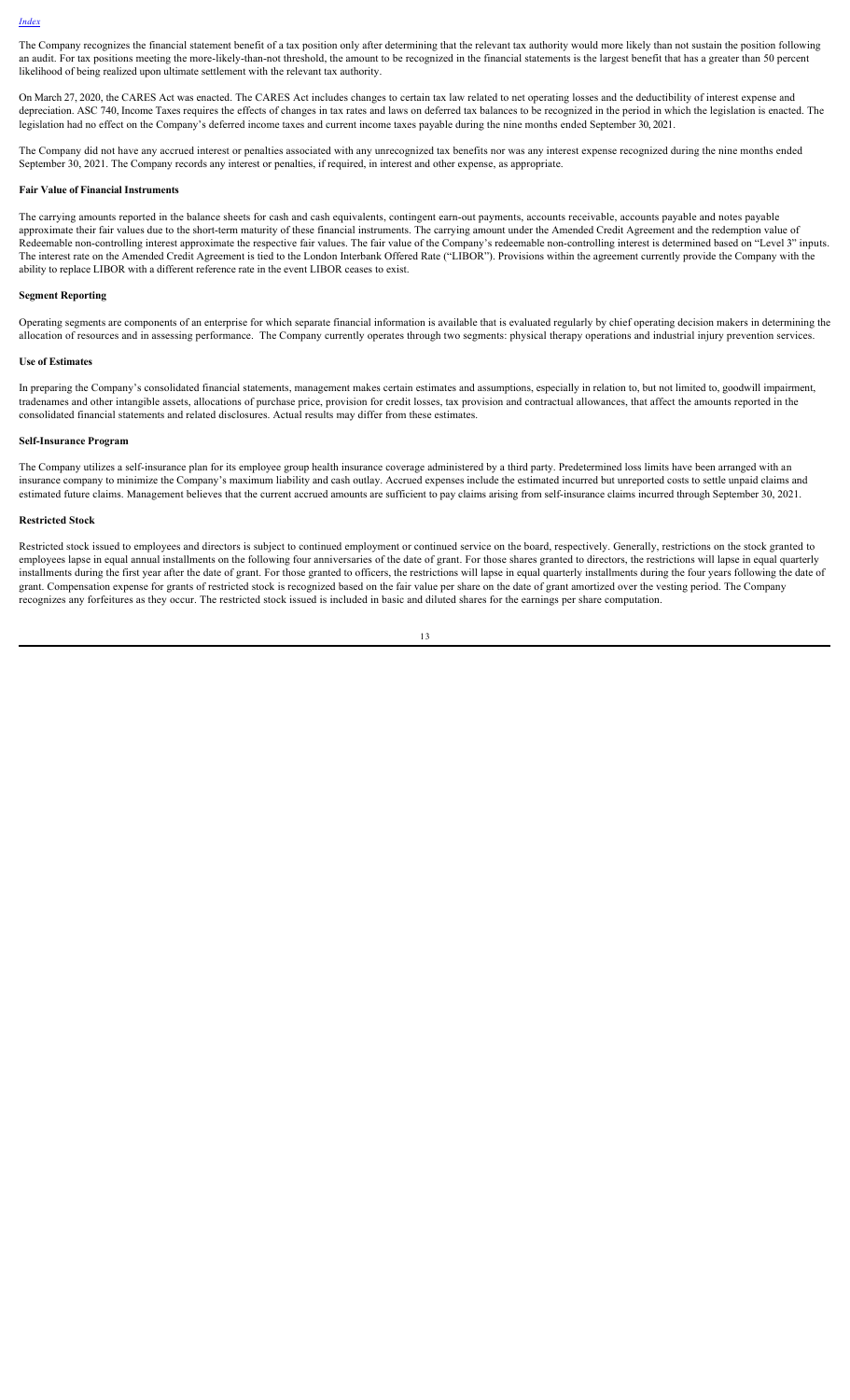#### **Recently Adopted Accounting Guidance**

In June 2016, the FASB issued ASU 2016-13, Financial Instruments – Credit Losses, which added a new impairment model (known as the current expected credit loss (CECL) model) that is based on expected losses rather than incurred losses. Under the new guidance, an entity recognizes as an allowance its estimate of expected credit losses. The CECL model applies to most debt instruments, including trade receivables. The CECL model does not have a minimum threshold for recognition of impairment losses and entities will need to measure expected credit losses on assets that have a low risk of loss. The standard is required to be applied using the modified retrospective approach with a cumulative-effect adjustment to retained earnings, if any, upon adoption.

The Company completed the adoption of the standard on January 1, 2020. The financial instruments subject to ASU 2016-13 are the Company's accounts receivable derived from contracts with customers. A significant portion of the Company's accounts receivable are from highly-solvent, creditworthy payors including governmental programs such as Medicare and Medicaid, and highly regulated commercial insurers. The Company's estimate of expected credit losses as of January 1, 2020, using its expected credit loss evaluation process, resulted in no adjustments to the allowance for credit losses and no cumulative-effect adjustment to retained earnings on the adoption date of the standard.

In January 2017, the FASB issued ASU 2017-04, *Simplifying the Test for Goodwill Impairment (Topic 350),* which eliminates the requirement to calculate the implied fair value of goodwill to measure a goodwill impairment charge. ASU 2017-04 is effective prospectively for fiscal years, and the interim periods within those years, beginning after December 15, 2019. The Company completed the adoption of the standard effective January 1, 2020 and there was no impact to goodwill from the Company's adoption of this change.

#### **Recently Issued Accounting Guidance**

In March 2020, the FASB issued ASU 2020-04, Reference Rate Reform (Topic 848): Facilitation of the Effects of Reference Rate Reform on Financial Reporting. This ASU provides temporary optional expedients and exceptions to the guidance on contract modifications and hedge accounting to ease the financial reporting burdens of the expected market transition from LIBOR and other interbank offered rates to alternative reference rates. The new guidance was effective upon issuance, and the Company is allowed to elect to apply the amendments prospectively through December 31, 2022. Borrowings under the Amended Credit Agreement bear interest based on LIBOR or an alternate base rate. Provisions within the agreement currently provide the Company with the ability to replace LIBOR with a different reference rate in the event LIBOR ceases to exist.

In August 2020, the FASB issued ASU 2020-06 *Debt—Debt with Conversion and Other Options (Subtopic 470-20) and Derivatives and Hedging—Contracts in Entity's Own Equity* (Subtopic 815-40): Accounting for Convertible Instruments and Contracts in an Entity's Own Equity, which simplifies the accounting for certain financial instruments with characteristics of liabilities and equity, including convertible instruments and contracts on an entity's own equity. As part of this update, convertible instruments are to be included in diluted earnings per share using the if-converted method, rather than the treasury stock method. Further, contracts which can be settled in cash or shares, excluding liability-classified share-based payment awards, are to be included in diluted earnings per share on an if-converted basis if the effect is dilutive, regardless of whether the entity or the counterparty can choose between cash and share settlement. The share-settlement presumption may not be rebutted based on past experience or a stated policy.

This pronouncement is effective for fiscal years, and for interim periods within those fiscal years, beginning after December 15, 2021. The Company plans to adopt this pronouncement as of January 1, 2022. The use of either the modified retrospective or fully retrospective method of transition is permitted. The Company is currently evaluating the impact of the adoption of ASU 2020-06 on the Company's consolidated financial statements.

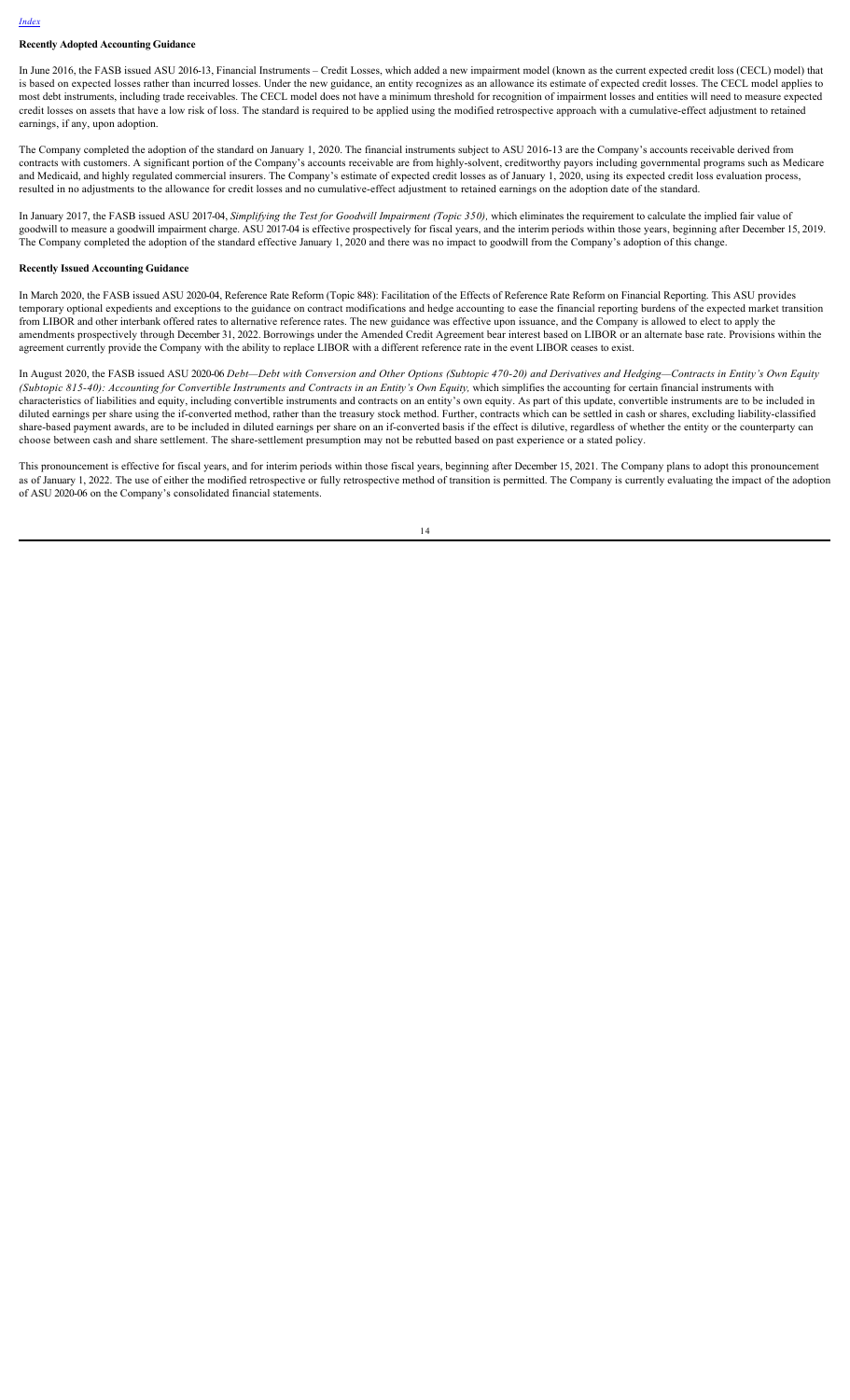#### **2. ACQUISITIONS OF BUSINESSES**

On September 30, 2021, the Company acquired a company that specializes in return-to-work and ergonomic services, among other offerings. The business generates more than \$2.0 million in annual revenue. USPH acquired the company's assets at a purchase price of approximately \$2.7 million and contributed those assets to industrial injury prevention services subsidiary. The initial purchase price (not inclusive of the \$0.6 million contingent payment in conjunction with the acquisition if specified future operational objectives are met) was paid in cash of \$2.4 million and \$0.3 million in the form of a note payable. The note accrues interest at 3.25% per annum and the principal and interest is payable on September 30, 2023.

On June 30, 2021, the Company acquired a 65% interest in an eight-clinic physical therapy practice with the practice founder retaining 35%. The purchase price was approximately \$10.3 million, of which \$9.0 million was paid in cash, \$1.0 million is payable based on the achievement of certain business criteria and \$0.3 million is in the form of a note payable. The note accrues interest at 3.25% per annum and the principal and interest is payable on June 30, 2023. Additionally, the Company has an obligation to pay an additional amount up to \$0.8 million in contingent payment consideration in conjunction with the acquisition if specified future operational objectives are met. The Company recorded acquisition-date fair value of this contingent liability based on the likelihood of the contingent earn-out payment. The earn-out payment will subsequently be remeasured to fair value each reporting date.

On March 31, 2021, the Company acquired a 70% interest in a five-clinic physical therapy practice with the practice founder retaining 30%. When acquired, the practice was developing a sixth clinic which has been completed. The purchase price for the 70% interest was approximately \$12.0 million, of which \$11.7 million was paid in cash and \$0.3 million in the form of a note payable. The note accrues interest at 3.25% per annum and the principal and interest is payable on March 31, 2023.

The purchase price plus the fair value of the non-controlling interest for the acquisitions in 2021 was allocated to the fair value of the assets acquired, inclusive of identifiable intangible assets, i.e. tradenames, referral relationships and non-compete agreements, and liabilities assumed based on the estimated fair values at the acquisition date, with the amount in excess of fair values being recorded as goodwill. The Company is in the process of completing its formal valuation analysis of the acquisitions, to identify and determine the fair value of tangible and identifiable intangible assets acquired and the liabilities assumed. Thus, the final allocation of the purchase price may differ from the preliminary estimates used at September 30, 2021 based on additional information obtained and completion of the valuation of the identifiable intangible assets. Changes in the estimated valuation of the tangible assets acquired, the completion of the valuation of identifiable intangible assets and the completion by the Company of the identification of any unrecorded pre-acquisition contingencies, where the liability is probable and the amount can be reasonably estimated, will likely result in adjustments to goodwill. The Company does not expect the adjustments to be material.

For the acquisitions in 2021, the estimated values assigned to the referral relationships and non-compete agreements are being amortized to expense equally over the respective estimated lives. For referral relationships, the amortization period is 12.0 years. For non-compete agreements, the amortization period is 6.0 years.

The results of operations of the acquired clinics have been included in the Company's consolidated financial statements since the date of their respective acquisition.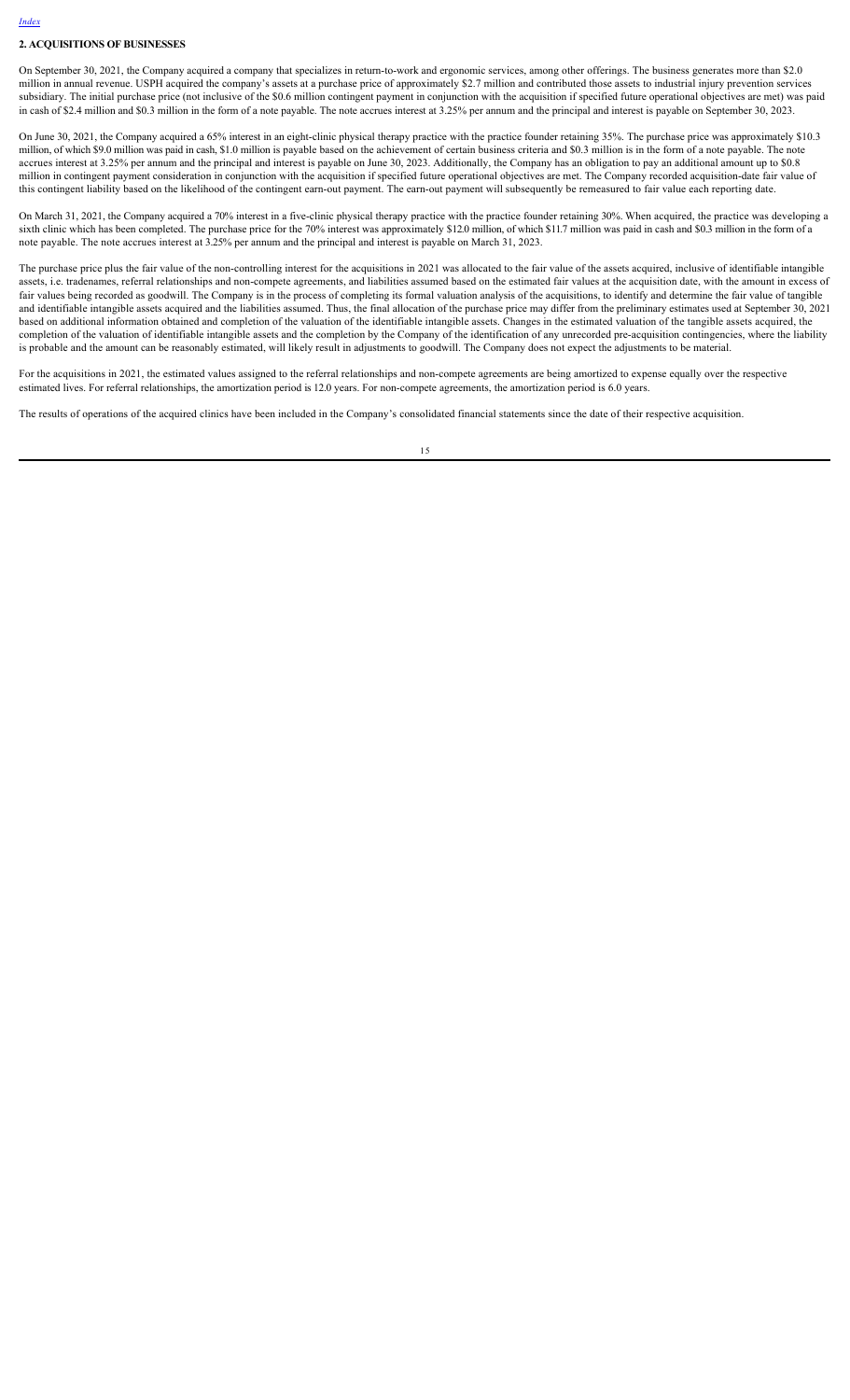The purchase price for the 2021 acquisitions has been preliminarily allocated as follows (in thousands):

| Cash paid, net of cash acquired                                                            | \$ | 22,589   |
|--------------------------------------------------------------------------------------------|----|----------|
| Seller note                                                                                |    | 800      |
| Payable                                                                                    |    | 1,000    |
| Total consideration                                                                        |    | 24,389   |
|                                                                                            |    |          |
| Estimated fair value of net tangible assets acquired:                                      |    |          |
| Total current assets                                                                       | S  | 1,194    |
| Total non-current assets                                                                   |    | 6,547    |
| <b>Total liabilities</b>                                                                   |    | (7, 559) |
| Net tangible assets acquired                                                               |    | 182      |
| Referral relationships                                                                     |    | 3,424    |
| Non-compete                                                                                |    | 562      |
| Tradename                                                                                  |    | 1,577    |
| Goodwill                                                                                   |    | 29,363   |
| Fair value of non-controlling interest (classified as redeemable non-controlling interest) |    | (10,719) |
|                                                                                            |    | 24,389   |
|                                                                                            |    |          |

On November 30, 2020, the Company acquired a 75% interest in a three-clinic physical therapy practice. The purchase price for the 75% interest was \$8.9 million (net of cash acquired), of which \$8.6 million was paid in cash and \$0.3 million in the form of a note payable that is payable in two principal installments totaling \$162,500 each. The first principal payment plus accrued interest will be paid in November 2021 with the second installment to be paid in November 2022. The note accrues interest at 3.25% per annum.

On September 30, 2020, the Company acquired a 70% interest in an entity which holds six-management contracts that have been in place for a number of years. The purchase price for the 70% interest was approximately \$4.2 million, of which \$3.7 million was paid in cash and \$0.5 million in the form of two notes payable. One of the notes payable of \$0.3 million was paid in November 2020. The remaining note payable of \$0.2 million was paid on September 30, 2021.

On February 27, 2020, the Company acquired interests in a four-clinic physical therapy practice. The four clinics are in four separate partnerships. The Company's interests in the four partnerships range from 10.0% to 83.8%, with an overall 65.0% based on the initial purchase transaction. The aggregate purchase price was \$11.9 million, of which \$11.6 million was paid in cash and \$0.3 million in the form of a note payable. The note accrues interest at 4.75% per annum and the principal and interest is payable on February 2022.

The results of operations of the acquired clinics have been included in the Company's consolidated financial statements since the date of their respective acquisition.

For the 2021 and 2020 acquisitions, a majority of total current assets primarily represents accounts receivable. Total non-current assets are fixed assets and equipment used in the practice.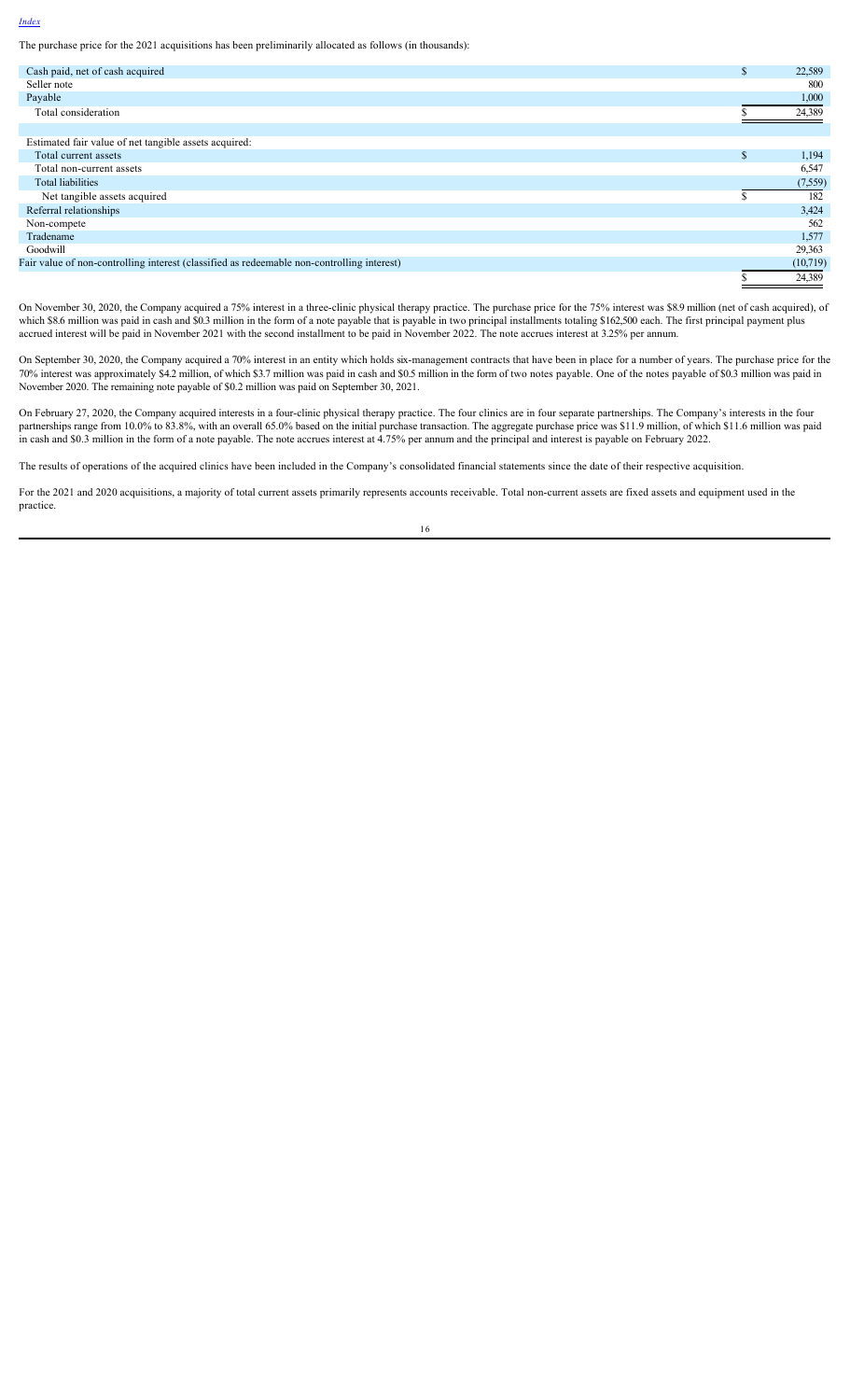The purchase price for the 2020 acquisitions has been allocated as follows (in thousands):

| Cash paid, net of cash acquired                                                            | S | 23,911   |
|--------------------------------------------------------------------------------------------|---|----------|
| Seller note                                                                                |   | 1,121    |
| Total consideration                                                                        |   | 25,032   |
|                                                                                            |   |          |
| Estimated fair value of net tangible assets acquired:                                      |   |          |
| Total current assets                                                                       | э | 1,271    |
| Total non-current assets                                                                   |   | 196      |
| Total liabilities                                                                          |   | (556)    |
| Net tangible assets acquired                                                               |   | 911      |
| Referral relationships                                                                     |   | 5,520    |
| Non-compete                                                                                |   | 500      |
| Tradename                                                                                  |   | 1,890    |
| Goodwill                                                                                   |   | 27,509   |
| Fair value of non-controlling interest (classified as redeemable non-controlling interest) |   | (11,298) |
|                                                                                            |   | 25,032   |

The purchase prices plus the fair value of the non-controlling interests for the acquisitions in 2020 were allocated to the fair value of the assets acquired, inclusive of identifiable intangible assets, i.e. trade names, referral relationships and non-compete agreements, and liabilities assumed based on the fair values at the acquisition date, with the amount exceeding the fair values being recorded as goodwill.

For the acquisitions in 2020, the values assigned to the referral relationships and non-compete agreements are being amortized to expense equally over the respective estimated lives. For referral relationships, the weighted average amortization period was 13.0 years at December 31, 2020. For non-compete agreements, the weighted average amortization period was 6.0 years at December 31, 2020. The values assigned to tradenames are tested annually for impairment.

The consideration paid for each of the acquisitions was derived through arm's length negotiations. Funding for the cash portions was derived from proceeds from the Company's revolving credit facility. The results of operations of the acquisitions have been included in the Company's consolidated financial statements since their respective date of acquisition. Unaudited proforma consolidated financial information for the acquisitions in 2021 and 2020 have not been included, as the results, individually and in the aggregate, were not material to current operations.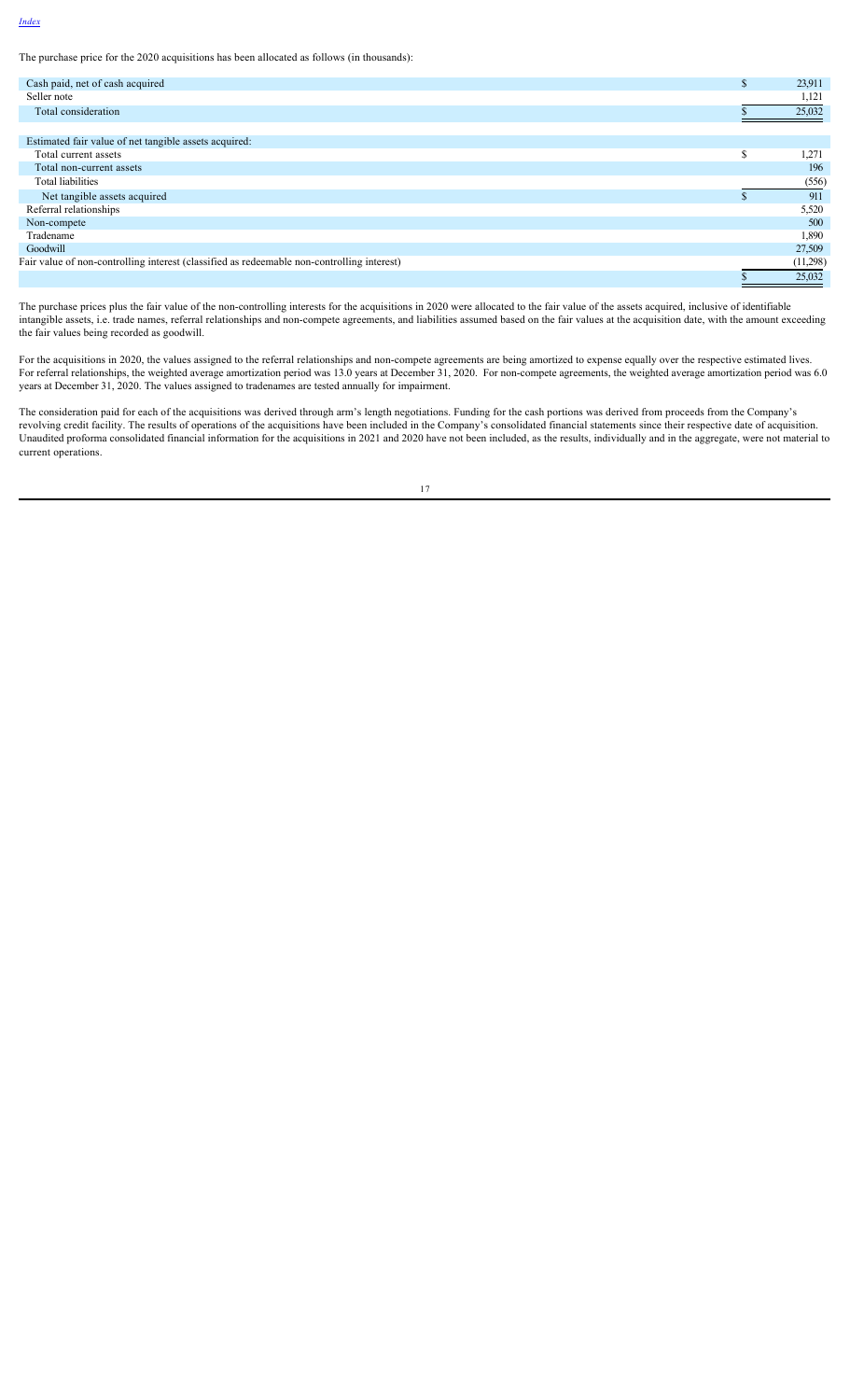### **3. REVENUE RECOGNITION**

*Categories*

Revenues are recognized in the period in which services are rendered.

Net patient revenue consists of revenue for physical therapy and occupational therapy clinics that provide pre-and post-operative care and treatment for orthopedic-related disorders, sports-related injuries, preventative care, rehabilitation of injured workers and neurological-related injuries. Net patient revenue (patient revenue less estimated contractual adjustments) is recognized at the estimated net realizable amounts from third-party payors, patients and others in exchange for services rendered when obligations under the terms of the contract are satisfied. There is an implied contract between us and the patient upon each patient visit. Generally, this occurs as the Company provides physical and occupational therapy services, as each service provided is distinct and future services rendered are not dependent on previously rendered services. The Company has agreements with third-party payors that provide for payments to the Company at amounts different from its established rates. The allowance for estimated contractual adjustments is based on terms of payor contracts and historical collection and write-off experience.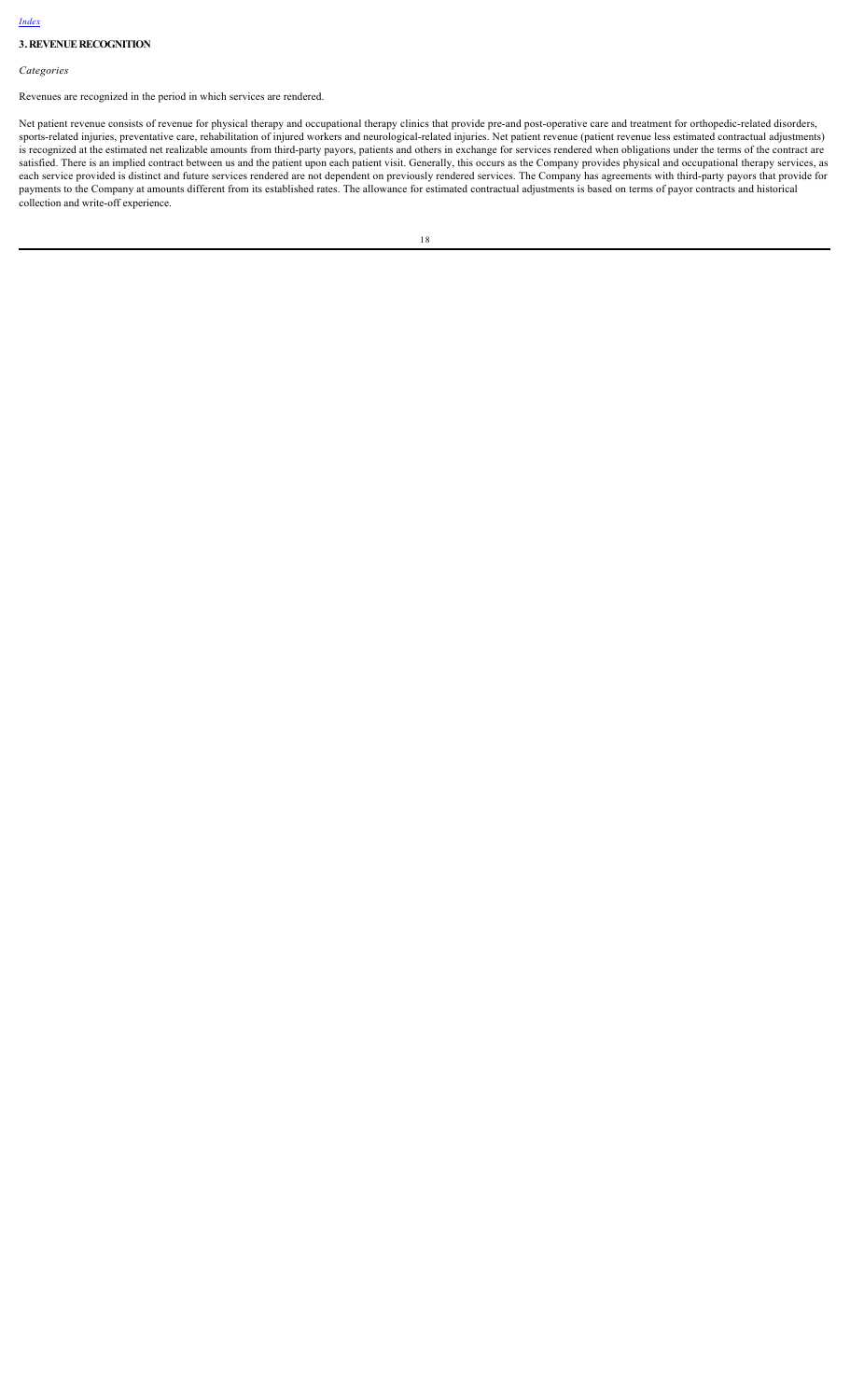Management contract revenue, which is included in other revenue in the consolidated statements of net income, is derived from contractual arrangements whereby the Company manages a clinic owned by a third party. The Company does not have any ownership interest in these clinics. Typically, revenue is determined based on the number of visits conducted at the clinic and recognized at the point in time when services are performed. Costs, typically salaries for our employees, are recorded when incurred.

Revenue from the industrial injury prevention services segment, which is also included in other revenue in the consolidated statements of net income, is derived from onsite services the Company provides to clients' employees including injury prevention, rehabilitation, ergonomic assessments and performance optimization. Revenue from the industrial injury prevention services segment is recognized when obligations under the terms of the contract are satisfied. Revenue is recognized at an amount equal to the consideration the Company expects to receive in exchange for providing injury prevention services to its clients. The revenue is determined and recognized based on the number of hours and respective rate for services provided in a given period.

Additionally, other revenue includes services the Company provides on-site, such as schools, for physical or occupational therapy services, and fees from athletic trainers. Contract terms and rates are agreed to in advance between the Company and the third parties. Services are typically performed over the contract period and revenue is recorded at the point of service. If the services are paid in advance, revenue is recorded as a liability over the period of the agreement and recognized at the point in time, when the services are performed.

The Company determines credit losses based on the specific agings and payor classifications at each clinic. The provision for credit losses is included in clinic operating cost in the statements of net income. Patient accounts receivable, which are stated at the historical carrying amount net of contractual allowances, write-offs and provision for credit losses, includes only those amounts the Company estimates to be collectible.

The following table details the revenue related to the various categories (in thousands):

|                                               | <b>Three Months Ended</b> |                           |  |                           | <b>Nine Months Ended</b> |                           |  |                           |
|-----------------------------------------------|---------------------------|---------------------------|--|---------------------------|--------------------------|---------------------------|--|---------------------------|
|                                               |                           | <b>September 30, 2021</b> |  | <b>September 30, 2020</b> |                          | <b>September 30, 2021</b> |  | <b>September 30, 2020</b> |
| Net patient revenue                           |                           | 112.327                   |  | 96,398                    |                          | 324,819                   |  | 268,803                   |
| Other revenue                                 |                           | 759                       |  | 512                       |                          | 2,222                     |  | 1,407                     |
| Physical therapy operations                   |                           | 113,086                   |  | 96,910                    |                          | 327,041                   |  | 270,210                   |
| Management contract revenue                   |                           | 2,313                     |  | 2,004                     |                          | 7,611                     |  | 5,744                     |
| Industrial injury prevention services revenue |                           | 10,494                    |  | 10,015                    |                          | 30,537                    |  | 29,549                    |
|                                               |                           | 125,893                   |  | 108.929                   |                          | 365,189                   |  | 305,503                   |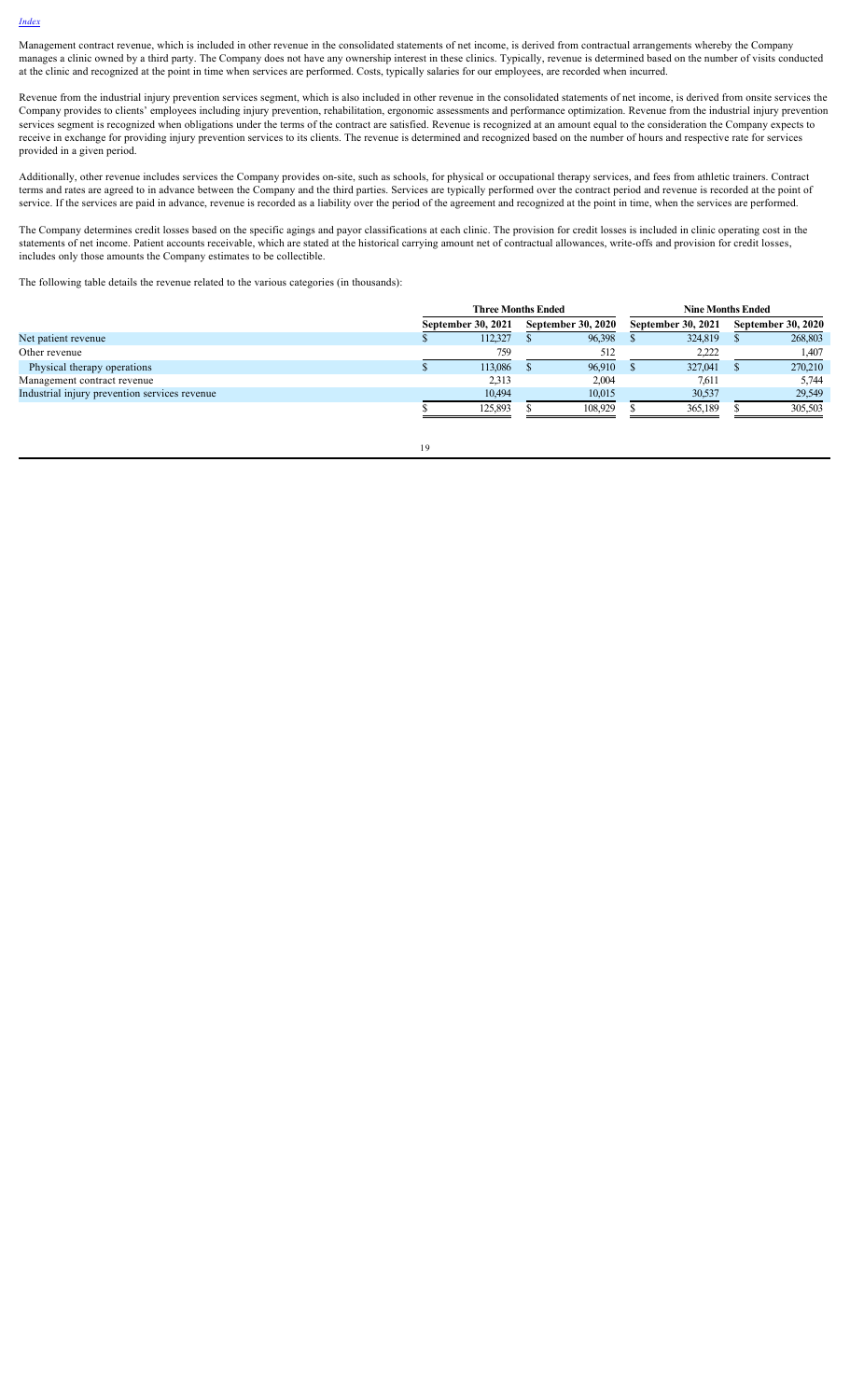*Medicare Reimbursement*

The Medicare program reimburses outpatient rehabilitation providers based on the Medicare Physician Fee Schedule ("MPFS"). For services provided in 2017 through 2019, a 0.5% increase was applied to the fee schedule payment rates before applying the mandatory budget neutrality adjustment. For services provided in 2020 through 2025 no adjustment is expected to be applied each year to the fee schedule payment rates, before applying the mandatory budget neutrality adjustment.

In the 2020 MPFS Final Rule, CMS revised coding, documentation guidelines, and increased the code values for office/outpatient evaluation and management (E/M) codes and cuts to other codes to maintain budget neutrality of the MPFS beginning in 2021. Under the 2021 MPFS Final Rule, CMS increased the values for the E/M office visit codes and cuts to other specialty codes to maintain budget neutrality. As a result, CMS projected a 9% decrease in fee schedule payment rates for therapy services set to take effect in 2021. However, Congress intervened with passage of the Consolidated Appropriations Act, 2021 and reimbursement for the codes applicable to physical/occupational therapy services provided by our clinics received an estimated 3.5% decrease in the aggregate in payment from Medicare in calendar year 2021 as compared to 2020.

In the 2022 MPFS Final Rule published on November 2, 2021, there is an approximately 3.75% reduction to Medicare payments for physical/occupational therapy services. This is due to the expiration of the additional funding to the conversion factor provided by Congress in 2021 under the Consolidated Appropriations Act, 2021. In addition, without regulatory or Congressional action, we expect the Medicare payment rates in 2023 to be equal to the rates in 2022. Further, without regulatory or Congressional action, we expect an additional approximately 3% decrease in the aggregate payment from Medicare in calendar year 2024 as compared to 2023.

The Budget Control Act of 2011 increased the federal debt ceiling in connection with deficit reductions over the next ten years, and requires automatic reductions in federal spending by approximately \$1.2 trillion. Payments to Medicare providers are subject to these automatic spending reductions, subject to a 2% cap. On April 1, 2013, a 2% reduction to Medicare payments was implemented. The Bipartisan Budget Act of 2015, enacted on November 2, 2015, extended the 2% reductions to Medicare payments through fiscal year 2025. The Bipartisan Budget Act of 2018, enacted on February 9, 2018, extends the 2% reductions to Medicare payments through fiscal year 2027. The CARES Act suspended the 2% payment reduction to Medicare payments for dates of service from May 1, 2020 through December 31, 2020. The Consolidated Appropriations Act, 2021 further suspended the 2% payment reduction until March 31, 2021. On April 14, 2021, additional legislation was enacted that waived the 2% payment reduction for the remainder of calendar 2021. Absent further legislative action, the 2% reduction will be implemented on January 1, 2022.

Beginning in 2021, payments to individual therapists (Physical/Occupational Therapist in Private Practice) paid under the fee schedule may be subject to adjustment based on performance in the Merit Based Incentive Payment System ("MIPS"), which measures performance based on certain quality metrics, resource use, and meaningful use of electronic .<br>health records. Therapists eligible to participate in MIPS include only those therapists who are enrolled with Medicare as private practice providers, and does not include therapists in facility-based providers, such as our clinics enrolled as certified rehabilitation agencies. Less than 3% of the Company's therapist providers currently participate in MIPS. Under the MIPS requirements, a provider's performance is assessed according to established performance standards each year and then is used to determine an adjustment factor that is applied to the professional's payment for the corresponding payment year. The provider's MIPS performance in 2019 will determine the payment adjustment in 2021. For those therapist providers who actually participated in MIPS during 2019, the resulting average payment adjustment was an increase of 1%.

Under the Middle Class Tax Relief and Job Creation Act of 2012 ("MCTRA"), since October 1, 2012, patients who met or exceeded \$3,700 in therapy expenditures during a calendar year have been subject to a manual medical review to determine whether applicable payment criteria are satisfied. The \$3,700 threshold is applied to Physical Therapy and Speech Language Pathology Services; a separate \$3,700 threshold is applied to the Occupational Therapy. The MACRA directed CMS to modify the manual medical review process such that those reviews will no longer apply to all claims exceeding the \$3,700 threshold and instead will be determined on a targeted basis based on a variety of factors that CMS considers appropriate. The Bipartisan Budget Act of 2018 extends the targeted medical review indefinitely, but reduces the threshold to \$3,000 through December 31, 2027. For 2028, the threshold amount will be increased by the percentage increase in the Medicare Economic Index ("MEI") for 2028 and in subsequent years the threshold amount will increase based on the corresponding percentage increase in the MEI for such subsequent year.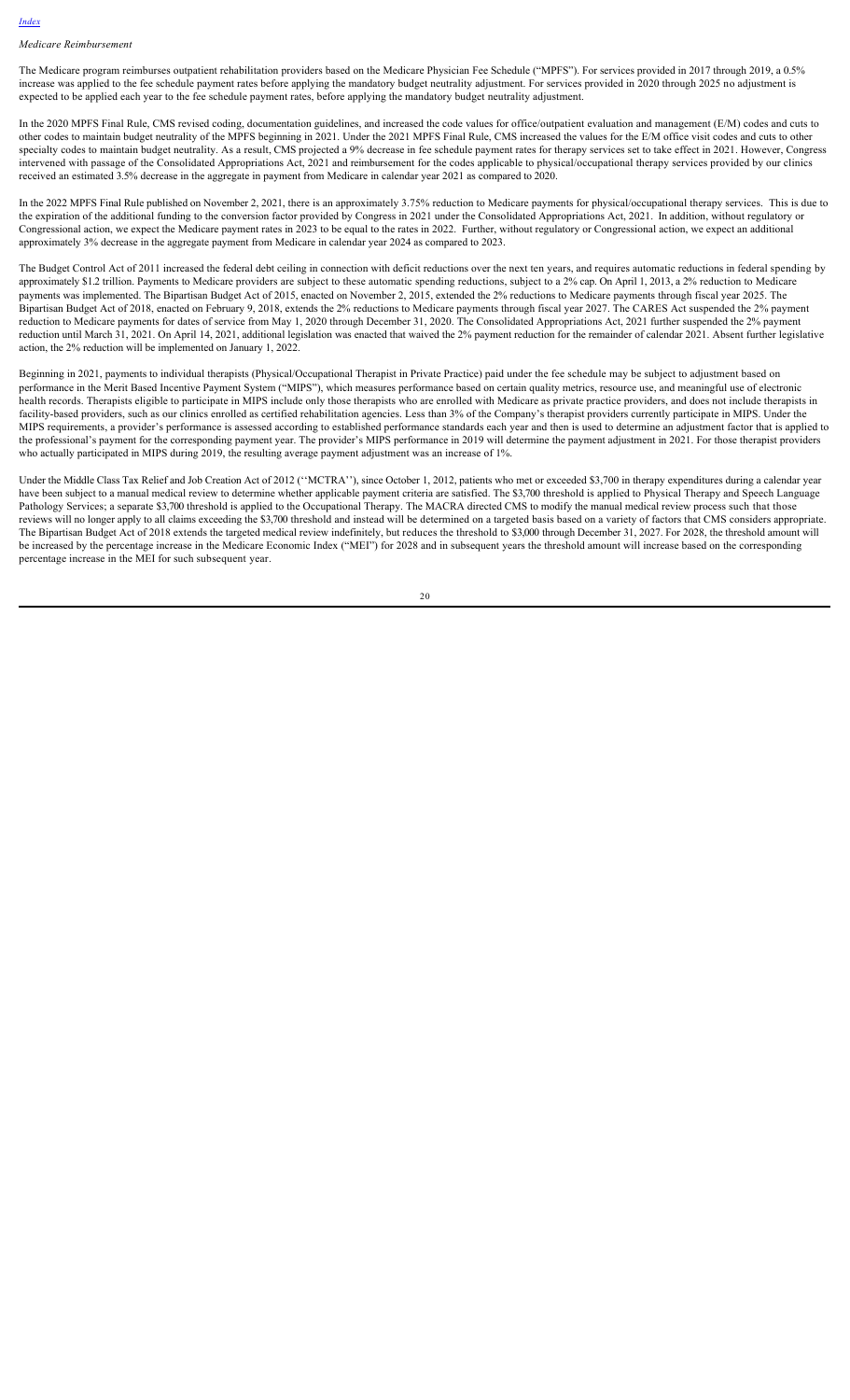CMS adopted a multiple procedure payment reduction (''MPPR'') for therapy services in the final update to the MPFS for calendar year 2011. The MPPR applied to all outpatient therapy services paid under Medicare Part B — occupational therapy, physical therapy and speech-language pathology. Under the policy, the Medicare program pays 100% of the practice expense component of the Relative Value Unit (''RVU'') for the therapy procedure with the highest practice expense RVU, then reduces the payment for the practice expense component for the second and subsequent therapy procedures or units of service furnished during the same day for the same patient, regardless of whether those therapy services are furnished in separate sessions. In 2013, the practice expense component for the second and subsequent therapy service furnished during the same day for the same patient was reduced by 50%.

Medicare claims for outpatient therapy services furnished by therapist assistants on or after January 1, 2020 must include a modifier indicating the service was furnished by a therapist assistant. Outpatient therapy services furnished on or after January 1, 2022 in whole or part by a therapist assistant will be paid at an amount equal to 85% of the payment amount otherwise applicable for the service.

Statutes, regulations, and payment rules governing the delivery of therapy services to Medicare beneficiaries are complex and subject to interpretation. We believe that we are in compliance, in all material respects, with all applicable laws and regulations and are not aware of any pending or threatened investigations involving allegations of potential wrongdoing that would have a material effect on our financial statements as of September 30, 2021. Compliance with such laws and regulations can be subject to future government review and interpretation, as well as significant regulatory action including fines, penalties, and exclusion from the Medicare program. For the three months ended September 30, 2021 and 2020, respectively, net patient revenue from Medicare were approximately \$36.2 million and \$27.5 million, respectively. For the nine months ended September 30, 2021 and 2020, respectively, net patient revenue from Medicare were approximately \$98.3 million and \$71.9 million, respectively.

Given the history of frequent revisions to the Medicare program and its reimbursement rates and rules, we may not continue to receive reimbursement rates from Medicare that sufficiently compensate us for our services or, in some instances, cover our operating costs. Limits on reimbursement rates or the scope of services being reimbursed could have a material adverse effect on our revenue, financial condition and results of operations. Additionally, any delay or default by the federal or state governments in making Medicare and/or Medicaid reimbursement payments could materially and, adversely, affect our business, financial condition and results of operations.

### *Contractual Allowances*

Contractual allowances result from the differences between the rates charged for services performed and expected reimbursements by both insurance companies and government sponsored healthcare programs for such services. Medicare regulations and the various third party payors and managed care contracts are often complex and may include multiple reimbursement mechanisms payable for the services provided in Company clinics. The Company estimates contractual allowances based on its interpretation of the applicable regulations, payor contracts and historical calculations. Each month the Company estimates its contractual allowance for each clinic based on payor contracts and the historical collection experience of the clinic and applies an appropriate contractual allowance reserve percentage to the gross accounts receivable balances for each payor of the clinic. Based on the Company's historical experience, calculating the contractual allowance reserve percentage at the payor level is sufficient to allow the Company to provide the necessary detail and accuracy with its collectability estimates. However, the services authorized and provided and related reimbursement are subject to interpretation that could result in payments that differ from the Company's estimates. Payor terms are periodically revised necessitating continual review and assessment of the estimates made by management. The Company's billing system does not capture the exact change in its contractual allowance reserve estimate from period to period in order to assess the accuracy of its revenues and hence its contractual allowance reserves. Management regularly compares its cash collections to corresponding net revenues measured both in the aggregate and on a clinic-by-clinic basis. In the aggregate, historically the difference between net revenues and corresponding cash collections has generally reflected a difference within approximately 1.0% to 1.5% of net revenue. Additionally, analysis of subsequent periods' contractual write-offs on a payor basis reflects a difference within approximately 1.0% to 1.5% between the actual aggregate contractual reserve percentage as compared to the estimated contractual allowance reserve percentage associated with the same period end balance. As a result, the Company believes that a change in the contractual allowance reserve estimate would not likely be more than 1.0% to 1.5% at September 30, 2021.

A contract's transaction price is allocated to each distinct performance obligation and recognized when, or as, the performance obligation is satisfied. To determine the transaction price, the Company includes the effects of any variable consideration, such as the probability of collecting that amount. The Company applies established rates to the services provided, and adjusts for the terms of payor contracts, as applicable. These contracted amounts are different from the Company's established rates. The Company has established a "contractual allowance" for this difference. The allowance is based on the terms of payor contracts, historical and current reimbursement information and current experience with the clinic and partners. The Company's established rates less the contractual allowance is the revenue that is recognized in the period in which the service is rendered. This revenue is deemed the transaction price and stated as "Net Patient Revenue" on the Company's consolidated statements of income.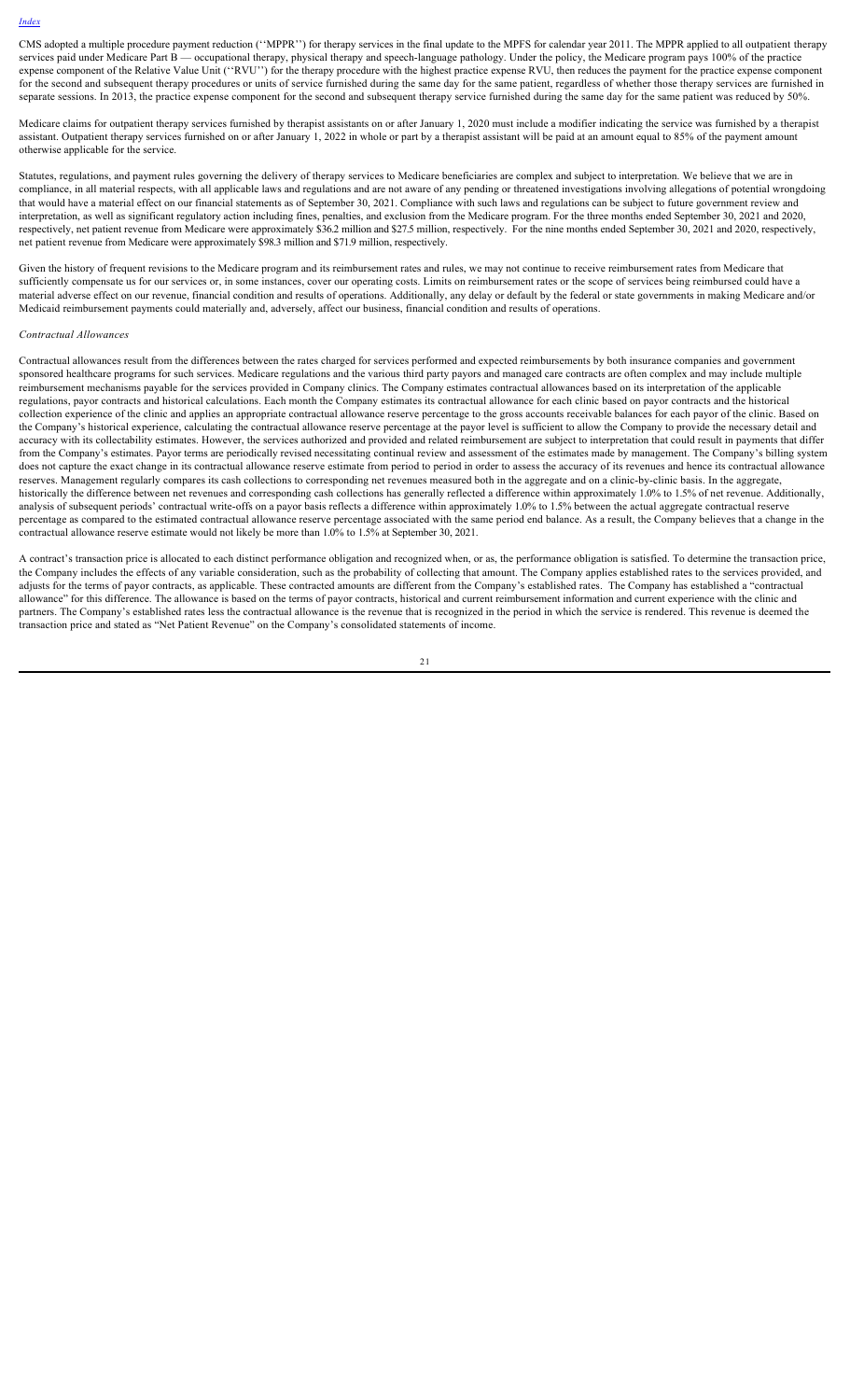The Company's performance obligations are satisfied at a point in time. After the clinic has provided services and satisfied its obligation to the customer for the reimbursement rates stipulated in the payor contracts (i.e. the transaction price), the Company recognizes the revenue, net of contractual allowances, in the period in which the services are rendered. The Company recognizes the full amount of revenue and reports the contractual allowances as a contra (or offset) revenue account to report a net revenue number based on the expected collections.

### **4. EARNINGS PER SHARE**

In accordance with current accounting guidance, the revaluation of redeemable non-controlling interest (see Note 5 – Redeemable Non-Controlling Interest), net of tax, charged directly to retained earnings is included in the earnings per basic and diluted share calculation. The following table provides a detail of the basic and diluted earnings per share computation (in thousands, except per share data).

|                                                                                     | <b>Three Months Ended</b> |                           |   |                           |  | <b>Nine Months Ended</b> |    |                           |
|-------------------------------------------------------------------------------------|---------------------------|---------------------------|---|---------------------------|--|--------------------------|----|---------------------------|
|                                                                                     |                           | <b>September 30, 2021</b> |   | <b>September 30, 2020</b> |  | September 30, 2021       |    | <b>September 30, 2020</b> |
| Computation of earnings per share - USPH shareholders:                              |                           |                           |   |                           |  |                          |    |                           |
| Net income attributable to USPH shareholders                                        | ж                         | 10.009                    | э | 10,916                    |  | 30.618                   | S. | 22,164                    |
| (Charges) credit to retained earnings:                                              |                           |                           |   |                           |  |                          |    |                           |
| Revaluation of redeemable non-controlling interest                                  |                           | (2,071)                   |   | (4,297)                   |  | (11,889)                 |    | 1,175                     |
| Tax effect at statutory rate (federal and state) of 25.55% and 26.25%, respectively |                           | 529                       |   | 1,228                     |  | 3,038                    |    | (308)                     |
|                                                                                     |                           | 8,467                     |   | 7,847                     |  | 21,767                   |    | 23,031                    |
| Earnings per share (basic and diluted)                                              |                           | 0.66                      |   | 0.61                      |  | 1.69                     |    | 1.80                      |
|                                                                                     |                           |                           |   |                           |  |                          |    |                           |
| Shares used in computation:                                                         |                           |                           |   |                           |  |                          |    |                           |
| Basic and diluted earnings per share - weighted-average shares                      |                           | 12,909                    |   | 12,847                    |  | 12,894                   |    | 12,829                    |

### **5. REDEEMABLE NON-CONTROLLING INTEREST**

Since October 2017, when the Company acquires a majority interest (the "Acquisition") in a physical therapy clinic business (referred to as "Therapy Practice"), these Acquisitions occur in a series of steps which are described below.

- 1. Prior to the Acquisition, the Therapy Practice exists as a separate legal entity (the "Seller Entity"). The Seller Entity is owned by one or more individuals (the "Selling
- Shareholders") most of whom are physical therapists that work in the Therapy Practice and provide physical therapy services to patients.
- 2. In conjunction with the Acquisition, the Seller Entity contributes the Therapy Practice into a newly-formed limited partnership ("NewCo"), in exchange for one hundred percent (100%) of the limited and general partnership interests in NewCo. Therefore, in this step, NewCo becomes a wholly-owned subsidiary of the Seller Entity.
- 3. The Company enters into an agreement (the "Purchase Agreement") to acquire from the Seller Entity a majority (ranges from 50% to 90%) of the limited partnership interest and in all cases 100% of the general partnership interest in NewCo. The Company does not purchase 100% of the limited partnership interest because the Selling Shareholders, through the Seller Entity, want to maintain an ownership percentage. The consideration for the Acquisition is primarily payable in the form of cash at closing and a small, twoyear note in lieu of an escrow (the "Purchase Price"). The Purchase Agreement does not contain any future earn-out or other contingent consideration that is payable to the Seller Entity or the Selling Shareholders.
- 4. The Company and the Seller Entity also execute a partnership agreement (the "Partnership Agreement") for NewCo that sets forth the rights and obligations of the limited and general partners of NewCo. After the Acquisition, the Company is the general partner of NewCo.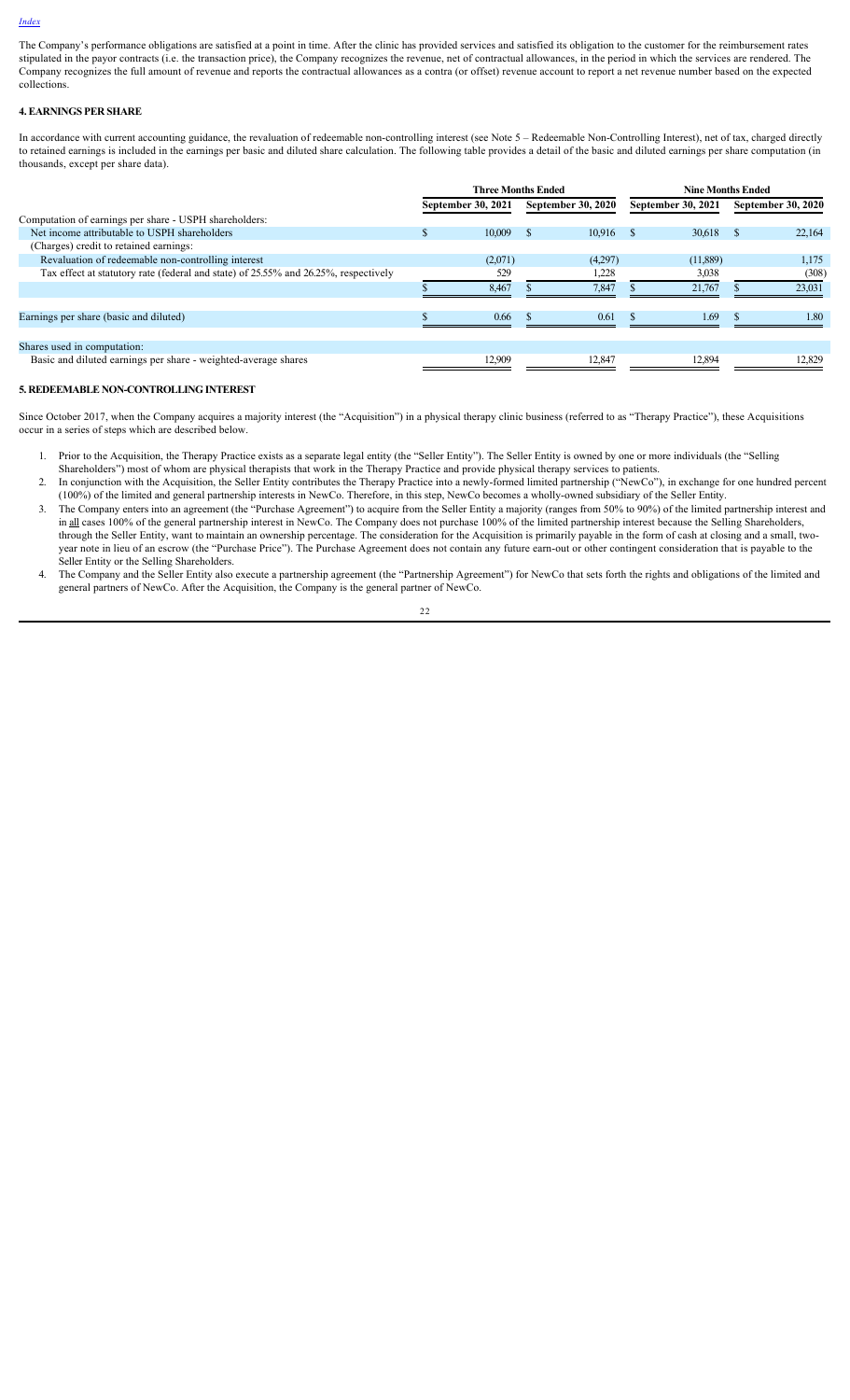- 5. As noted above, the Company does not purchase 100% of the limited partnership interests in NewCo and the Seller Entity retains a portion of the limited partnership interest in NewCo ("Seller Entity Interest").
- 6. In most cases, some or all of the Selling Shareholders enter into an employment agreement (the "Employment Agreement") with NewCo with an initial term that ranges from three to five years (the "Employment Term"), with automatic one-year renewals, unless employment is terminated prior to the end of the Employment Term. As a result, a Selling Shareholder becomes an employee ("Employed Selling Shareholder") of NewCo. The employment of an Employed Selling Shareholder can be terminated by the Employed Selling Shareholder or NewCo, with or without cause, at any time. In a few situations, a Selling Shareholder does not become employed by NewCo and is not involved with NewCo following the closing; in those situations, such Selling Shareholders sell their entire ownership interest in the Seller Entity as of the closing of the Acquisition.
- 7. The compensation of each Employed Selling Shareholder is specified in the Employment Agreement and is customary and commensurate with his or her responsibilities based on other employees in similar capacities within NewCo, the Company and the industry.
- 8. The Company and the Selling Shareholder (including both Employed Selling Shareholders and Selling Shareholders not employed by NewCo) execute a non-compete agreement (the "Non-Compete Agreement") which restricts the Selling Shareholder from engaging in competing business activities for a specified period of time (the "Non-Compete Term"). A Non-Compete Agreement is executed with the Selling Shareholders in all cases. That is, even if the Selling Shareholder does not become an Employed Selling Shareholder, the Selling Shareholder is restricted from engaging in a competing business during the Non-Compete Term.
- 9. The Non-Compete Term commences as of the date of the Acquisition and expires on the later of : a. Two years after the date an Employed Selling Shareholders' employment is terminated (if the Selling Shareholder becomes an Employed Selling Shareholder) or b. Five to six years from the date of the Acquisition, as defined in the Non-Compete Agreement, regardless of whether the Selling Shareholder is employed by NewCo.
- 10. The Non-Compete Agreement applies to a restricted region which is defined as a 15-mile radius from the Therapy Practice. That is, an Employed Selling Shareholder is permitted to engage in competing businesses or activities outside the 15-mile radius (after such Employed Selling Shareholder no longer is employed by NewCo) and a Selling Shareholder who is not employed by NewCo immediately is permitted to engage in the competing business or activities outside the 15-mile radius.

The Partnership Agreement contains provisions for the redemption of the Seller Entity Interest, either at the option of the Company (the "Call Right") or at the option of the Seller Entity (the "Put Right") as follows:

### 1. Put Right

- a. In the event that any Selling Shareholder's employment is terminated under certain circumstances prior to a specified date (the "Specified Date"), the Seller Entity thereafter may have an irrevocable right to cause the Company to purchase from Seller Entity the Terminated Selling Shareholder's Allocable Percentage of Seller Entity's Interest at the purchase price described in "3" below.
- b. In the event that any Selling Shareholder is not employed by NewCo as of the Specified Date and the Company has not exercised its Call Right with respect to the Terminated Selling Shareholder's Allocable Percentage of Seller Entity's Interest, Seller Entity thereafter shall have the Put Right to cause the Company to purchase from Seller Entity the Terminated Selling Shareholder's Allocable Percentage of Seller Entity's Interest at the purchase price described in "3" below.
- c. In the event that any Selling Shareholder's employment with NewCo is terminated for any reason on or after the Specified Date, the Seller Entity shall have the Put Right, and upon the exercise of the Put Right, the Terminated Selling Shareholder's Allocable Percentage of Seller Entity's Interest shall be redeemed by the Company at the purchase price described in "3" below.

### 2. Call Right

a. If any Selling Shareholder's employment by NewCo is terminated prior to the Specified Date, the Company thereafter shall have an irrevocable right to purchase from Seller Entity the Terminated Selling Shareholder's Allocable Percentage of Seller Entity's Interest, in each case at the purchase price described in "3" below.

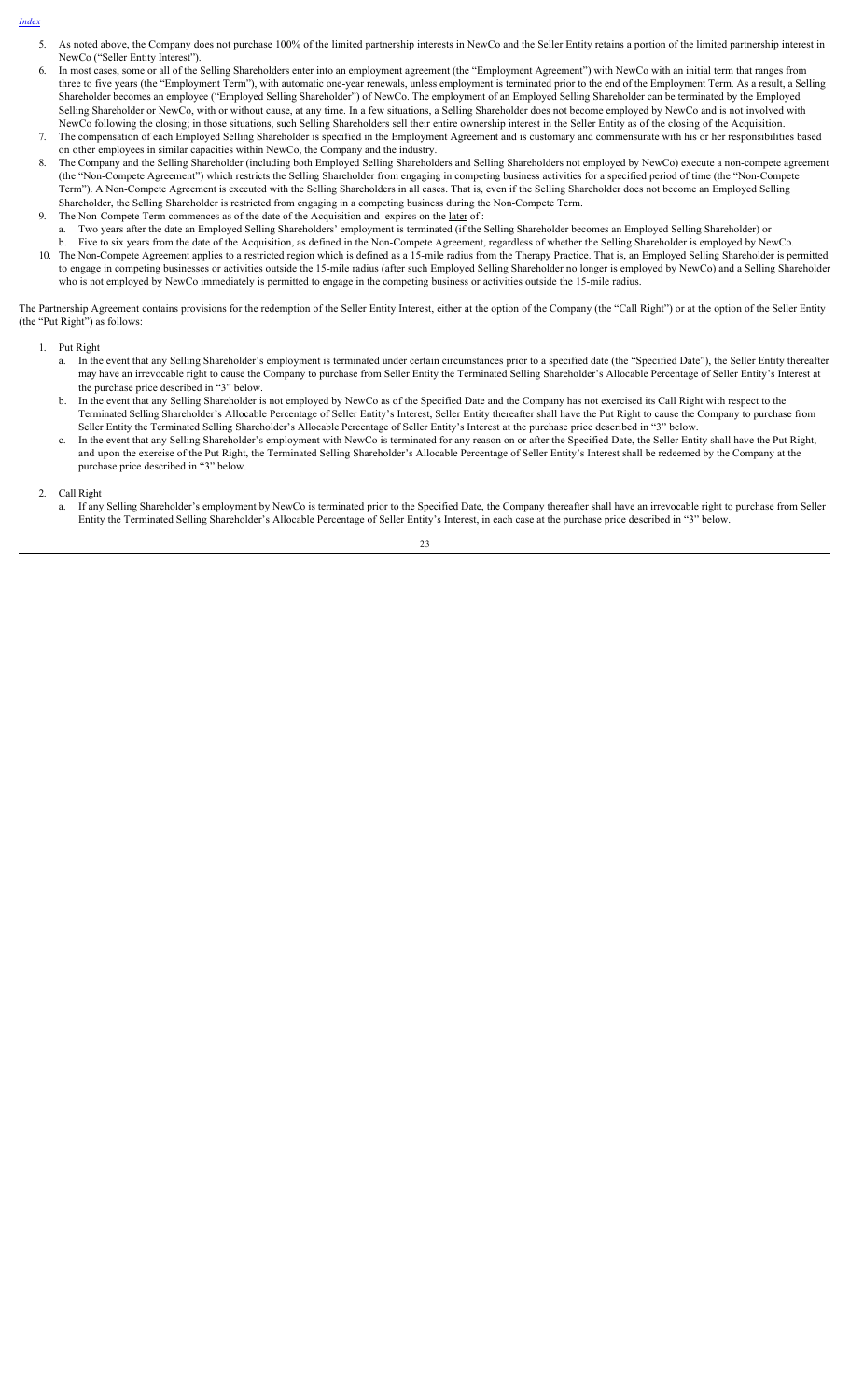- b. In the event that any Selling Shareholder's employment with NewCo is terminated for any reason on or after Specified Date, the Company shall have the Call Right, and upon the exercise of the Call Right, the Terminated Selling Shareholder's Allocable Percentage of Seller Entity's Interest shall be redeemed by the Company at the purchase price described in "3" below.
- 3. For the Put Right and the Call Right, the purchase price is derived from a formula based on a specified multiple of NewCo's trailing twelve months of earnings before interest, taxes, depreciation, amortization, and the Company's internal management fee, plus an Allocable Percentage of any undistributed earnings of NewCo (the "Redemption Amount"). NewCo's earnings are distributed monthly based on available cash within NewCo.; Therefore, the undistributed earnings amount is small, if any.
- 4. The Purchase Price for the initial equity interest purchased by the Company is, in almost all cases, also based on the same specified multiple of the trailing twelve-month earnings that is used in the Put Right and the Call Right noted above.
- 5. The Put Right and the Call Right do not have an expiration date, and the Seller Entity Interest is not required to be purchased by the Company or sold by the Seller Entity unless either the Put Right or the Call Right is exercised.
- 6. The Put Right and the Call Right never apply to Selling Shareholders who do not become employed by NewCo, since the Company requires that such Selling Shareholders sell their entire ownership interest in the Seller Entity at the closing of the Acquisition.

An Employed Selling Shareholder's ownership of his or her equity interest in the Seller Entity predates the Acquisition and the Company's purchase of its partnership interest in NewCo. The Employment Agreement and the Non-Compete Agreement do not contain any provision to escrow or "claw back" the equity interest in the Seller Entity held by such Employed Selling Shareholder, nor the Seller Entity Interest in NewCo, in the event of a breach of the employment or non-compete terms. More specifically, even if the Employed Selling Shareholder is terminated for "cause" by NewCo, such Employed Selling Shareholder does not forfeit his or her right to his or her full equity interest in the Seller Entity and the Seller Entity does not forfeit its right to any portion of the Seller Entity Interest. The Company's only recourse against the Employed Selling Shareholder for breach of either the Employment Agreement or the Non-Compete Agreement is to seek damages and other legal remedies under such agreements. There are no conditions in any of the arrangements with an Employed Selling Shareholder that would result in a forfeiture of the equity interest held in the Seller Entity or of the Seller Entity Interest.

For the three and nine months ended September 30, 2021 and 2020, the following table details the changes in the carrying amount (fair value) of the redeemable non-controlling interest (in thousands):

|                                                                                        | <b>Three Months Ended</b> |         |                           |         | <b>Nine Months Ended</b> |          |   |                           |
|----------------------------------------------------------------------------------------|---------------------------|---------|---------------------------|---------|--------------------------|----------|---|---------------------------|
|                                                                                        | <b>September 30, 2021</b> |         | <b>September 30, 2020</b> |         | September 30, 2021       |          |   | <b>September 30, 2020</b> |
|                                                                                        |                           |         |                           |         |                          |          |   |                           |
| Beginning balance                                                                      | S                         | 143,338 | <b>S</b>                  | 136,728 |                          | 132,340  | S | 137,750                   |
| Operating results allocated to redeemable non-controlling interest partners            |                           | 2,605   |                           | 3,019   |                          | 8,669    |   | 7,811                     |
| Distributions to redeemable non-controlling interest partners                          |                           | (3,202) |                           | (6,206) |                          | (9,418)  |   | (9,871)                   |
| Changes in the fair value of redeemable non-controlling interest                       |                           | 2,071   |                           | 4,297   |                          | 11,889   |   | (1,175)                   |
| Purchases of redeemable non-controlling interest                                       |                           | (6,683) |                           |         |                          | (16,218) |   | (3,224)                   |
| Acquired interest                                                                      |                           |         |                           | 1,794   |                          | 10,719   |   | 8,265                     |
| Sales of redeemable non-controlling interest - temporary equity                        |                           | 664     |                           | 160     |                          | 983      |   | 724                       |
| Notes receivable related to sales of redeemable non-controlling interest - temporary   |                           |         |                           |         |                          |          |   |                           |
| equity                                                                                 |                           | (627)   |                           | (125)   |                          | (914)    |   | (670)                     |
| Adjustments in notes receivable related to the the sales of redeemable non-controlling |                           |         |                           |         |                          |          |   |                           |
| interest - temporary equity                                                            |                           | 51      |                           | 134     |                          | 167      |   | 191                       |
| Ending balance                                                                         |                           | 138,217 |                           | 139,801 |                          | 138,217  |   | 139,801                   |

The following table categorizes the carrying amount (fair value) of the redeemable non-controlling interest (in thousands):

|                                                                                        | September 30, 2021 September 30, 2020 |         |         |
|----------------------------------------------------------------------------------------|---------------------------------------|---------|---------|
| Contractual time period has lapsed but holder's employment has not been terminated     |                                       | 54.683  | 69.949  |
| Contractual time period has not lapsed and holder's employment has not been terminated |                                       | 83.534  | 69,852  |
| Holder's employment has terminated and contractual time period has expired             |                                       |         |         |
| Holder's employment has terminated and contractual time period has not expired         |                                       |         |         |
|                                                                                        |                                       | 138.217 | 139,801 |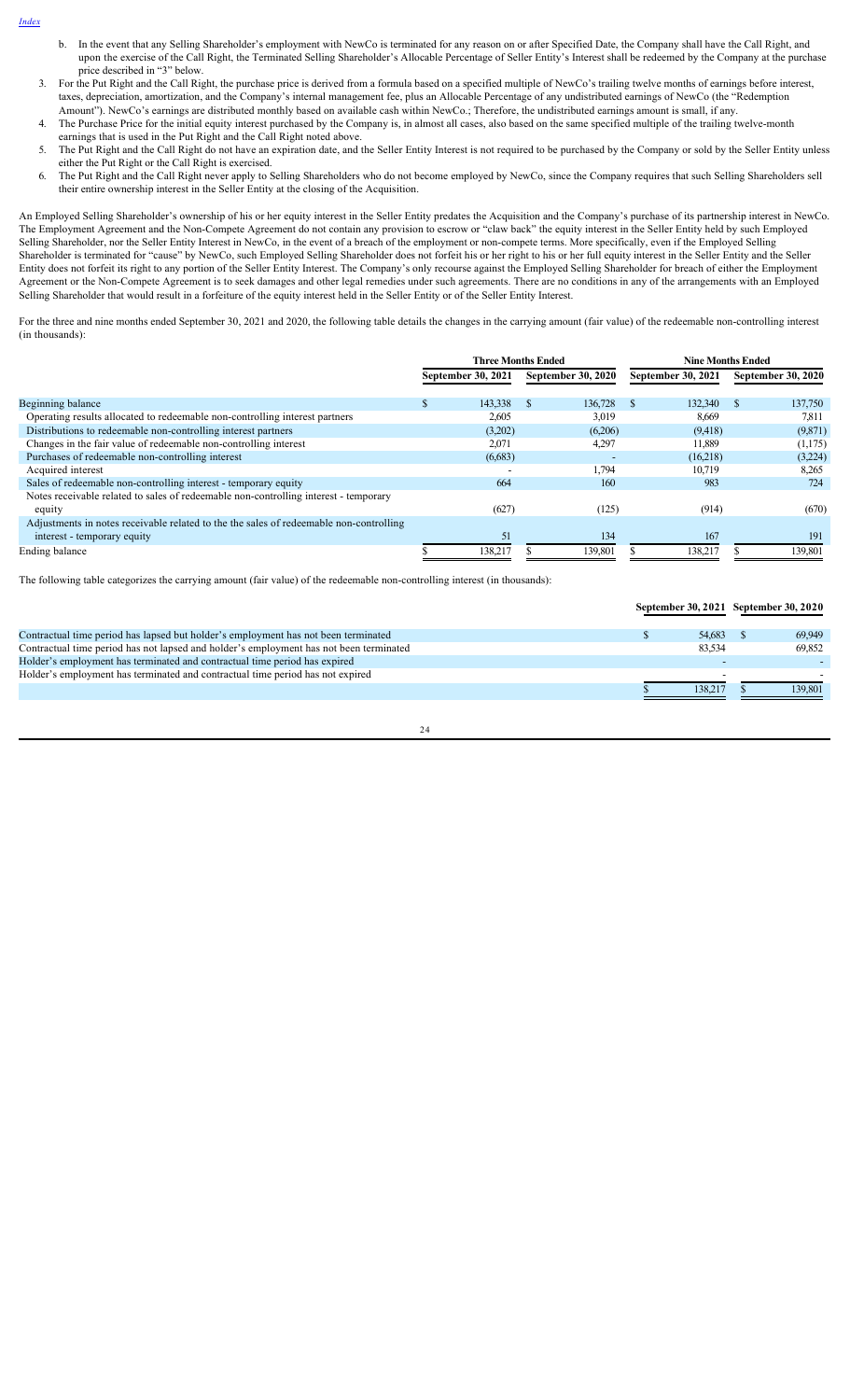### **6. GOODWILL**

The changes in the carrying amount of goodwill consisted of the following (in thousands):

|                                                                                         | <b>Nine Months Ended</b><br><b>September 30, 2021</b> |         | <b>Year Ended</b><br><b>December 31, 2020</b> |
|-----------------------------------------------------------------------------------------|-------------------------------------------------------|---------|-----------------------------------------------|
| Beginning balance                                                                       |                                                       | 345,646 | 317,676                                       |
| Goodwill acquired                                                                       |                                                       | 29,363  | 28,540                                        |
| Goodwill derecognition (write-off) related to closed clinics                            |                                                       |         | (1,859)                                       |
| Goodwill adjustments for purchase price allocation of businesses acquired in prior year |                                                       | (962)   | 1.289                                         |
| <b>Ending balance</b>                                                                   |                                                       | 374,047 | 345,646                                       |

The derecognition (write-off) of goodwill in the amount of \$1.9 million during the year 2020 was related to certain clinics that have been permanently closed.

### **7. INTANGIBLE ASSETS, NET**

Intangible assets, net as of September 30, 2021 and December 31, 2020 consisted of the following (in thousands):

|                                                                                                | <b>September 30, 2021</b> |        | <b>December 31, 2020</b> |
|------------------------------------------------------------------------------------------------|---------------------------|--------|--------------------------|
| Tradenames                                                                                     |                           | 33.456 | 32.317                   |
| Referral relationships, net of accumulated amortization of \$16,934 and \$14,522, respectively |                           | 25.055 | 22.119                   |
| Non-compete agreements, net of accumulated amortization of \$6,313 and \$5,993, respectively   |                           | 1.575  | 1.844                    |
|                                                                                                |                           | 60.086 | 56.280                   |

Tradenames, referral relationships and non-compete agreements are related to the businesses acquired. The value assigned to tradenames has an indefinite life and is tested at least annually for impairment using the relief from royalty method in conjunction with the Company's annual goodwill impairment test. The value assigned to referral relationships is being amortized over their respective estimated useful lives which range from six to thirteen years. Non-compete agreements are amortized over the respective term of the agreements which range from five to six years.

The following table details the amount of amortization expense recorded for intangible assets for the three and nine months ended September 30, 2021 and 2020 (in thousands):

|                        | <b>Three Months Ended</b>                       |  |                    | <b>Nine Months Ended</b> |                           |  |       |  |
|------------------------|-------------------------------------------------|--|--------------------|--------------------------|---------------------------|--|-------|--|
|                        | September 30, 2021<br><b>September 30, 2020</b> |  | September 30, 2021 |                          | <b>September 30, 2020</b> |  |       |  |
| Referral relationships | 852                                             |  | 684                |                          | 2,412                     |  | 2,133 |  |
| Non-compete agreements | 143                                             |  | 150                |                          | 320                       |  | 414   |  |
|                        | 995                                             |  | 834                |                          | 2.732                     |  | 2,547 |  |
|                        |                                                 |  |                    |                          |                           |  |       |  |

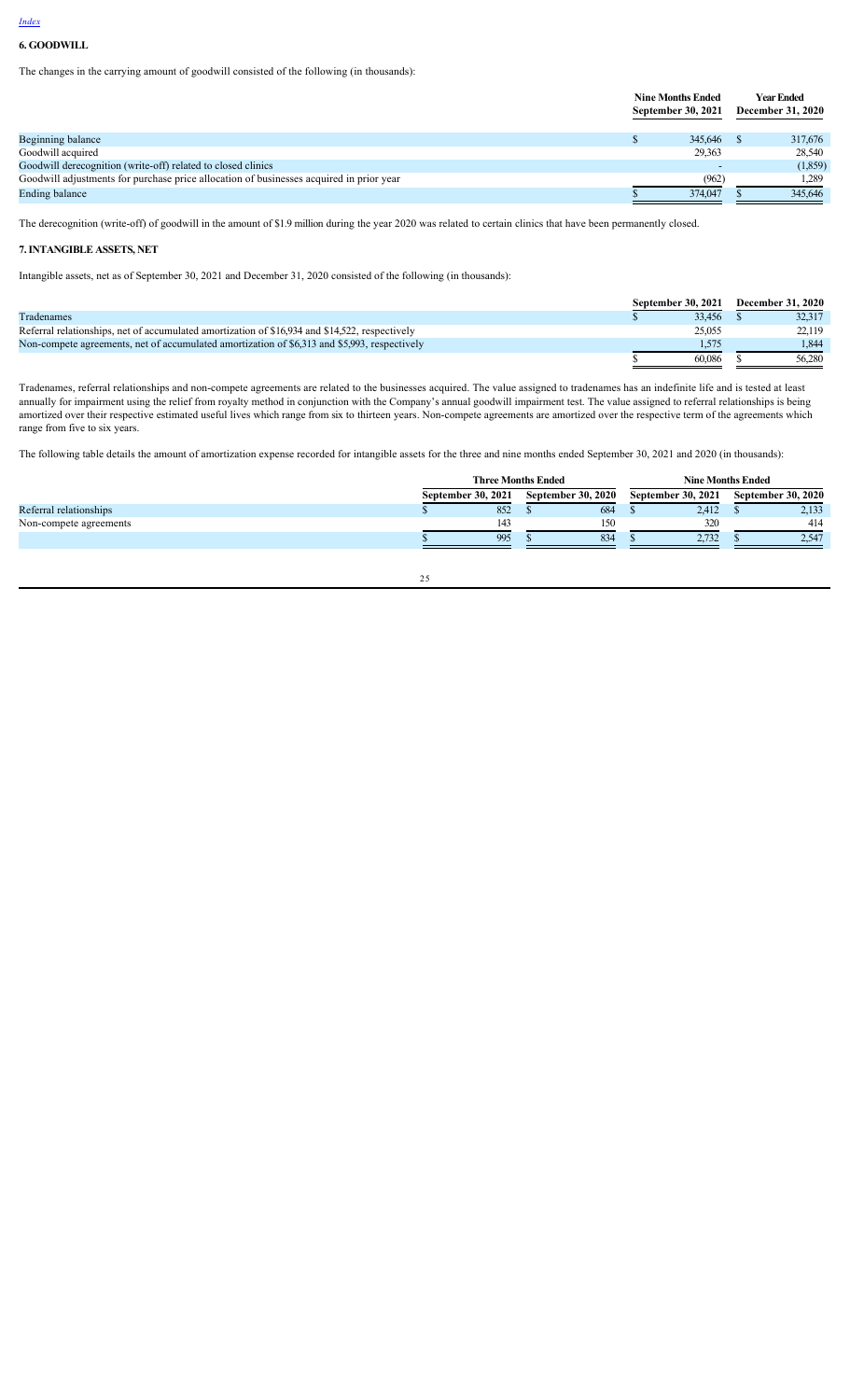Based on the balance of referral relationships and non-compete agreements as of September 30, 2021, the expected amount to be amortized in 2021 and thereafter by year is as follows (in thousands):

| Referral Relationships                                    |               | Non-Compete Agreements                                    |  |                      |  |  |  |
|-----------------------------------------------------------|---------------|-----------------------------------------------------------|--|----------------------|--|--|--|
| <b>Years</b>                                              | Annual Amount | <b>Years</b>                                              |  | <b>Annual Amount</b> |  |  |  |
| <b>Ending December 31,</b>                                |               | <b>Ending December 31,</b>                                |  |                      |  |  |  |
| 2021 (excluding the nine months ended September 30, 2021) | 828           | 2021 (excluding the nine months ended September 30, 2021) |  | 138                  |  |  |  |
| 2022                                                      | 3,264         | 2022                                                      |  | 412                  |  |  |  |
| 2023                                                      | 3,156         | 2023                                                      |  | 343                  |  |  |  |
| 2024                                                      | 2,992         | 2024                                                      |  | 287                  |  |  |  |
| 2025                                                      | 2,848         | 2025                                                      |  | 221                  |  |  |  |
| Thereafter                                                | 11.967        | Thereafter                                                |  | 174                  |  |  |  |
|                                                           |               |                                                           |  |                      |  |  |  |
|                                                           |               |                                                           |  |                      |  |  |  |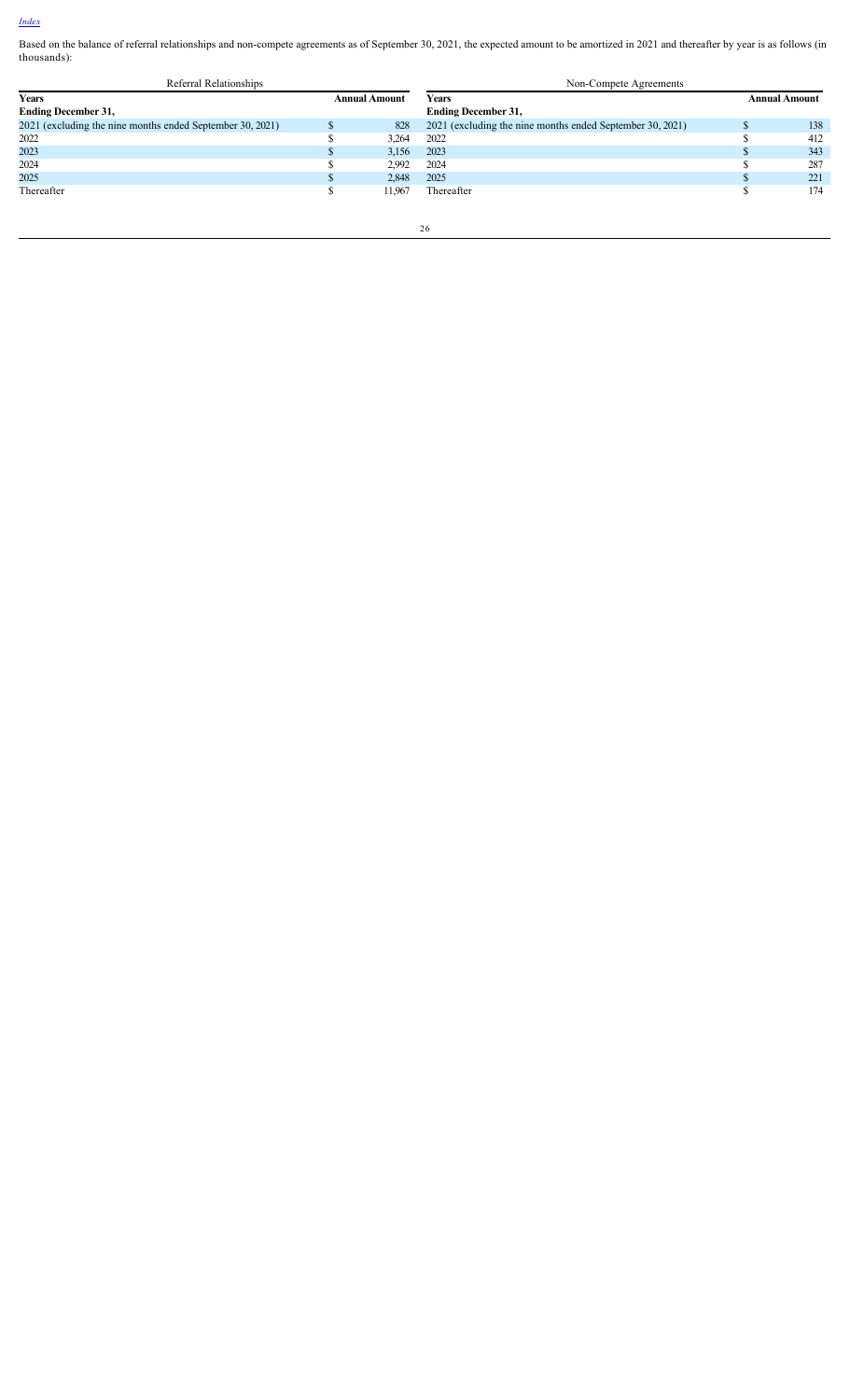### **8. ACCRUED EXPENSES**

Accrued expenses as of September 30, 2021 and December 31, 2020 consisted of the following (in thousands):

|                                             | <b>September 30, 2021</b> | <b>December 31, 2020</b> |
|---------------------------------------------|---------------------------|--------------------------|
| Salaries and related costs                  | 31,478                    | 24,646                   |
| Credit balances due to patients and payors  | 6,390                     | 5,756                    |
| Group health insurance claims               | 1,839                     | 2,113                    |
| Closure costs                               | 686                       | 1,333                    |
| Federal income taxes payable                | 3,977                     | 5,715                    |
| MAAPP funds payable                         |                           | 14,054                   |
| Deferred employer payroll taxes - CARES ACT | 4.170                     | 4,170                    |
| Other                                       | 1,727                     | 1.959                    |
| Total                                       | 50,267                    | 59,746                   |

See Note – 1 Basis of Presentation and Significant Accounting Policies – Impact of COVID-19 for a discussion of CARES Act and MAAPP funds. Closure costs consist primarily of remaining lease commitments related to closed clinics.

### **9. NOTES PAYABLE AND AMENDED CREDIT AGREEMENT**

Amounts outstanding under the Amended Credit Agreement (as defined below) and notes payable as of September 30, 2021 and December 31, 2020 consisted of the following (in thousands):

|                                                                                                                                             | <b>September 30, 2021</b> | <b>December 31, 2020</b> |
|---------------------------------------------------------------------------------------------------------------------------------------------|---------------------------|--------------------------|
| Credit Agreement average effective interest rate of 2.6% for both September 30, 2021 and December 31, 2020, (inclusive of unused fee)       | 33,000                    | 16,000                   |
| Various notes payable with \$672 plus accrued interest due in the next year, interest accrues in the range of 3.25% through 5.50% per annum | 2.937                     | 5.495                    |
|                                                                                                                                             | 35,937                    | 21,495                   |
| Less current portion                                                                                                                        | (672)                     | (4,899)                  |
| Long term portion                                                                                                                           | 35.265                    | 16.596                   |

Effective December 5, 2013, the Company entered into an Amended and Restated Credit Agreement with a commitment for a \$125.0 million revolving credit facility. This agreement was amended and/or restated in August 2015, January 2016, March 2017, November 2017 and January 2021 (hereafter referred to as "Amended Credit Agreement"). The Amended Credit Agreement is unsecured and has loan covenants, including requirements that the Company comply with a consolidated fixed charge coverage ratio and consolidated leverage ratio. Proceeds from the Amended Credit Agreement may be used for working capital, acquisitions, purchases of the Company's common stock, dividend payments to the Company's common stockholders, capital expenditures and other corporate purposes. The pricing grid is based on the Company's consolidated leverage ratio with the applicable spread over LIBOR ranging from 1.25% to 2.0% or the applicable spread over the Base Rate ranging from 0.1% to 1%. Fees under the Amended Credit Agreement include an unused commitment fee of 0.3% of the amount of funds outstanding under the Amended Credit Agreement.

The January 2021 amendment to the Amended Credit Agreement allows the cash and noncash consideration that the Company could pay with respect to acquisitions permitted under the Amended Credit Agreement to \$50,000,000 for any fiscal year, and the amount the Company may pay in cash dividends to its shareholders in an aggregate amount not to exceed \$50,000,000 in any fiscal year. The commitment remains at \$125 million, however the accordion feature in the agreement was expanded to provide for capacity up to \$150 million, and has a maturity date of November 30, 2025. The Amended Credit Agreement is unsecured and includes certain financial covenants which include a consolidated fixed charge coverage ratio and a consolidated leverage ratio, as defined in the agreement.

As of September 30, 2021, \$33.0 million was outstanding on the Amended Credit Agreement, resulting in \$92.0 million of availability. As of September 30, 2021, the Company was in compliance with all of the covenants contained in the Amended Credit Agreement.

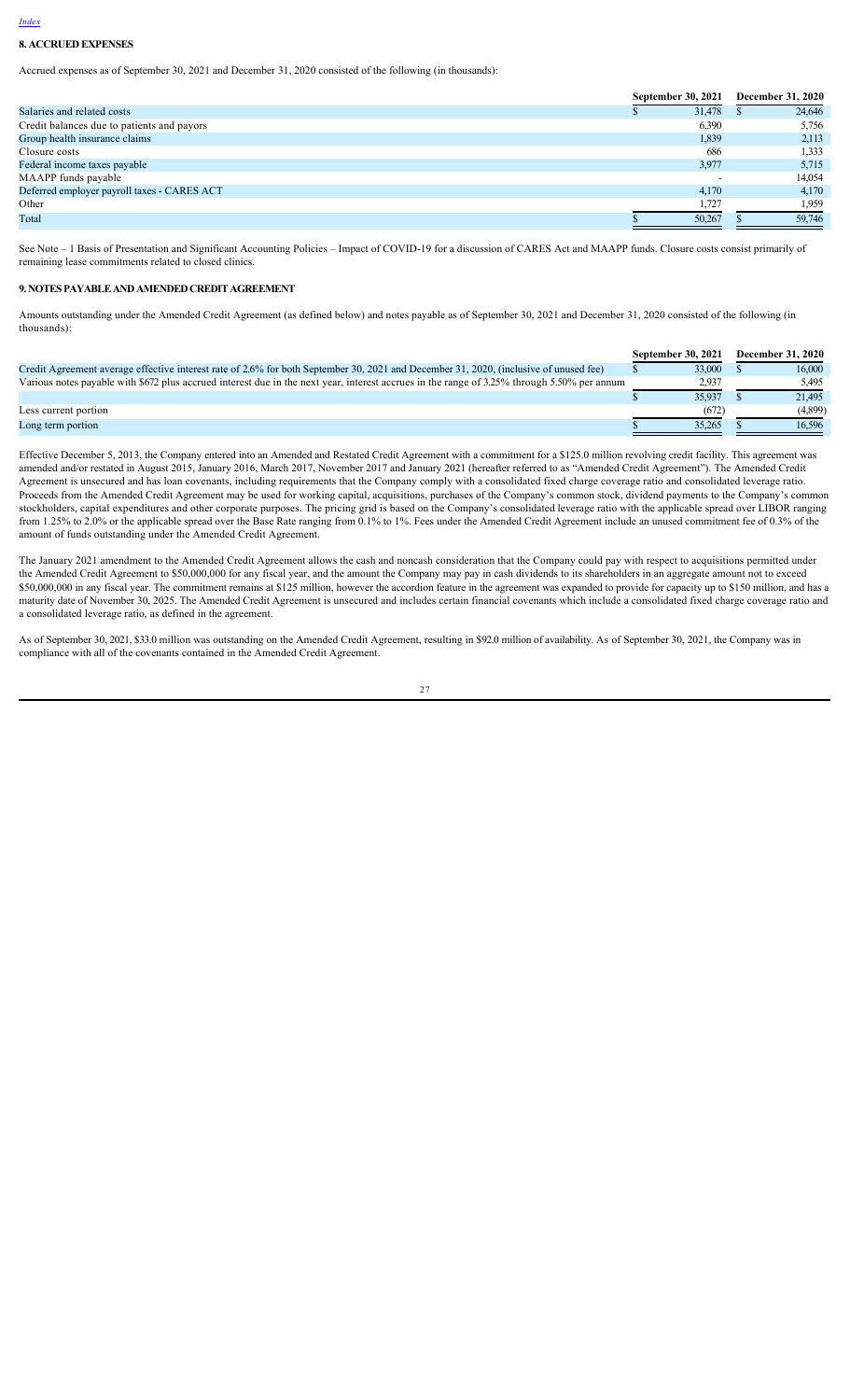The Company generally enters into various notes payable as a means of financing a portion of its acquisitions and purchasing of non-controlling interests. In conjunction with these transactions in 2020 and 2021, the Company entered into notes payable in the aggregate amount of \$3.2 million of which an aggregate principal payment of \$0.5 million is due in 2021, \$0.6 million is due in 2022 and \$2.1 million is due in 2023. Interest accrues in the range of 3.25% to 5.50% per annum and is payable with each principal installment. The balance of the various notes payable entered into prior to 2020 was \$0.1 million which will be paid in the last two months in 2021.

Subsequent aggregate annual payments of principal required pursuant to the Amended Credit Agreement and outstanding notes payable at September 30, 2021 are as follows (in thousands):

| During the twelve months ended September 30, 2022 | 672    |
|---------------------------------------------------|--------|
| During the twelve months ended September 30, 2023 | 2.265  |
| During the twelve months ended September 30, 2026 | 33,000 |
|                                                   |        |

The outstanding amount under the Amended Credit Agreement facility (balance at September 30, 2021 of \$33.0 million) matures on November 30, 2025.

### **10. LEASES**

The Company has operating leases for its corporate offices and operating facilities. The Company determines if an arrangement is a lease at the inception of a contract. Right-of-use assets represent the Company's right to use an underlying asset during the lease term and operating lease liabilities represent net present value of the Company's obligation to make lease payments arising from the lease. Right-of-use assets and operating lease liabilities are recognized at commencement date based on the net present value of the fixed lease payments over the lease term. The Company's operating lease terms are generally five years or less. The Company's lease terms include options to extend or terminate the lease when it is reasonably certain that the option will be exercised. As most of the Company's operating leases do not provide an implicit rate, the Company uses its incremental borrowing rate based on the information available at commencement date in determining the present value of lease payments. Operating fixed lease expense is recognized on a straight-line basis over the lease term.

In accordance with ASC 842, the Company records on its consolidated balance sheet leases with a term greater than 12 months. The Company has elected, in compliance with current accounting standards, not to record leases with an initial terms of 12 months or less in the consolidated balance sheet. ASC 842 requires the separation of the fixed lease components from the variable lease components. The Company has elected the practical expedient to account for separate lease components of a contract as a single lease cost thus causing all fixed payments to be capitalized. Non-lease and variable cost components are not included in the measurement of the right-of-use assets or operating lease liabilities. The Company also elected the package of practical expedients permitted within ASC 842, which among other things, allows the Company to carry forward historical lease classification. Variable lease payment amounts that cannot be determined at the commencement of the lease such as increases in lease payments based on changes in index rates or usage are not included in the right-of- use assets or operating lease liabilities. These are expensed as incurred and recorded as variable lease expense.

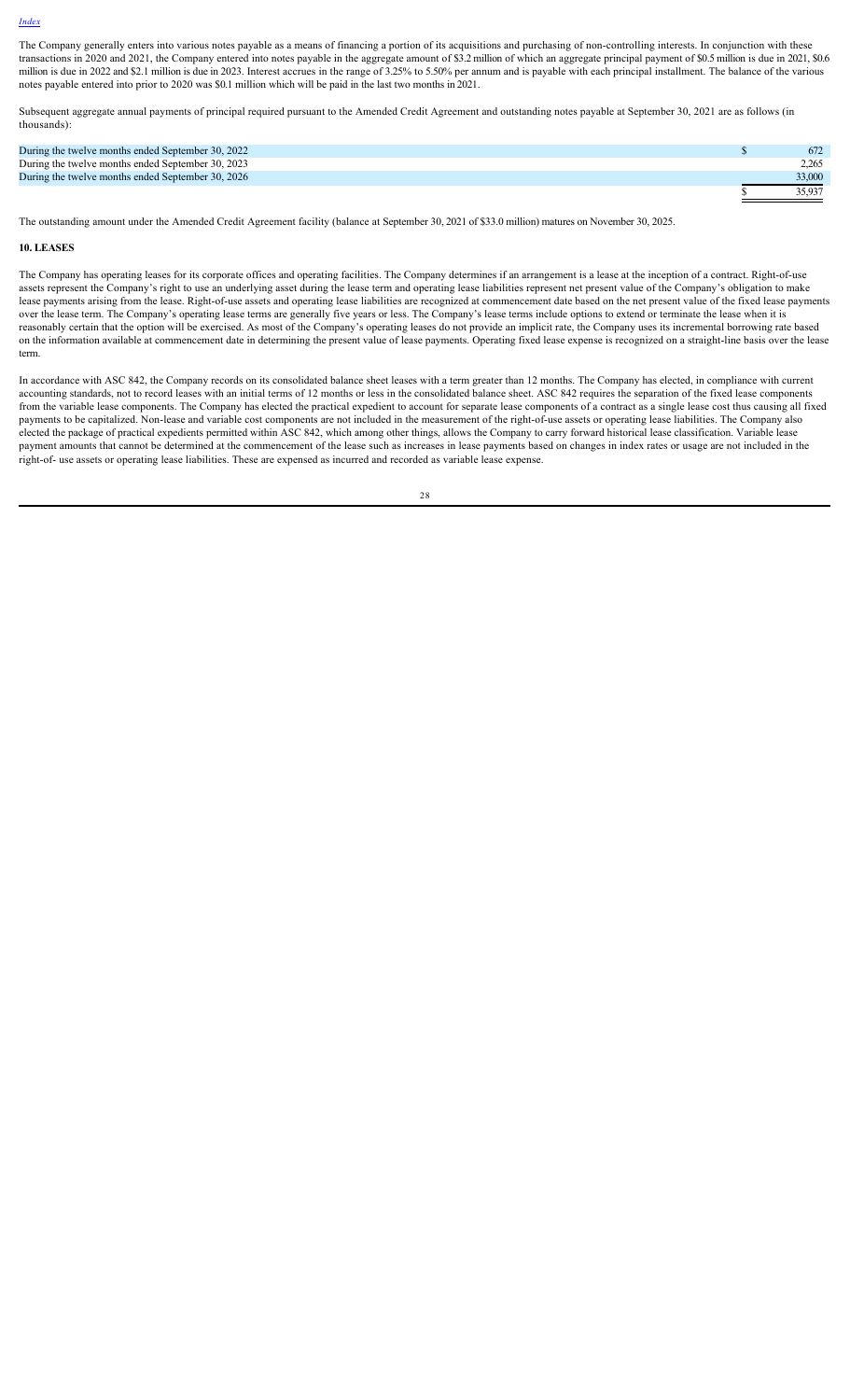For the three months and nine months ended September 30, 2021, the components of lease expense were as follows (in thousands):

|                                 |                           | <b>Three Months Ended</b> |  |       | <b>Nine Months Ended</b>                                 |  |        |  |  |
|---------------------------------|---------------------------|---------------------------|--|-------|----------------------------------------------------------|--|--------|--|--|
|                                 | <b>September 30, 2021</b> |                           |  |       | September 30, 2020 September 30, 2021 September 30, 2020 |  |        |  |  |
| Operating lease cost            |                           | 8,114                     |  | 7,470 | 23,738                                                   |  | 23,097 |  |  |
| Short-term lease cost           |                           | 440                       |  | 389   | 1.169                                                    |  | 898    |  |  |
| Variable lease cost             |                           | 1,670                     |  | 1,436 | 4.908                                                    |  | 4.482  |  |  |
| Total lease cost *              |                           | 10.224                    |  | 9.295 | 29.815                                                   |  | 28,477 |  |  |
| *Sublease income was immaterial |                           |                           |  |       |                                                          |  |        |  |  |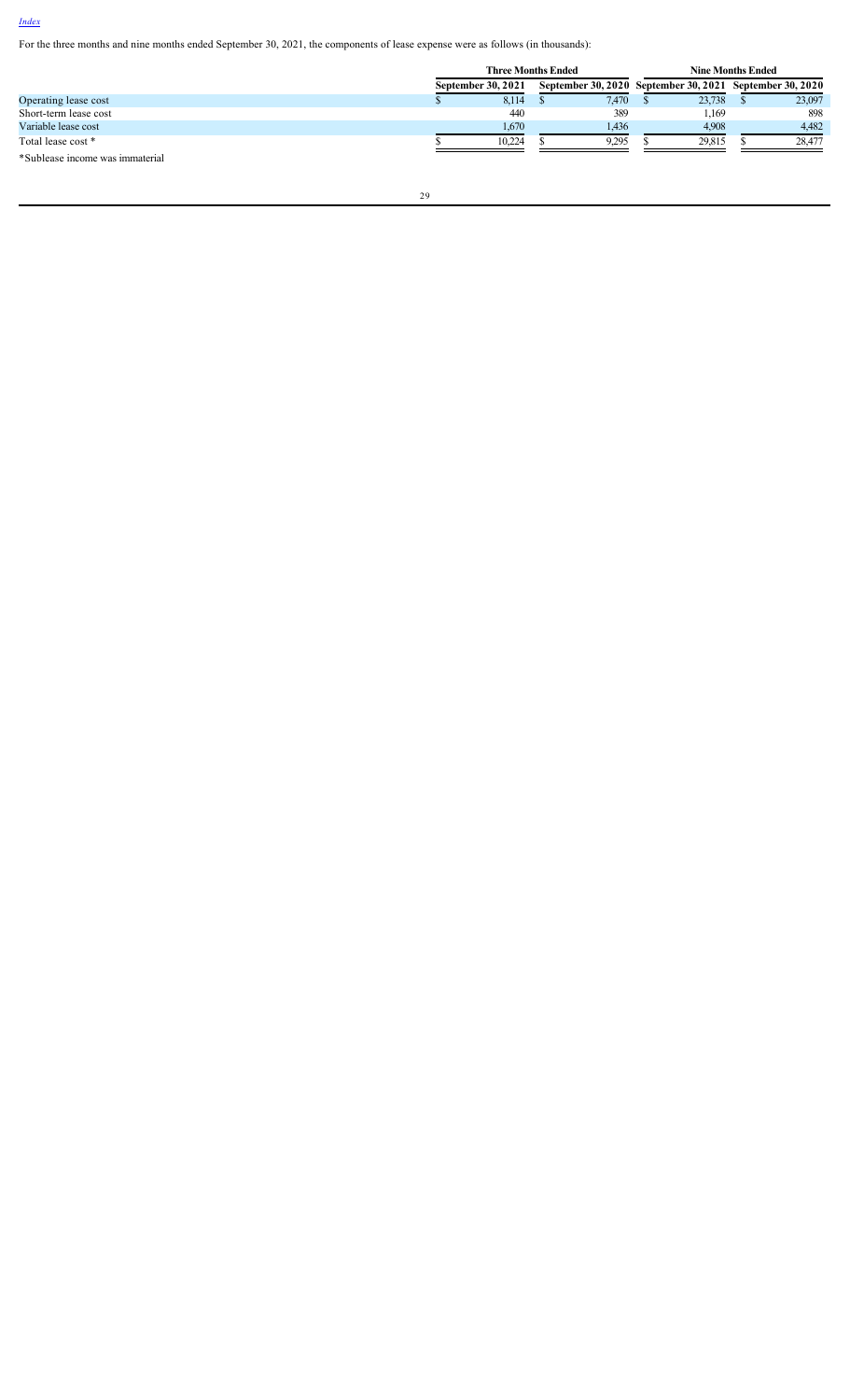Lease cost is reflected in the consolidated statement of net income in the line item – rent, supplies, contract labor and other.

Supplemental information related to leases was as follows (in thousands):

|                                                                                                    | <b>Three Months Ended</b> |                           |  | <b>Nine Months Ended</b> |  |        |  |                                                          |
|----------------------------------------------------------------------------------------------------|---------------------------|---------------------------|--|--------------------------|--|--------|--|----------------------------------------------------------|
|                                                                                                    |                           | <b>September 30, 2021</b> |  |                          |  |        |  | September 30, 2020 September 30, 2021 September 30, 2020 |
| Cash paid for amounts included in the measurement of operating lease liabilities (in<br>thousands) |                           | 8.354                     |  | 7.696                    |  | 24,724 |  | 22,041                                                   |
| Right-of-use assets obtained in exchange for new operating lease liabilities (in thousands)        |                           | 13.269                    |  | 3.162                    |  | 34.112 |  | 22.238                                                   |

The aggregate future lease payments for operating leases as of September 30, 2021 were as follows (in thousands):

| <b>Fiscal Year</b>                                        | Amount  |
|-----------------------------------------------------------|---------|
| 2021 (excluding the nine months ended September 30, 2021) | 8.257   |
| 2022                                                      | 30,684  |
| 2023                                                      | 25,084  |
| 2024                                                      | 18,462  |
| 2025                                                      | 12,145  |
| 2026 and therafter                                        | 11,868  |
| Total lease payments                                      | 106,500 |
| Less: imputed interest                                    | 6,094   |
| Total operating lease liabilities                         | 100,406 |

Average lease terms and discount rates were as follows:

|                                                          | <b>Three Months Ended</b> |                                                          | <b>Nine Months Ended</b> |           |  |  |
|----------------------------------------------------------|---------------------------|----------------------------------------------------------|--------------------------|-----------|--|--|
|                                                          | <b>September 30, 2021</b> | September 30, 2020 September 30, 2021 September 30, 2020 |                          |           |  |  |
| Weighted-average remaining lease term - Operating leases | 4.1 Years                 | 4.1 Years                                                | 4.1 Years                | 4.1 Years |  |  |
| Weighted-average discount rate - Operating leases        | $2.9\%$                   | $3.2\%$                                                  | 2.9%                     | $3.2\%$   |  |  |

### **11. SEGMENT INFORMATION**

The Company's reportable segments include the physical therapy operations segment and the industrial injury prevention services segment. Included in the physical therapy operations segment is revenue from management contract services and other services which include services the Company provides on-site, such as athletic trainers for schools.

The Company evaluates performance of the segments based on gross profit. The Company has provided additional information regarding its reportable segments which contributes to the understanding of the Company and provides useful information.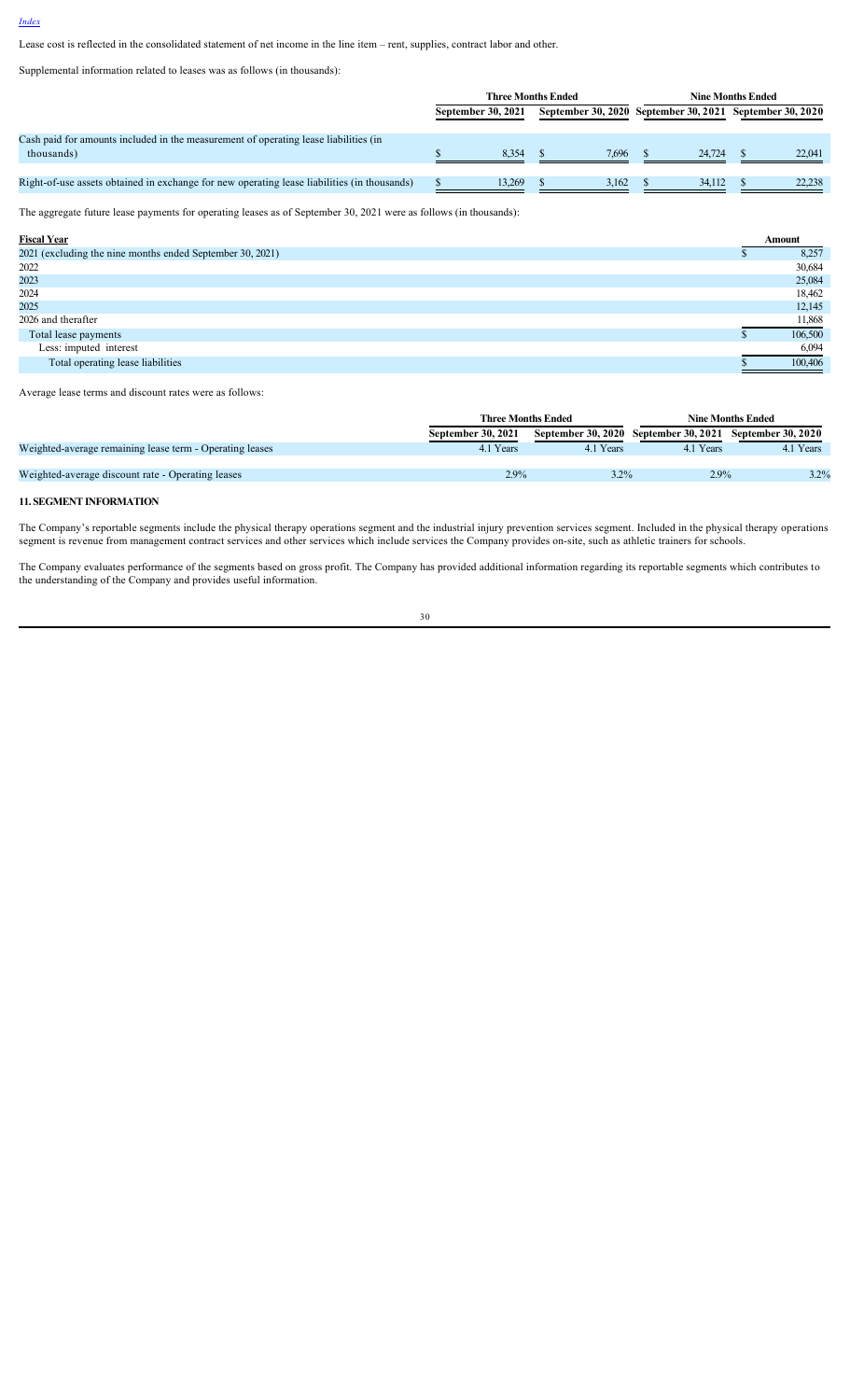The following table summarizes selected financial data for the Company's reportable segments. Prior year results presented herein have been changed to conform to the current presentation.

|                                             | Three Months Ended September 30, |         |               |         |                                             | Nine Months Ended September 30, |         |    |         |
|---------------------------------------------|----------------------------------|---------|---------------|---------|---------------------------------------------|---------------------------------|---------|----|---------|
|                                             |                                  | 2021    |               | 2020    |                                             |                                 | 2021    |    | 2020    |
| Net operating revenue:                      |                                  |         |               |         | Net operating revenue:                      |                                 |         |    |         |
| Physical therapy operations                 | $\mathbb{S}$                     | 113,086 | <sup>\$</sup> | 96,910  | Physical therapy operations                 | \$                              | 327,041 | \$ | 270,210 |
| Industrial injury prevention services       |                                  | 10,494  |               | 10,015  | Industrial injury prevention services       |                                 | 30,537  |    | 29,549  |
| <b>Total Company</b>                        |                                  | 123,580 |               | 106,925 | <b>Total Company</b>                        |                                 | 357,578 |    | 299,759 |
| Gross profit:                               |                                  |         |               |         | Gross profit:                               |                                 |         |    |         |
| Physical therapy operations (less closure)  |                                  |         |               |         | Physical therapy operations (less closure)  |                                 |         |    |         |
| costs) (a non-GAAP measure)                 | S                                | 27,128  | <sup>\$</sup> | 27,568  | costs) (a non-GAAP measure)                 | ъ                               | 82,078  | S  | 61,546  |
| Industrial injury prevention services       |                                  | 2,676   |               | 2,868   | Industrial injury prevention services       |                                 | 7,941   |    | 7,711   |
|                                             | S                                | 29,804  |               | 30,436  |                                             | ъ                               | 90,019  |    | 69,257  |
| Physical therapy operations - closure costs |                                  |         |               | 79      | Physical therapy operations - closure costs |                                 | 20      |    | 3,925   |
| Gross profit                                |                                  | 29,799  |               | 30,357  | Gross profit                                |                                 | 89,999  |    | 65,332  |
|                                             |                                  |         |               |         |                                             |                                 |         |    |         |
| Total Assets:                               |                                  |         |               |         | Total Assets:                               |                                 |         |    |         |
| Physical therapy operations                 | $\mathbb{S}$                     | 583,785 | <sup>\$</sup> | 524,658 | Physical therapy operations                 | \$                              | 583,785 | \$ | 524,658 |
| Industrial injury prevention services       |                                  | 46,313  |               | 50,780  | Industrial injury prevention services       |                                 | 46,313  |    | 50,780  |
| <b>Total Company</b>                        |                                  | 630,098 |               | 575,438 | <b>Total Company</b>                        |                                 | 630,098 |    | 575,438 |

### **12. RELATED PARTY TRANSACTIONS**

### *Settlement of Short Swing Profit Claim*

In the nine months ended September 30, 2021, the Company recorded approximately \$20,000 related to the short swing profit settlement remitted by a shareholder of our company under Section 16(b) of the Securities Exchange Act of 1934, as amended. The Company recognized the proceeds as an increase to additional paid-in capital in the consolidated balance sheets as of September 30, 2021 and consolidated statements of stockholders' equity, as well as in cash provided by financing activities included in Other, in the consolidated statements of cash flows, for the nine months ended September 30, 2021.

### **13. COMMON STOCK**

From September 2001 through December 31, 2008, the Board authorized the Company to purchase, in the open market or in privately negotiated transactions, up to 2,250,000 shares of the Company's common stock. In March 2009, the Board authorized the repurchase of up to 10% or approximately 1,200,000 shares of its common stock ("March 2009 Authorization"). The Amended Credit Agreement permits share repurchases of up to \$15,000,000, subject to compliance with covenants. The Company is required to retire shares purchased under the March 2009 Authorization.

Under the March 2009 Authorization, the Company has purchased a total of 859,499 shares. There is no expiration date for the share repurchase program. There are currently an additional estimated 135,624 shares (based on the closing price of \$110.60 on September 30, 2021) that may be purchased from time to time in the open market or private transactions depending on price, availability and the Company's cash position. The Company did not purchase any shares of its common stock during the nine months ended September 30, 2021.

### **14. RECLASSIFICATION OF PRIOR PERIOD PRESENTATION**

Certain prior year amounts have been reclassified for consistency with the current year presentation. These reclassifications had no effect on the reported results of operations.

31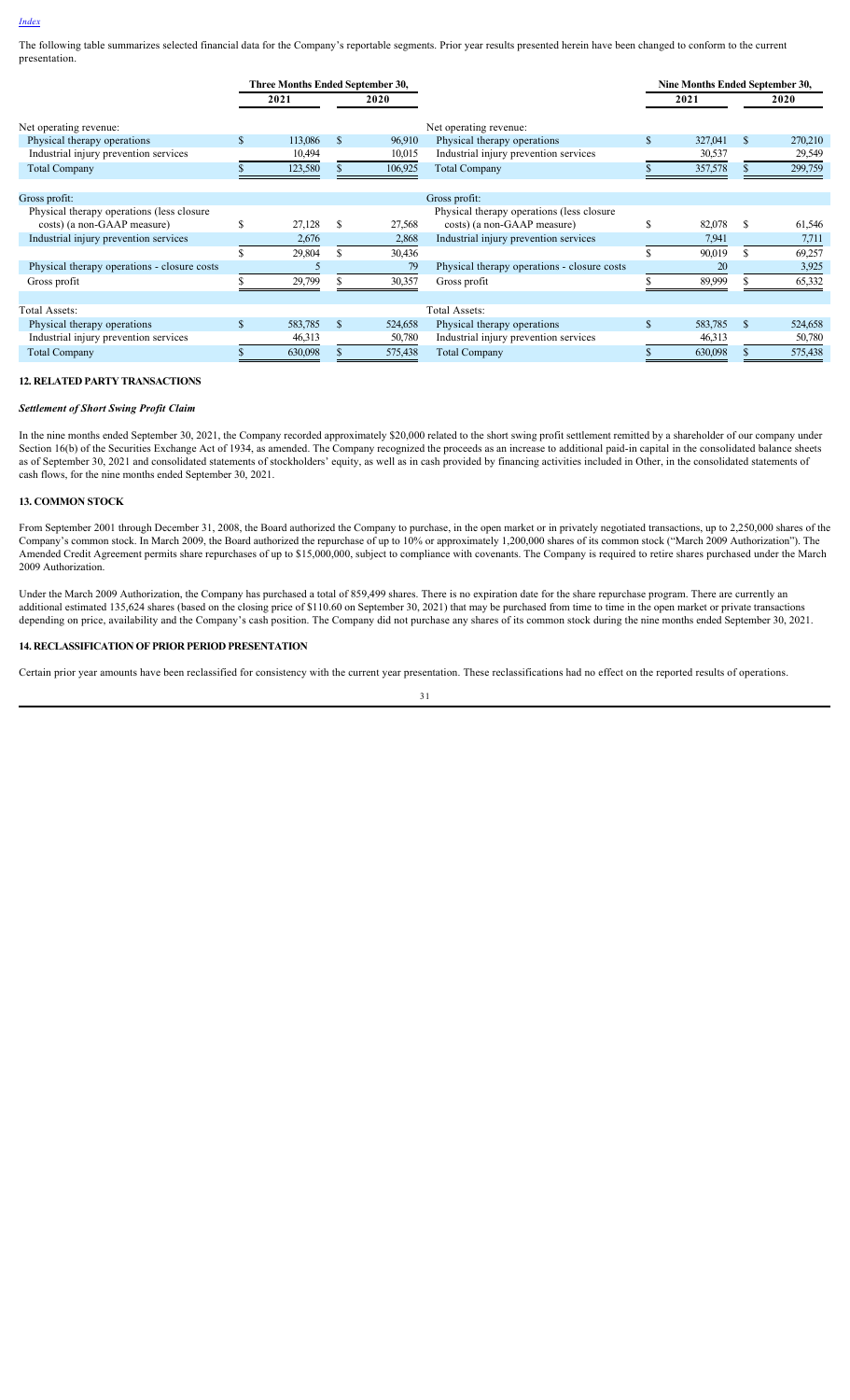#### <span id="page-31-0"></span>**Item 2. MANAGEMENT'S DISCUSSION AND ANALYSIS OF FINANCIAL CONDITION AND RESULTS OF OPERATIONS.**

The following is a discussion of our historical consolidated financial condition and results of operations, and should be read in conjunction with (i) our historical consolidated financial statements and accompanying notes thereto included elsewhere in this Quarterly Report on Form 10-Q; (ii) our Annual Report on Form 10-K for the year ended December 31, 2020 filed with the Securities and Exchange Commission (the "SEC") on March 1, 2021 ("2020 Annual Report"); and (iii) our management's discussion and analysis of financial condition and results of operations included in our 2020 Annual Report. This discussion includes forward-looking statements that are subject to risk and uncertainties. Actual results may differ substantially from the statements we make in this section due to a number of factors that are discussed in "Forward-Looking Statements" herein and in Part II, Item 1A. Risk Factors of this report.

References to "we," "us," "our" and the "Company" shall mean U.S. Physical Therapy, Inc. and its subsidiaries.

### **EXECUTIVE SUMMARY**

#### **Our Business**

We operate outpatient physical therapy clinics that provide pre- and post-operative care and treatment for a variety of orthopedic-related disorders and sports-related injuries, neurologically-related injuries and rehabilitation of injured workers. We also operate an industrial injury prevention services business which includes onsite injury prevention and rehabilitation, performance optimization and ergonomic assessments services.

### **Business Update Related to COVID-19**

As previously disclosed in a series of filings with the SEC and further described in detail in our Quarterly Reports on Form 10-Q for the first three quarters of 2020 and the 2020 Annual Report, our results were negatively impacted by the effects of the COVID-19 pandemic in 2020. For 2021 periods as compared to 2020 periods, the increase in revenues and expenses are primarily due to the Company returning to pre-pandemic volumes.

We have put preparedness plans in place at our facilities to maintain continuity of operations, while also taking steps to keep employees and patients safe. In line with recommendations to reduce large gatherings and increase social distancing, we continue to allow a large number of office-based employees to work remotely. We are monitoring the situation and will adjust work environments accordingly.

In March 2020 in response to the COVID-19 pandemic, the federal government approved the Coronavirus Aid, Relief, and Economic Security Act ("CARES Act"). The CARES Act provides numerous tax provisions and other stimulus measures, including temporary changes regarding the prior and future utilization of net operating losses, temporary changes to the prior and future limitations on interest deductions, temporary suspension of certain payment requirements for the employer portion of Social Security taxes, technical corrections from prior tax legislation for tax depreciation of certain qualified improvement property, and the creation of certain payroll tax credits associated with the retention of employees.

In 2020, we received benefits under the CARES Act including, but not limited to:

• The CARES Act allowed for qualified healthcare providers to receive advanced payments under the Medicare Accelerated and Advance Payment Program ("MAAPP Funds") during the COVID-19 pandemic. Under this program, healthcare providers could choose to receive advanced payments for future Medicare services provided. We applied for and received approval from Centers for Medicare & Medicaid Services ("CMS") in April 2020. We recorded the \$14.1 million in advance payments received as a liability. During the 2021 First Quarter, we repaid the MAAPP Funds of \$14.1 million rather than applying them to future services performed.

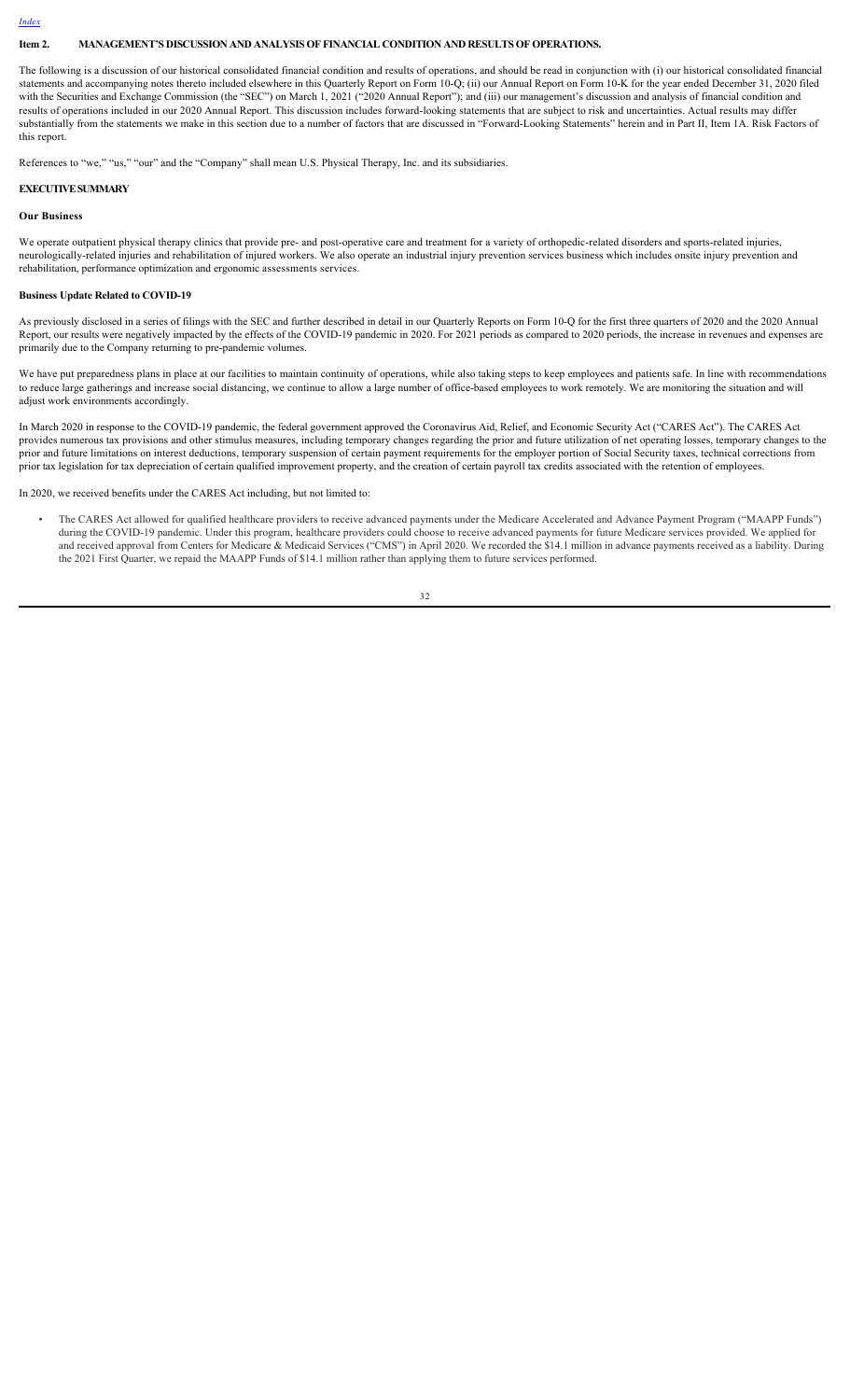- We elected to defer depositing the employer's share of Social Security taxes for payments due from March 27, 2020 through December 31, 2020, interest-free and penalty-free. As of September 30, 2021, included in each of accrued liabilities was \$4.1 million and in other long-term liabilities is \$4.2 million related to these deferred payments.
- The CARES Act provided additional waivers, reimbursement, grants and other funds to assist health care providers during the COVID-19 pandemic, including \$100.0 billion in appropriations for the Public Health and Social Services Emergency Fund, also referred to as the Provider Relief Fund, to be used for preventing, preparing, and responding to the coronavirus, and for reimbursing eligible health care providers for lost revenues and health care related expenses that are attributable to COVID-19. Through December 31, 2020, our consolidated subsidiaries received approximately \$13.5 million of payments under the CARES Act ("Relief Funds"). Under the our accounting policy, these payments have been recorded as Other income - Relief Funds. These funds are not required to be repaid upon attestation and compliance with certain terms and conditions, which could change materially based on evolving grant compliance provisions and guidance provided by the U.S. Department of Health and Human Services. Currently, we can attest and comply with the terms and conditions. We will continue to monitor the evolving guidelines and may record adjustments as additional information is released. There were no Relief Funds received in the nine months ended September 30, 2021.

### **Selected Operating and Financial Data**

Our reportable segments include the physical therapy operations segment and the industrial injury prevention services segment. Our physical operations consist of physical therapy and occupational therapy clinics that provide pre-and post-operative care and treatment for orthopedic-related disorders, sports-related injuries, preventive care, rehabilitation of injured workers and neurological injuries. Services provided by industrial injury prevention services segment include onsite injury prevention and rehabilitation, performance optimization and ergonomic assessments.

At September 30, 2021, we operated 579 clinics in 39 states. In addition to our ownership and operation of outpatient physical therapy clinics, we also manage physical therapy facilities for third parties, such as physicians and hospitals, with 35 such third-party facilities under management as of September 30, 2021.

In March 2017, we acquired a 55% interest in an initial industrial injury prevention services business. On April 30, 2018, we made a second acquisition and subsequently combined the two businesses. After the combination, we owned a 59.45% interest in the combined business, Briotix Health, Limited Partnership ("Briotix Health"). Services provided include onsite injury and ergonomic assessments. The majority of these services are contracted with and paid for directly by employers, including a number of Fortune 500 companies. Other clients include large insurers and their contractors. We perform these services through Industrial Sports Medicine Professionals, consisting of both physical therapists and specialized certified athletic trainers (ATCs). On April 11, 2019, the Company acquired 100% of a third company that is a provider of industrial injury prevention services. The acquired company specializes in delivering injury prevention and care, post offer employment testing, functional capacity evaluations and return-to-work services. It performs these services across a network in 45 states including onsite at eleven client locations. The business was then combined with Briotix Health increasing the Company's ownership position in the partnership to approximately 76.0%.

On September 30, 2021, we acquired a company that specializes in return-to-work and ergonomic services, among other offerings. The business generates more than \$2.0 million in annual revenue. We acquired the company's assets at a purchase price of approximately \$3.3 million (which includes the obligation to pay an amount up to \$0.6 million in contingent payment consideration in conjunction with the acquisition if specified future operational objectives are met), and contributed those assets to industrial injury prevention services subsidiary. The initial purchase price, not inclusive of the \$0.6 million contingent payment, was approximately \$2.7 million, of which \$2.4 million was paid in cash, and \$0.3 million is in the form of a note payable. The note accrues interest at 3.25% per annum and the principal and interest is payable on September 30, 2023. Subsequent to this acquisition and the purchase of the redeemable non-controlling interest of one of the limited partners, our ownership in Briotix Health is approximately 85%.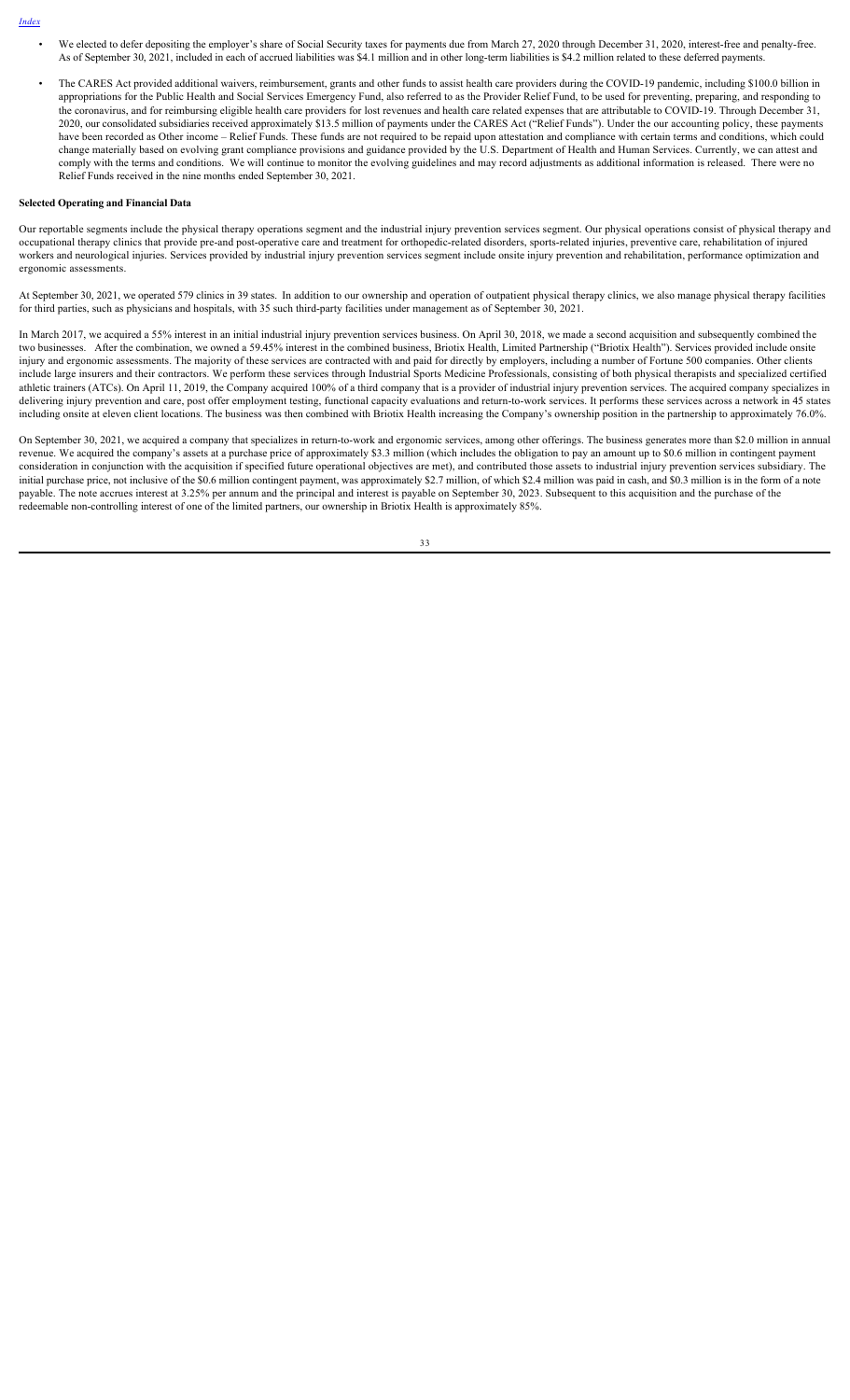On June 30, 2021, the Company acquired a 65% interest in an eight-clinic physical therapy practice with the practice founder retaining 35%. The purchase price was approximately \$10.3 million, of which \$9.0 million was paid in cash, \$1.0 million is payable based on the achievement of certain business criteria and \$0.3 million is in the form of a note payable. The note accrues interest at 3.25% per annum and the principal and interest is payable on June 30, 2023. Additionally, the Company has an obligation to pay an additional amount up to \$0.8 million in contingent payment consideration in conjunction with the acquisition if specified future operational objectives are met. The Company recorded acquisition-date fair value of this contingent liability based on the likelihood of the contingent earn-out payment. The earn-out payment will subsequently be remeasured to fair value each reporting date.

On March 31, 2021, we acquired a 70% interest in a five-clinic physical therapy practice with the practice founder retaining 30%. When acquired, the practice was developing a sixth clinic which has been completed. The purchase price was approximately \$12.0 million, of which \$11.7 million was paid in cash and a \$0.3 million note payable. The note accrues interest at 3.25% per annum and the principal and interest is payable on March 31, 2023.

On November 30, 2020, we acquired a 75% interest in a three-clinic physical therapy practice. The purchase price for the 75% interest was \$8.9 million (net of cash acquired), of which \$8.6 million was paid in cash and \$0.3 million in the form of a note payable that is payable in two principal installments totaling \$162,500 each. The first principal payment plus accrued interest is due to be paid in November 2021 with the second installment to be paid in November 2022. The note accrues interest at 3.25% per annum.

On September 30, 2020, we acquired a 70% interest in an entity which holds six-management contracts that have been in place for a number of years. Currently, these contracts have a five year term. The purchase price for the 70% interest was approximately \$4.2 million, with \$3.7 million payable in cash and \$0.5 million in two notes payable. One of the notes payable of \$0.3 million was paid in November 2020. The remaining note payable of \$0.2 million was paid on September 30, 2021.

On February 27, 2020, we acquired interests in a four-clinic physical therapy practice. The four clinics are in four separate partnerships. Our interests in the four partnerships range from 10.0% to 83.8%, with an overall 65.0% based on the initial purchase transaction. The purchase price was \$11.9 million, of which \$11.6 million was paid in cash and a \$0.3 million note payable. The note accrues interest at 4.75% per annum and the principal and interest is payable in February 2022.

During the nine months ended September 30, 2020, we sold two clinics. The aggregate sales price was \$0.1 million.

### **Employees**

Our strategy to acquire physical therapy practices, develop outpatient physical therapy clinics as satellites within existing partnerships, acquire industrial injury prevention services businesses, and to continue to support the growth of our existing businesses requires a talented workforce that can grow with us. As of September 30, 2021, we employed approximately 5,338 people nationwide, of which approximately 2,939 were full-time employees.

It is crucial that we continue to attract and retain top talent. To attract and retain talented employees, we strive to make our corporate office and all of our practices and businesses a diverse and healthy workplace, with opportunities for our employees to receive continuing education, skill development, encouragement to grow and develop their career, all supported by competitive compensation, incentives, and benefits. Our clinical professionals are all licensed and a vast majority have advanced degrees. Our operational leadership teams have long-standing relationships with local and regional universities, professional affiliations, and other applicable sources that provide our practices with a talent pipeline.

We provide competitive compensation and benefits programs to help meet our employees' needs in the practices and communities in which they serve. These programs (which can vary by practice and employment classification) include incentive compensation plans, a 401(k) plan, healthcare and insurance benefits, health savings and flexible spending accounts, paid time off, family leave, education assistance, mental health, and other employee assistance benefits.

We invest resources to develop the talent needed to support our business strategy. Resources include a multitude of training and development programs delivered internally and externally, online and instructor-led, and on-the-job learning formats.

We expect to continue adding personnel in the future as we focus on potential acquisition targets and organic growth opportunities.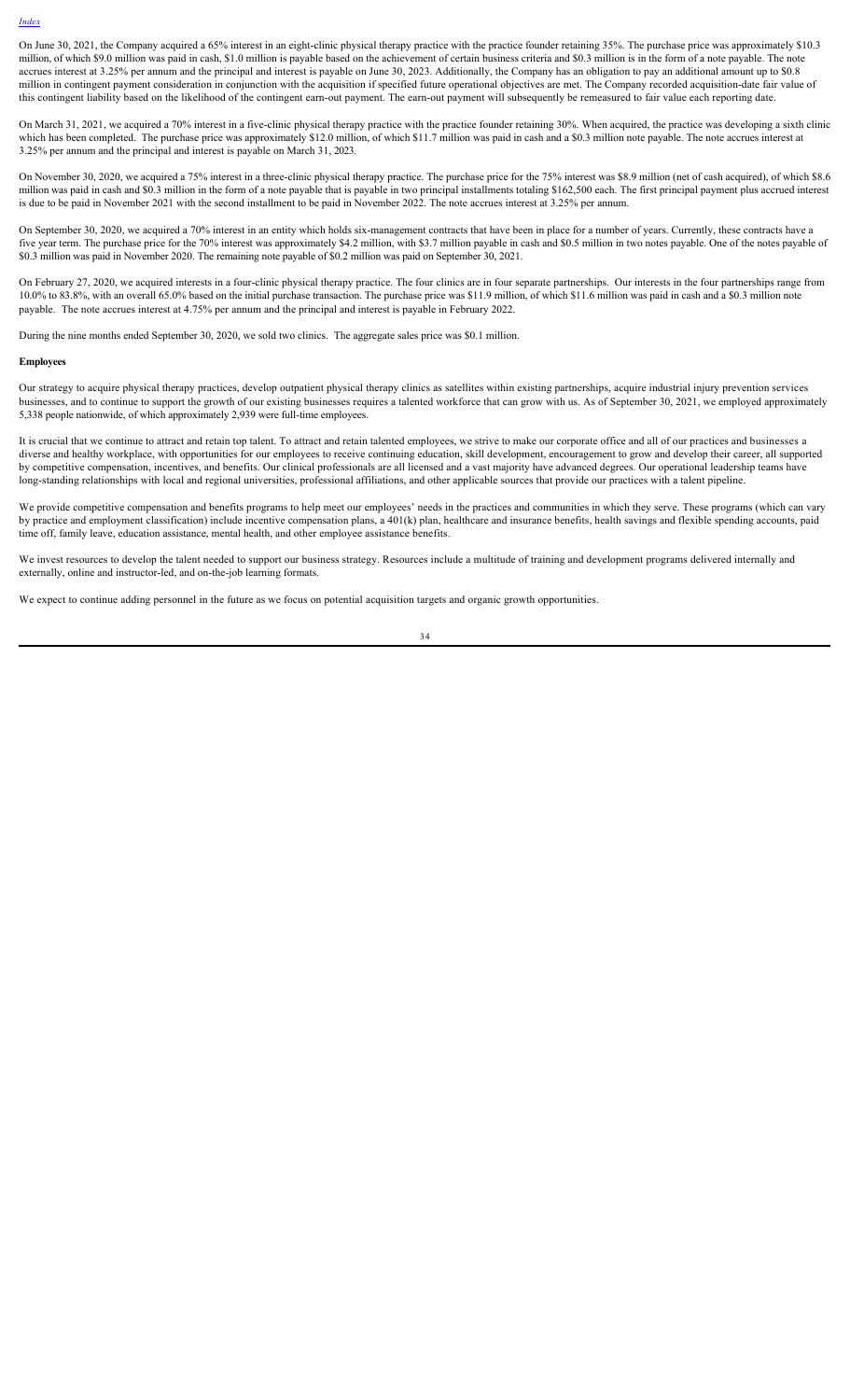### **RESULTS OF OPERATIONS**

### **Summary of 2021 Third Quarter and Nine Months Results**

For the 2021 Third Quarter, our Operating Results, a non-Generally Accepted Accounting Principles ("non-GAAP") measure (defined below) was \$11.0 million, or \$0.85 per diluted share as compared to \$11.1 million or \$0.86 per diluted share (inclusive of \$0.2 million, net of non-controlling interest and taxes, or \$0.01 per share, of Relief Funds), for the 2020 Third Quarter. Operating Results per diluted share, a non-GAAP measure, for the 2021 Third Quarter was 21.4% higher than \$9.0 million, or \$0.71 per diluted share, for the 2019 Third Quarter.

For the 2021 Nine Months, our Operating Results was \$31.6 million, or \$2.45 per diluted share, an increase of 28.6%, as compared to \$24.6 million (inclusive of \$4.9 million, net of noncontrolling interest and taxes, or \$0.38 per share of Relief Funds), or \$1.92 per diluted share, for the nine months ended September 30, 2020 ("2020 Nine Months"). Operating Results for the 2021 Nine Months was also 13.6% higher than the \$27.8 million, or \$2.18 per diluted share, for the nine months ended September 30, 2019 ("2019 Nine Months"). Operating Results, a non-GAAP measure, equals net income attributable to our shareholders per the consolidated statements of income less gain on sale of partnership interests and clinics plus charges incurred for clinic closure costs and expenses related to executive officer transitions, all net of taxes. Operating Results per share also excludes the impact of the revaluation of redeemable non-controlling interest and the associated tax impact. See tables on pages 36 and 37.

For the 2021 Third Quarter, our net income attributable to our shareholders, a GAAP measure, was \$10.0 million as compared to \$10.9 million for the 2020 Third Quarter and \$9.0 million for the 2019 Third Quarter. Inclusive of the charge or credit for revaluation of non-controlling interest, net of taxes, used to compute diluted earnings per diluted share in accordance with GAAP, the amount is \$8.5 million, or \$0.66 per diluted share, for the 2021 Third Quarter, \$7.8 million, or \$0.61 per diluted share, for the 2020 Third Quarter, and \$8.4 million, or \$0.66 per diluted share, for the 2019 Third Quarter.

For the 2021 Nine Months, our net income attributable to our shareholders was \$30.6 million, as compared to \$22.2 million for the 2020 Nine Months (inclusive of \$4.9 million of Relief Funds, net of non-controlling interest and taxes) and \$32.1 million for the 2019 Nine Months (inclusive of a gain on sale of partnerships and clinics of \$4.3 million, net of taxes). Including the charge or credit for revaluation of non-controlling interest, net of taxes, used to compute earnings per diluted share in accordance with GAAP, the amount is \$21.8 million, or \$1.69 per diluted share, for the 2021 Nine Months and \$23.0 million, or \$1.80 per diluted share, for the 2020 Nine Months, and \$24.2 million, or \$1.90 per diluted share, for the 2019 Third Quarter.

In accordance with current accounting guidance, the revaluation of redeemable non-controlling interest, net of taxes, is not included in net income but charged directly to retained earnings; however, the charge or credit for this change is included in the earnings per basic and diluted share calculation. See the schedules on pages 36 and 37 for the computation of earnings per diluted share. In the 2021 Third Quarter, 2021 Nine Months, 2020 Third Quarter, 2019 Third Quarter and 2019 Nine Months, the valuations increased therefore there was a charge to retained earnings. In the 2020 Nine Months, the valuation of redeemable non-controlling interest decreased due to the results associated with the pandemic resulting in a credit to retained earnings.

As previously disclosed in a series of filings with the SEC and further described in detail in our Quarterly Reports on Form 10-Q for the first three quarters of 2020 and our 2020 Annual Report, the Company's results were negatively impacted by the effects of the COVID-19 pandemic in 2020. For 2021 periods as compared to 2020 periods, the increase in revenues and expenses are largely due to the Company returning to pre-pandemic patient volumes.

We believe providing Operating Results is useful to investors for comparing the Company's period-to-period results and for comparing with other similar businesses since most do not have redeemable instruments and therefore have different equity structures. We use Operating Results, which eliminates certain items described above that can be subject to volatility and unusual costs, as one of the principal measures to evaluate and monitor financial performance.

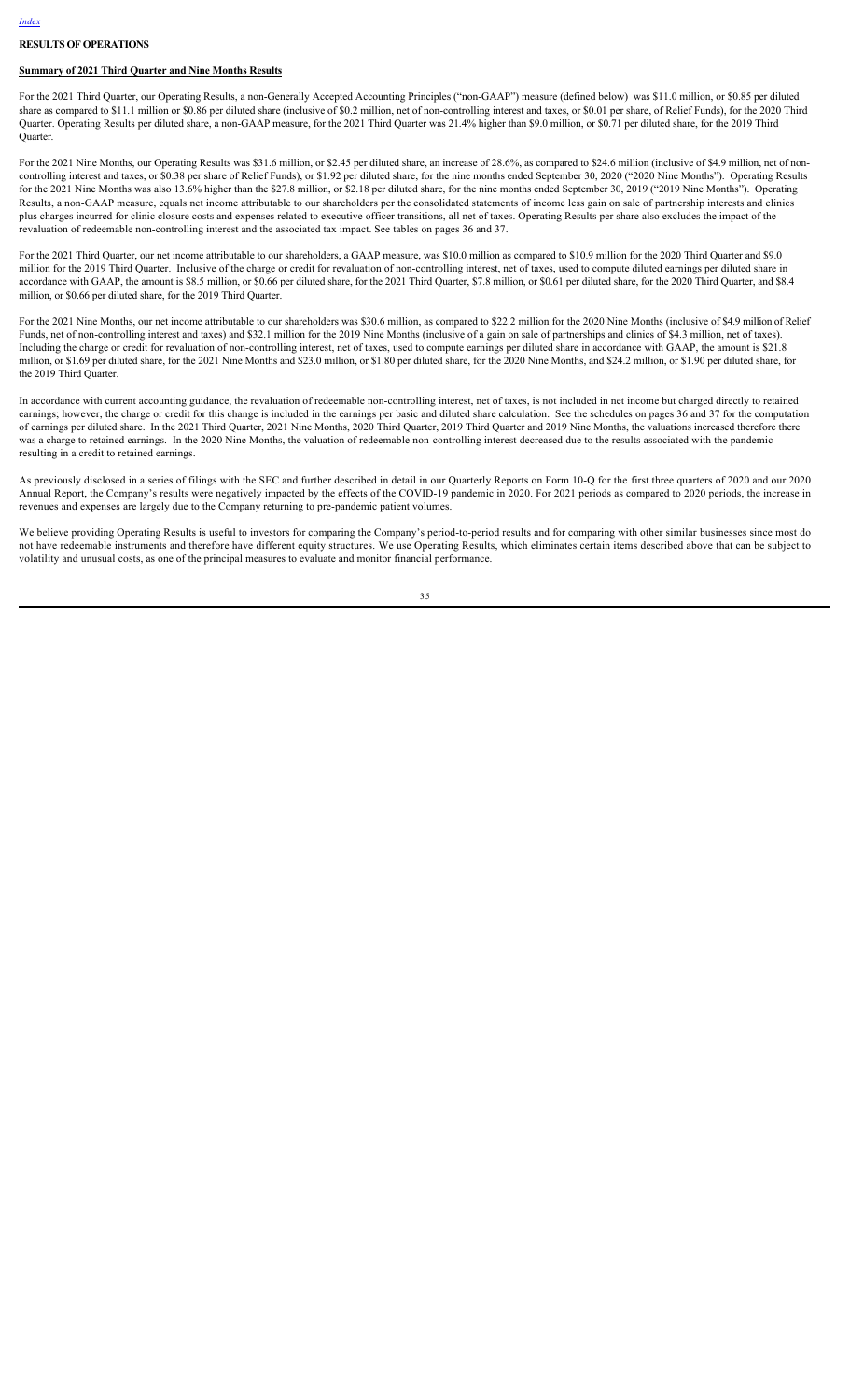Additionally, in the information presented below, we purposefully defined Gross profit less closure costs (a non-GAAP measure) and Operating cost less closure costs (a non-GAAP measure) as a metric to see the business through the eyes of Management excluding the variability of closure costs. Although closure costs are a recurring cost of our business, due to the business environment in 2020 (primarily the COVID-19 pandemic), we determined that a number of clinics needed to be closed resulting in unusually high closure costs. Presenting Gross profit less closure costs and Operating cost less closure costs allows the reader to evaluate our revenue generation performance relative to direct costs of revenue. A reconciliation between the Gross Profit in accordance with GAAP to Gross profit less closure costs and Operating cost in accordance with GAAP to Operating cost less closure costs has also been included.

Operating Results, Gross profit less closure costs, and Operating cost less closure costs are not measures of financial performance under GAAP and should not be considered in isolation or as an alternative to, or substitute for, net income attributable to USPH shareholders, Gross profit and Operating cost presented in the consolidated financial statements.

The following tables provide detail of the diluted earnings per share computation and reconcile net income attributable to USPH shareholders calculated in accordance with GAAP to Operating Results (in thousands, except per share data):

### **U. S. PHYSICAL THERAPY, INC. AND SUBSIDIARIES**

#### **EARNINGS PER SHARES AND OPERATING RESULTS (IN THOUSANDS, EXCEPT PER SHARE DATA) (unaudited)**

| 2020<br>2019<br>2021<br>Computation of earnings per share - USPH shareholders:<br>Net income attributable to USPH shareholders<br>\$<br>10,009<br>\$<br>10,916<br><sup>\$</sup><br>Credit (charges) to retained earnings:<br>Revaluation of redeemable non-controlling interest<br>(2,070)<br>(4,298)<br>Tax effect at statutory rate (federal and state) of 25.55% and 26.25%, respectively<br>529<br>1.228<br>8,468<br>7,846<br>S.<br>S |        |
|-------------------------------------------------------------------------------------------------------------------------------------------------------------------------------------------------------------------------------------------------------------------------------------------------------------------------------------------------------------------------------------------------------------------------------------------|--------|
|                                                                                                                                                                                                                                                                                                                                                                                                                                           |        |
|                                                                                                                                                                                                                                                                                                                                                                                                                                           |        |
|                                                                                                                                                                                                                                                                                                                                                                                                                                           | 9.047  |
|                                                                                                                                                                                                                                                                                                                                                                                                                                           |        |
|                                                                                                                                                                                                                                                                                                                                                                                                                                           | (922)  |
|                                                                                                                                                                                                                                                                                                                                                                                                                                           | 242    |
|                                                                                                                                                                                                                                                                                                                                                                                                                                           | 8,367  |
| Earnings per share (basic and diluted)<br>0.66<br>0.61                                                                                                                                                                                                                                                                                                                                                                                    | 0.66   |
|                                                                                                                                                                                                                                                                                                                                                                                                                                           |        |
| Adjustments:                                                                                                                                                                                                                                                                                                                                                                                                                              |        |
| 5<br>79<br>Closure costs                                                                                                                                                                                                                                                                                                                                                                                                                  |        |
| 1.301<br>Expenses related to executive officer transitions<br>69                                                                                                                                                                                                                                                                                                                                                                          |        |
| Gain on sale of partnership interest and clinics<br>(18)                                                                                                                                                                                                                                                                                                                                                                                  |        |
| <b>Relief Funds</b><br>(391)                                                                                                                                                                                                                                                                                                                                                                                                              |        |
| Allocation to non-controlling interest<br>77                                                                                                                                                                                                                                                                                                                                                                                              |        |
| Revaluation of redeemable non-controlling interest<br>2,070<br>4,298                                                                                                                                                                                                                                                                                                                                                                      | 922    |
| Tax effect at statutory rate (federal and state) of 25.55%, 26.25% and 26.25%, respectively<br>(863)<br>(1,080)                                                                                                                                                                                                                                                                                                                           | (242)  |
| Operating Results (excluding Relief Funds) (a non-GAAP measure)<br>10,880<br>10,981                                                                                                                                                                                                                                                                                                                                                       | 9,047  |
| <b>Relief Funds</b><br>\$<br>391<br><sup>\$</sup>                                                                                                                                                                                                                                                                                                                                                                                         |        |
| Allocation to non-controlling interest<br>(77)                                                                                                                                                                                                                                                                                                                                                                                            |        |
| Tax effect at statutory rate (federal and state) of 25.55%, 26.25% and 26.25%, respectively<br>(82)                                                                                                                                                                                                                                                                                                                                       |        |
| Operating Results (including Relief Funds) (a non-GAAP measure)<br>10,981<br>11,112<br>S                                                                                                                                                                                                                                                                                                                                                  | 9,047  |
| Basic and diluted Operating Results per share (excluding Relief Funds) (a non-GAAP measure)<br>0.85<br>0.85<br>S<br>S                                                                                                                                                                                                                                                                                                                     | 0.71   |
| Basic and diluted Operating Results per share (including Relief Funds) (a non-GAAP measure)<br>0.86<br>0.85                                                                                                                                                                                                                                                                                                                               | 0.71   |
|                                                                                                                                                                                                                                                                                                                                                                                                                                           |        |
| Shares used in computation - basic and diluted<br>12,909<br>12,847                                                                                                                                                                                                                                                                                                                                                                        | 12,774 |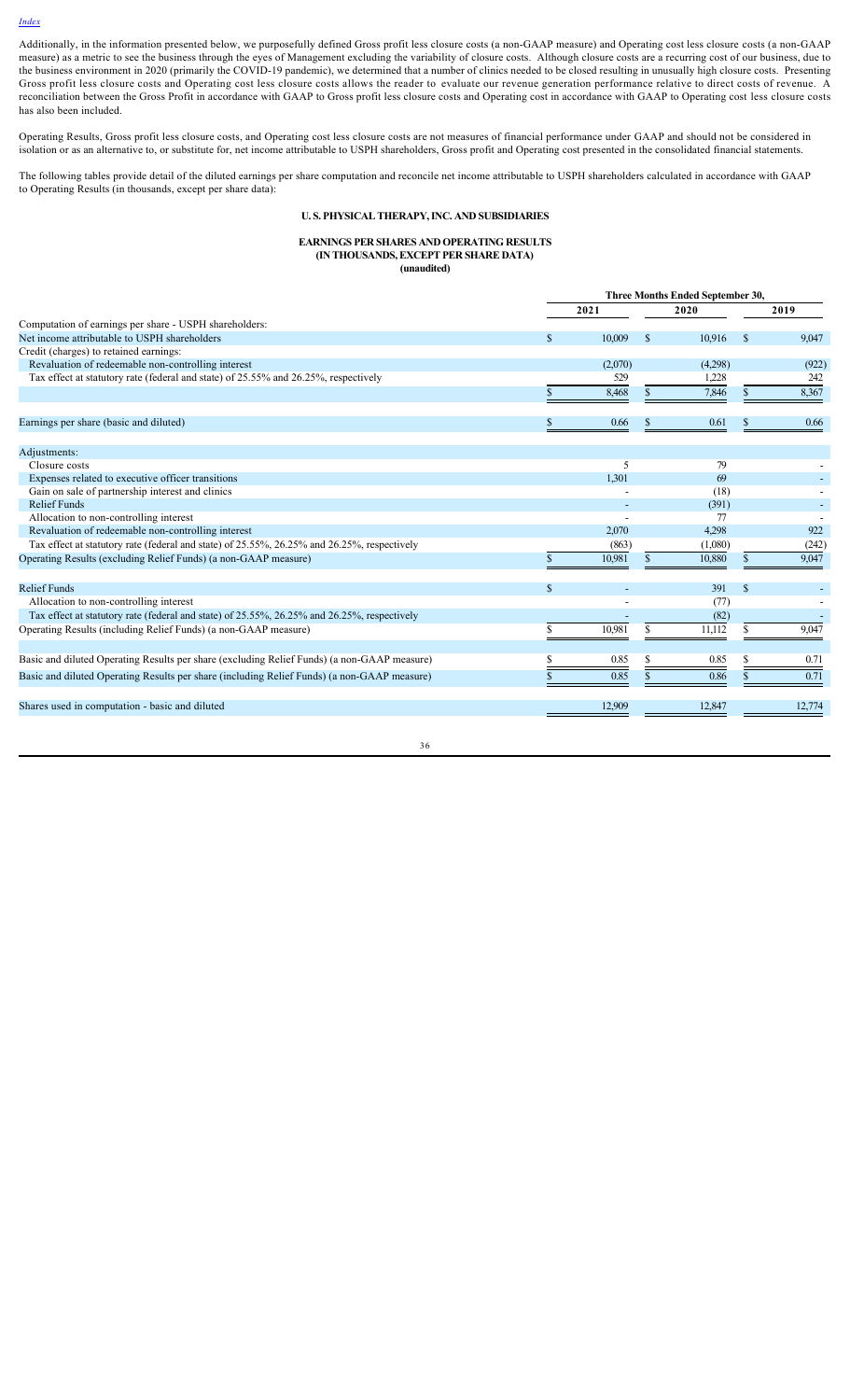#### **EARNINGS PER SHARES AND OPERATING RESULTS (IN THOUSANDS, EXCEPT PER SHARE DATA) (unaudited)**

|                                                                                             | Nine Months Ended September 30, |          |               |         |              |          |
|---------------------------------------------------------------------------------------------|---------------------------------|----------|---------------|---------|--------------|----------|
|                                                                                             |                                 | 2021     |               | 2020    |              | 2019     |
| Computation of earnings per share - USPH shareholders:                                      |                                 |          |               |         |              |          |
| Net income attributable to USPH shareholders                                                | \$                              | 30,618   | <sup>\$</sup> | 22,164  | <sup>S</sup> | 32,110   |
| Credit (charges) to retained earnings:                                                      |                                 |          |               |         |              |          |
| Revaluation of redeemable non-controlling interest                                          |                                 | (11,889) |               | 1,175   |              | (10,752) |
| Tax effect at statutory rate (federal and state) of 25.55%, 26.25% and 26.25%, respectively |                                 | 3,038    |               | (308)   |              | 2,822    |
|                                                                                             |                                 | 21,767   | \$            | 23,031  |              | 24,180   |
| Earnings per share (basic and diluted)                                                      |                                 | 1.69     | \$            | 1.80    |              | 1.90     |
| Adjustments:                                                                                |                                 |          |               |         |              |          |
| Closure costs                                                                               |                                 | 20       |               | 3,925   |              |          |
| Expenses related to executive officer transitions                                           |                                 | 1.301    |               | 202     |              |          |
| Gain on sale of partnership interest and clinics                                            |                                 |          |               | (1,091) |              | (5,823)  |
| <b>Relief Funds</b>                                                                         |                                 |          |               | (8,349) |              |          |
| Allocation to non-controlling interest                                                      |                                 |          |               | 1,977   |              |          |
| Revaluation of redeemable non-controlling interest                                          |                                 | 11.889   |               | (1,175) |              | 10,752   |
| Tax effect at statutory rate (federal and state) of 25.55%, 26.25% and 26.25%, respectively |                                 | (3,375)  |               | 1,184   |              | (1,293)  |
| Operating Results (excluding Relief Funds) (a non-GAAP measure)                             |                                 | 31,602   | S             | 19,704  |              | 27,816   |
| <b>Relief Funds</b>                                                                         |                                 |          |               | 8.349   |              |          |
| Allocation to non-controlling interest                                                      |                                 |          |               | (1,753) |              |          |
| Tax effect at statutory rate (federal and state) of 25.55%, 26.25% and 26.25%, respectively |                                 |          |               | (1,731) |              |          |
| Operating Results (including Relief Funds) (a non-GAAP measure)                             |                                 | 31,602   |               | 24,569  |              | 27,816   |
| Basic and diluted Operating Results per share (excluding Relief Funds) (a non-GAAP measure) |                                 | 2.45     | \$            | 1.54    |              | 2.18     |
| Basic and diluted Operating Results per share (including Relief Funds) (a non-GAAP measure) |                                 | 2.45     |               | 1.92    |              | 2.18     |
| Shares used in computation - basic and diluted                                              |                                 | 12,894   |               | 12,829  |              | 12,750   |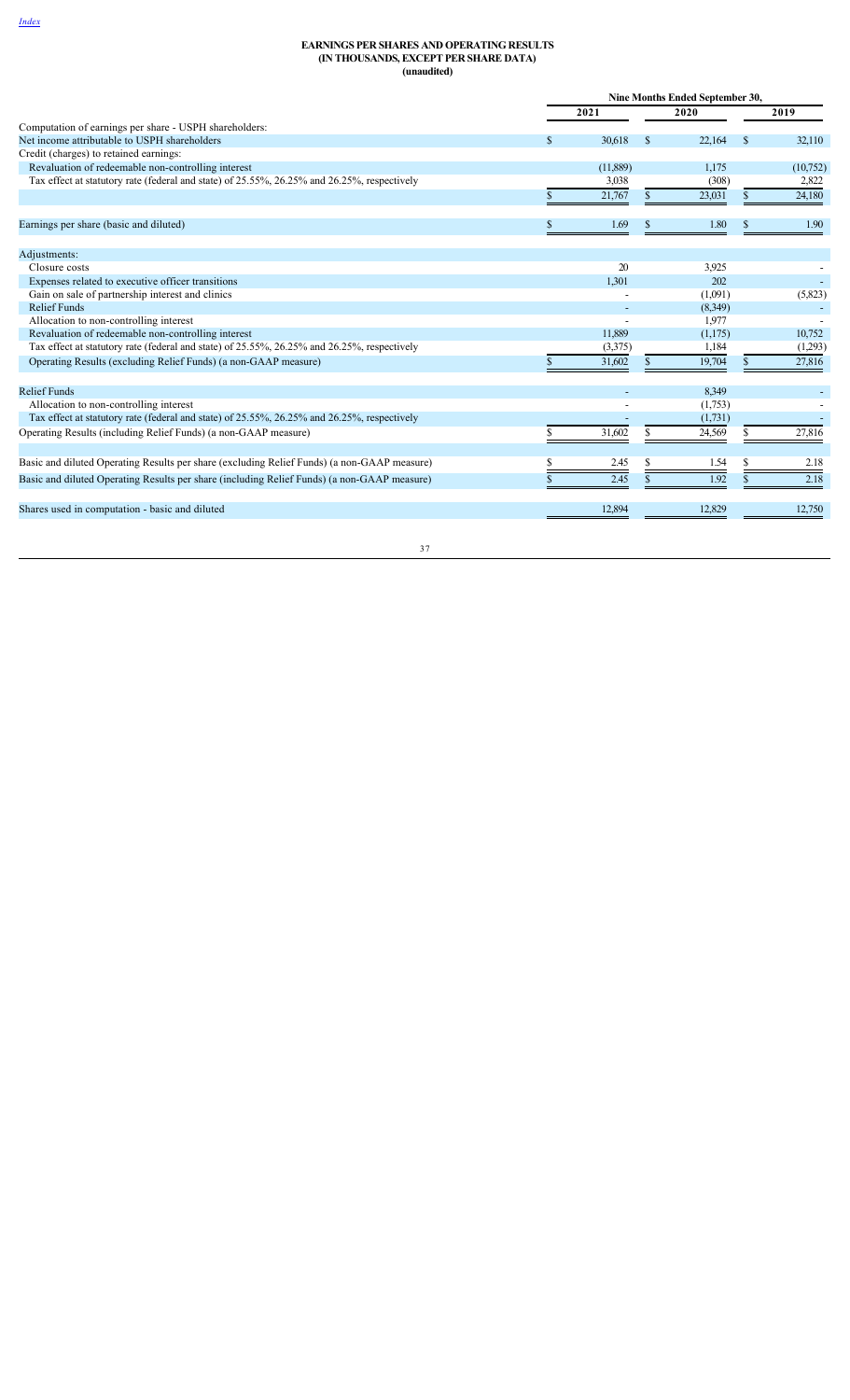### **Three Months Ended September 30, 2021 Compared to the Three Months Ended September 30, 2020**

The following table summarizes financial data by segment for the periods indicated and reconciles the data to our consolidated financial statements (in thousands):

|                                                                                        |    | Three Months Ended September 30, |   |         |  |      |
|----------------------------------------------------------------------------------------|----|----------------------------------|---|---------|--|------|
|                                                                                        |    | 2021                             |   |         |  | 2020 |
| Net operating revenue:                                                                 |    |                                  |   |         |  |      |
| Physical therapy operations                                                            | \$ | 113,086                          | S | 96,910  |  |      |
| Industrial injury prevention services                                                  |    | 10,494                           |   | 10,015  |  |      |
| <b>Total Company</b>                                                                   |    | 123,580                          |   | 106,925 |  |      |
|                                                                                        |    |                                  |   |         |  |      |
| Gross profit:<br>Physical therapy operations (less closure costs) (a non-GAAP measure) | \$ | 27,128                           | S | 27,568  |  |      |
| Industrial injury prevention services                                                  |    | 2,676                            |   | 2,868   |  |      |
|                                                                                        |    | 29,804                           |   | 30,436  |  |      |
| Physical therapy operations - closure costs                                            |    |                                  |   | 79      |  |      |
| Gross profit                                                                           |    | 29,799                           |   | 30,357  |  |      |
|                                                                                        |    |                                  |   |         |  |      |
| Total Assets:                                                                          |    |                                  |   |         |  |      |
| Physical therapy operations                                                            | \$ | 583,785                          | S | 524,658 |  |      |
| Industrial injury prevention services                                                  |    | 46,313                           |   | 50,780  |  |      |
| <b>Total Company</b>                                                                   |    | 630,098                          |   | 575,438 |  |      |
|                                                                                        |    |                                  |   |         |  |      |

### **Revenue**

Reported net revenue for the 2021 Third Quarter was \$125.9 million, an increase of 15.6% as compared to \$108.9 million for the 2020 Third Quarter. See table below for a detail of reported net revenue (in thousands):

|                                                      | <b>Three Months Ended</b> |         |  |                           |  |
|------------------------------------------------------|---------------------------|---------|--|---------------------------|--|
|                                                      | <b>September 30, 2021</b> |         |  | <b>September 30, 2020</b> |  |
| Revenue related to Mature Clinics                    |                           | 101.954 |  | 92,933                    |  |
| Revenue related to 2021 Clinic Additions             |                           | 4,997   |  |                           |  |
| Revenue related to 2020 Clinic Additions             |                           | 5,277   |  | 2,850                     |  |
| Revenue from clinics sold or closed in 2021          |                           | 65      |  | 307                       |  |
| Revenue from clinics sold or closed in 2020          |                           | 34      |  | 308                       |  |
| Net patient revenue from physical therapy operations |                           | 112.327 |  | 96,398                    |  |
| Other revenue                                        |                           | 759     |  | 512                       |  |
| Revenue from physical therapy operations             |                           | 113,086 |  | 96.910                    |  |
| Management contract revenue                          |                           | 2,313   |  | 2,004                     |  |
| Industrial injury prevention services                |                           | 10,494  |  | 10,015                    |  |
| Net Revenue                                          |                           | 125,893 |  | 108,929                   |  |

Net patient revenue from physical therapy operations increased \$15.9 million, or 16.5%, to \$112.3 million for the 2021 Third Quarter from \$96.4 million for the 2020 Third Quarter. Included in net patient revenue is revenue related to clinics sold or closed in 2021 and 2020 of \$99,000 for the 2021 Third Quarter and \$0.6 million for the 2020 Third Quarter. During the full year of 2020, we sold our interest in 14 clinics and closed 34 clinics. For comparison purposes, net patient revenue from physical therapy operations, excluding revenue from the clinics sold or closed, was approximately \$112.2 million for Third Quarter 2021, inclusive of \$10.3 million related to clinics opened or acquired in the 2021 Nine Months ("2021 Clinic Additions") and 2020 year ("2020 Clinic Additions"), together referred to as "Clinic Additions", and \$95.8 million for the Third Quarter 2020, inclusive of \$2.9 million for 2020 Clinic Additions. Net patient revenue related to clinics opened or acquired prior to 2020 and still in operation at September 30, 2021 ("Mature Clinics") increased \$9.0 million, or 9.7%, to \$102.0 million for the 2021 Third Quarter compared to \$92.9 million for the 2020 Third Quarter.

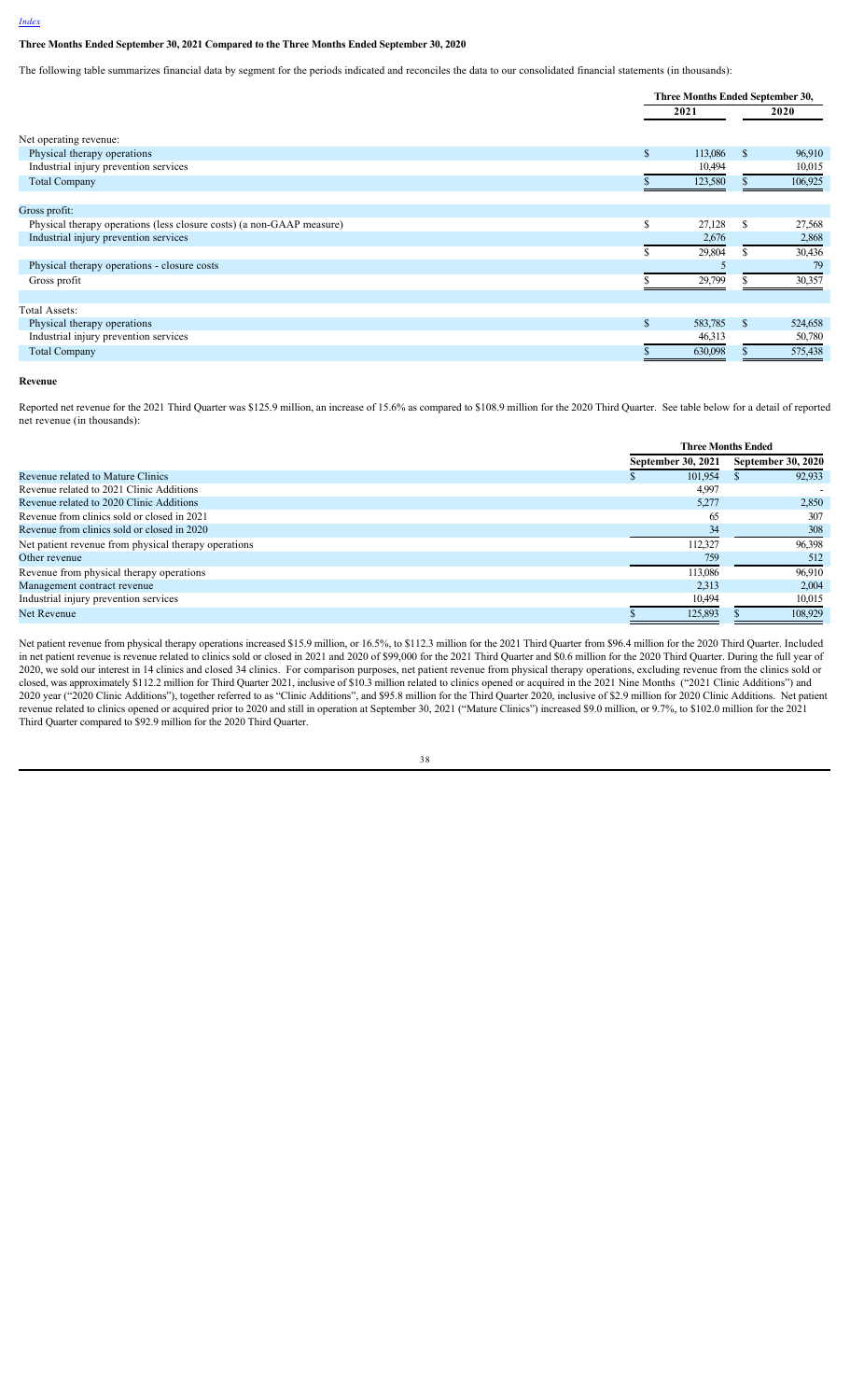The average net patient revenue per visit was \$102.93 for the 2021 Third Quarter as compared to \$105.91 for the 2020 Third Quarter, including all clinics operational during such periods. The Company's net rate in 2021 reflects the previously disclosed Medicare rate reduction of approximately 3.5% effective January 1, 2021, a decrease in higher-rate workers compensation visits, and an increase in lower-rate Medicare visits. Total patient visits increased 19.9% to 1,091,329 for the 2021 Third Quarter from 910,155 for the 2020 Third Quarter. Net patient revenue is based on established billing rates less allowances for patients covered by contractual programs and workers' compensation. Net patient revenue is determined after contractual and other adjustments relating to patient discounts from certain payors. Payments received under contractual programs and workers' compensation are based on predetermined rates and are generally less than the established billing rates.

Visits for Mature Clinics (same store) for the 2021 Third Quarter increased 13.7% as compared to the 2020 Third Quarter while the net rate per visit decreased 3.5%.

Revenue from physical therapy management contracts increased 15.4% to \$2.3 million for the 2021 Third Quarter as compared to \$2.0 million for the 2020 Third Quarter. Other miscellaneous revenue was \$0.8 million for the 2021 Third Quarter and \$0.5 million for the 2020 Third Quarter. Other miscellaneous revenue includes a variety of services, including athletic trainers provided for schools and athletic events. Other miscellaneous revenue includes a variety of services, including athletic trainers provided for schools and athletic events.

Revenue from the industrial injury prevention services business increased 4.8% to \$10.5 million for the 2021 Third Quarter as compared to \$10.0 million for the 2020 Third Quarter.

### **Operating Cost**

Total operating cost, less closure costs, a non-GAAP measure was \$96.1 million for the 2021 Third Quarter, or 76.3% of net revenue, as compared to \$78.5 million for the 2020 Third Quarter, or 72.1% of net revenue. We took a number of steps throughout 2020 to reduce costs as our patient volumes were negatively impacted by the effects of the COVID-19 pandemic, including temporary salary reductions, furloughs, and similar measures. For comparison purposes, total operating cost, less closure costs, was 76.7% of net revenue in the pre-pandemic third quarter of 2019, and was 76.9% and 73.0% of net revenue in the first and second quarters of 2021, respectively. Included in operating cost for the 2021 Third Quarter and 2020 Third Quarter was \$8.8 million and \$2.2 million, respectively, related to Clinic Additions. Operating cost for Mature Clinics increased by \$10.5 million for the 2021 Third Quarter compared to the 2020 Third Quarter. In addition, operating cost related to the industrial injury prevention services business increased by \$0.7 million. See table below for a detail of operating cost, less closure costs (in thousands):

|                                                              | <b>Three Months Ended</b> |         |  |                           |  |
|--------------------------------------------------------------|---------------------------|---------|--|---------------------------|--|
|                                                              | September 30, 2021        |         |  | <b>September 30, 2020</b> |  |
| Operating cost related to Mature Clinics                     |                           | 77,325  |  | 66,867                    |  |
| Operating cost related to 2021 Clinic Additions              |                           | 3,790   |  |                           |  |
| Operating cost related to 2020 Clinic Additions              |                           | 5,031   |  | 2,237                     |  |
| Operating cost related to clinics sold or closed in 2021     |                           | 68      |  | 333                       |  |
| Operating cost related to clinics sold or closed in 2020     |                           | 13      |  | 301                       |  |
| Closure costs                                                |                           |         |  | 79                        |  |
| Physical therapy operations                                  |                           | 86,232  |  | 69,817                    |  |
| Physical therapy management contracts                        |                           | 2,044   |  | 1,608                     |  |
| Industrial injury prevention services                        |                           | 7,818   |  | 7,147                     |  |
| Total operating cost                                         |                           | 96,094  |  | 78,572                    |  |
| Less: Physical therapy operations - closure costs            |                           | $\circ$ |  | (79)                      |  |
| Total operating cost less closure costs (a non-GAAP measure) |                           | 96,089  |  | 78,493                    |  |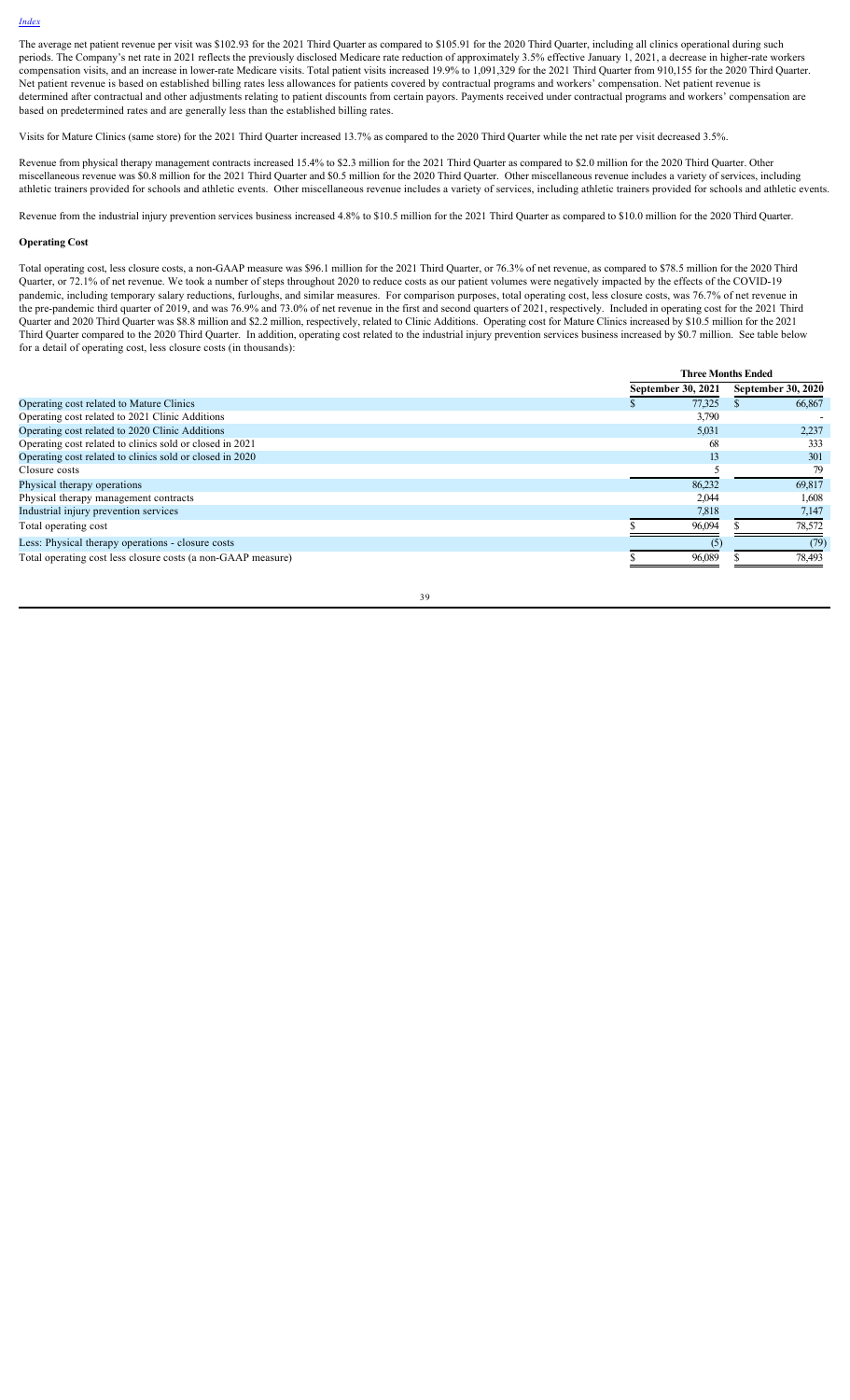Each component of operating cost is discussed below:

### **Operating Cost—Salaries and Related Costs**

Salaries and related costs, including physical therapy operations and the industrial injury prevention services business, was 56.0% of net revenue for the 2021 Third Quarter versus 52.8% for the 2020 Third Quarter. For comparison purposes, total salaries and related costs was 56.9% of net revenue in the pre-pandemic 2019 Third Quarter, and was 56.8% and 54.3% of net revenue in the first and second quarters of 2021, respectively. Salaries and related costs for the physical therapy operations was \$62.4 million in the 2021 Third Quarter, or 55.2% of physical therapy operations revenue, as compared to \$49.9 million in the 2020 Third Quarter, or 51.6% of physical therapy operations revenue. Included in salaries and related costs for the physical therapy operations for the 2021 Third Quarter was \$6.1 million related to 2021 and 2020 Clinic Additions. Adjusted for the salaries and related costs for clinics closed or sold in 2021 and 2020, salaries and related costs related to Mature Clinics increased by \$7.7 million in the 2021 Third Quarter compared to the 2020 Third Quarter. Salaries and related costs related to management contracts increased by \$0.1 million for the 2021 Third Quarter.

Salaries and related costs for the industrial injury prevention services business was \$6.4 million in the 2021 Third Quarter, or 60.8% of industrial injury prevention services revenue, as compared to \$5.9 million in the 2020 Third Quarter, or 59.0% of industrial injury prevention services revenue.

### **Operating Cost—Rent, Supplies, Contract Labor and Other**

Rent, supplies, contract labor and other costs, including physical therapy operations and the industrial injury prevention services business, was19.3% of net revenue in the 2021 Third Quarter versus 18.1% in the 2020 Third Quarter. Rent, supplies, contract labor and other costs for the physical therapy operations was \$22.2 million in the 2021 Third Quarter, or 19.6% of physical therapy operations revenue, as compared to \$19.0 million in the 2020 Third Quarter, or 19.6% of physical therapy operations revenue. Included in rent, supplies, contract labor and other costs related to physical therapy operations for the 2021 Third Quarter was \$2.6 million related to 2021 and 2020 Clinic Additions. Adjusted for the rent, supplies, contract labor and other costs for clinics related to the clinics closed or sold in 2021 and 2020 of \$0.2 million in the 2021 Third Quarter and \$0.1 million in the 2020 Third Quarter, rent, supplies, contract labor and other costs for Mature Clinics increased by \$1.4 million in the 2021 Third Quarter compared to the 2020 Third Quarter. Rent, supplies, contract labor and other costs, related to management contracts increased \$0.9 million in the 2021 Third Quarter.

Rent, supplies, contract labor and other costs for the industrial injury prevention services business was \$1.4 million in the 2021 Third Quarter, or 13.7% of industrial injury prevention services revenue, as compared to \$1.1 million in the 2020 Third Quarter, or 11.1% of net industrial injury prevention services revenue.

### **Operating Cost—Provision for Credit Losses**

The provision for credit losses as a percentage of net revenue was 1.1% in the 2021 Third Quarter and 1.2% for the comparable period in 2020.

Our provision for credit losses for patient accounts receivable as a percentage of total patient accounts receivable was 5.0% at September 30, 2021, as compared to 4.5% at December 31, 2020. Our days' sales outstanding was 33 days at September 30, 2021 and 32 days at December 31, 2020.

#### **Gross Profit**

Gross profit for the 2021 Third Quarter, less closure costs, a non-GAAP measure was \$29.8 million, a decrease of \$0.6 million, or approximately 2.1%, as compared to \$30.4 million for the 2020 Third Quarter. The gross profit percentage, less closure costs, was 23.7% of net revenue for the 2021 Third Quarter as compared to 27.9% for the 2020 Third Quarter. The gross profit percentage for the Company's physical therapy operations, less closure costs, was 23.8% for the 2021 Third Quarter as compared to 28.0% for the 2020 Third Quarter. The gross profit percentage on physical therapy management contracts was 11.6% for the 2021 Third Quarter as compared to 19.8% for the 2020 Third Quarter.

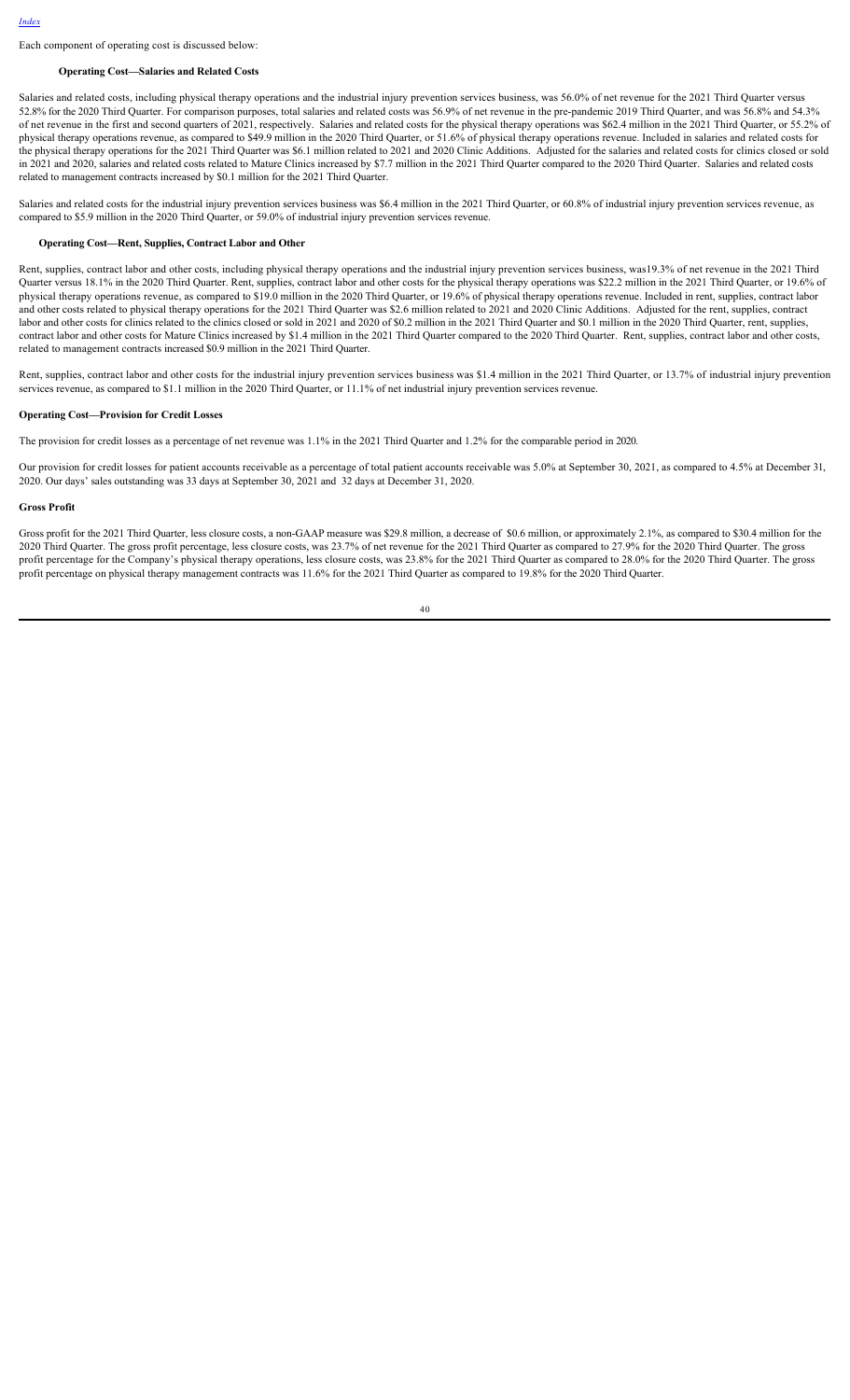The gross profit percentage for the industrial injury prevention services business was 25.5% for the 2021 Third Quarter as compared to 28.6% for the 2020 Third Quarter.

The table below details the gross profit, less closure costs (in thousands):

|                                                       | <b>Three Months Ended</b> |                    |  |                           |  |
|-------------------------------------------------------|---------------------------|--------------------|--|---------------------------|--|
|                                                       |                           | September 30, 2021 |  | <b>September 30, 2020</b> |  |
|                                                       |                           |                    |  |                           |  |
| Physical therapy operations                           |                           | 26,859             |  | 27,172                    |  |
| Management contracts                                  |                           | 269                |  | 396                       |  |
| Industrial injury prevention services                 |                           | 2,676              |  | 2,868                     |  |
| Physical therapy operations - closure costs           |                           | (5)                |  | (79)                      |  |
| Gross profit                                          |                           | 29,799             |  | 30,357                    |  |
| Physical therapy operations - closure costs           |                           |                    |  | 79                        |  |
| Gross profit, less closure costs (a non-GAAP measure) |                           | 29,804             |  | 30,436                    |  |

#### **Corporate Office Costs**

Corporate office cost was \$12.9 million for the 2021 Third Quarter compared to \$10.4 million for the 2020 Third Quarter. The 2021 Third Quarter included \$1.3 million in equity compensation expense related to the accelerated vesting of restricted stock previously granted to the Company's Chief Operations Officer-West upon his retirement in July 2021. Corporate office cost was 10.2% of net revenue for the 2021 Third Quarter as compared to 9.6% for the 2020 Third Quarter. Excluding the equity compensation expense related to the retirement of the Chief Operations Officer – West, Corporate office cost was 9.2% of net revenue for the 2021 Third Quarter.

#### **Resolution of Payor Matter**

Other income includes \$1.2 million of income related to the positive resolution of a payor matter during the 2021 Third Quarter.

### **Operating Income**

Operating income for the 2021 Third Quarter was \$16.9 million, a decrease of \$3.0 million, or 15.1%, as compared to \$19.9 million for the 2020 Third Quarter. Operating income as a percentage of net revenue was 18.3% for the 2020 period as compared to 13.4% for the 2021 period.

#### **Interest Expense**

Interest expense was \$268,000 for the 2021 Third Quarter and \$351,000 for the 2020 Third Quarter.

At September 30, 2021, \$33.0 million was outstanding under our Amended Credit Agreement (as defined below). See "—Liquidity and Capital Resources" below for a discussion of the terms of our Amended Credit Agreement.

### **Provision for Income Taxes**

The provision for income tax was \$3.8 million for the 2021 Third Quarter and \$4.3 million for the 2020 Third Quarter. The provision for income tax as a percentage of income before taxes less net income attributable to non-controlling interest (effective tax rate) was 27.6% for the 2021 Third Quarter and 28.2% for the 2020 Third Quarter.

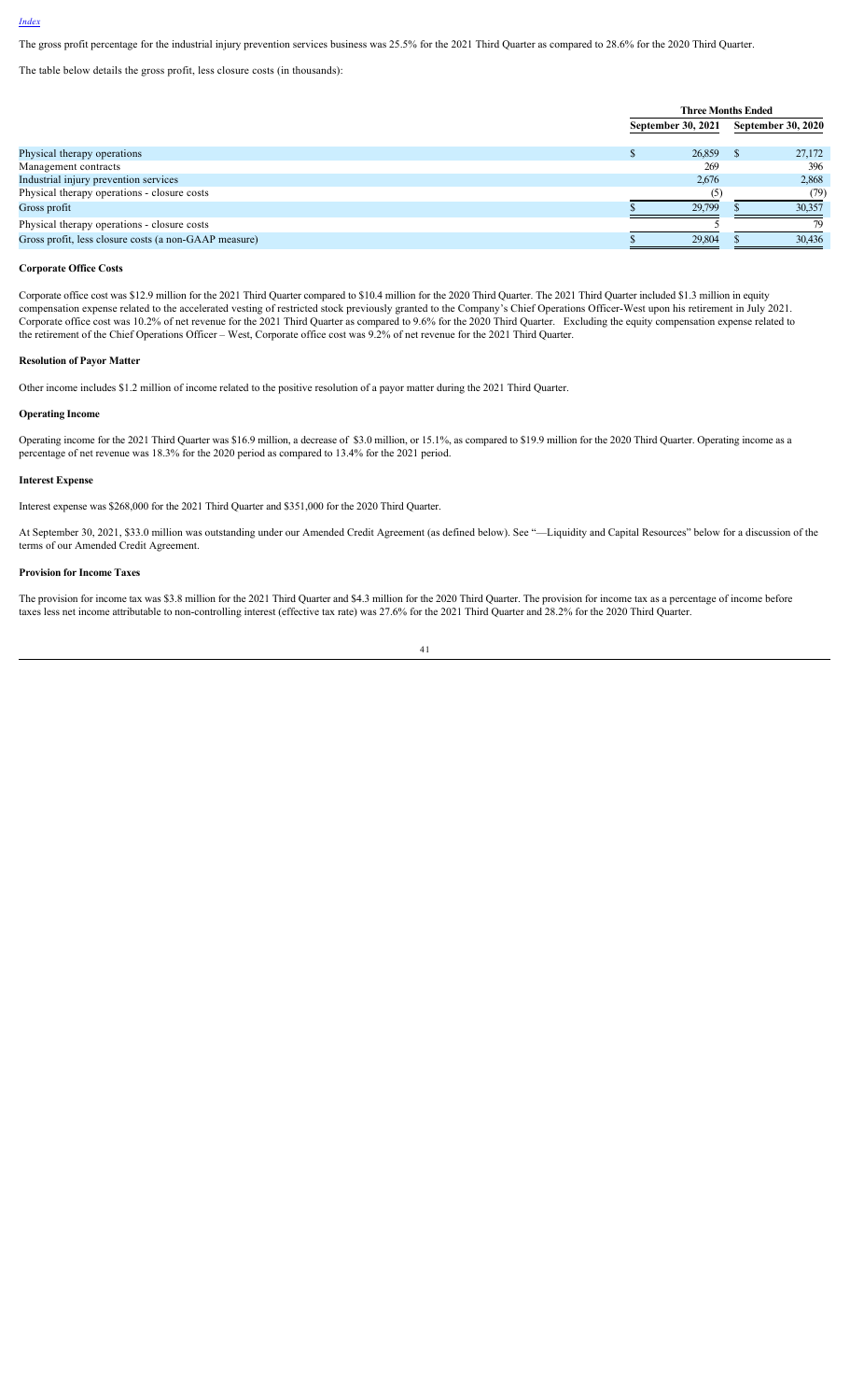See table below detailing calculation of the provision for income taxes as a percentage of income before taxes less net income attributable to non-controlling interest (\$ in thousands):

|                                                                              |    |                    | <b>Three Months Ended</b> |                    |  |  |
|------------------------------------------------------------------------------|----|--------------------|---------------------------|--------------------|--|--|
|                                                                              |    | September 30, 2021 |                           | September 30, 2020 |  |  |
|                                                                              |    |                    |                           |                    |  |  |
| Income before taxes                                                          | S. | 17,938             | <sup>\$</sup>             | 20,042             |  |  |
| Less: net income attributable to non-controlling interest:                   |    |                    |                           |                    |  |  |
| Redeemable non-controlling interest - temporary equity                       |    |                    |                           |                    |  |  |
|                                                                              |    | (2,605)            |                           | (3,019)            |  |  |
| Non-controlling interest - permanent equity                                  |    | (1,509)            |                           | (1,828)            |  |  |
|                                                                              |    | (4,114)            |                           | (4,847)            |  |  |
|                                                                              |    |                    |                           |                    |  |  |
| Income before taxes less net income attributable to non-controlling interest |    | 13,824             |                           | 15,195             |  |  |
|                                                                              |    |                    |                           |                    |  |  |
| Provision for income taxes                                                   |    | 3,815              |                           | 4.279              |  |  |
|                                                                              |    |                    |                           |                    |  |  |
| Effective tax rate                                                           |    | 27.6%              |                           | 28.2%              |  |  |

### **Net Income Attributable to Non-controlling Interest**

Net income attributable to redeemable non-controlling interest (temporary equity) was \$2.6 million for the 2021 Third Quarter and \$3.0 million for the 2020 Third Quarter. Net income attributable to non-controlling interest (permanent equity) was \$1.5 million for the 2021 Third Quarter and \$1.8 million for the 2020 Third Quarter.

### **Nine Months Ended September 30, 2021 Compared to the Nine Months Ended September 30, 2020**

The following table summarizes financial data by segment for the periods indicated and reconciles the data to our consolidated financial statements (in thousands):

|                                                                       |               | Nine Months Ended September 30, |              |         |  |
|-----------------------------------------------------------------------|---------------|---------------------------------|--------------|---------|--|
|                                                                       |               | 2021                            |              | 2020    |  |
| Net operating revenue:                                                |               |                                 |              |         |  |
| Physical therapy operations                                           | <sup>\$</sup> | 327,041                         | $\mathbb{S}$ | 270,210 |  |
| Industrial injury prevention services                                 |               | 30,537                          |              | 29,549  |  |
| <b>Total Company</b>                                                  |               | 357,578                         |              | 299,759 |  |
| Gross profit:                                                         |               |                                 |              |         |  |
| Physical therapy operations (less closure costs) (a non-GAAP measure) | \$            | 82,078                          | \$           | 61,546  |  |
| Industrial injury prevention services                                 |               | 7,941                           |              | 7,711   |  |
|                                                                       |               | 90,019                          | \$           | 69,257  |  |
| Physical therapy operations - closure costs                           |               | 20                              |              | 3,925   |  |
| Gross profit                                                          |               | 89,999                          | S.           | 65,332  |  |
| Total Assets:                                                         |               |                                 |              |         |  |
| Physical therapy operations                                           | $\mathbb{S}$  | 583,785                         | $\mathbb{S}$ | 524,658 |  |
| Industrial injury prevention services                                 |               | 46,313                          |              | 50,780  |  |
| <b>Total Company</b>                                                  |               | 630,098                         |              | 575,438 |  |
|                                                                       |               |                                 |              |         |  |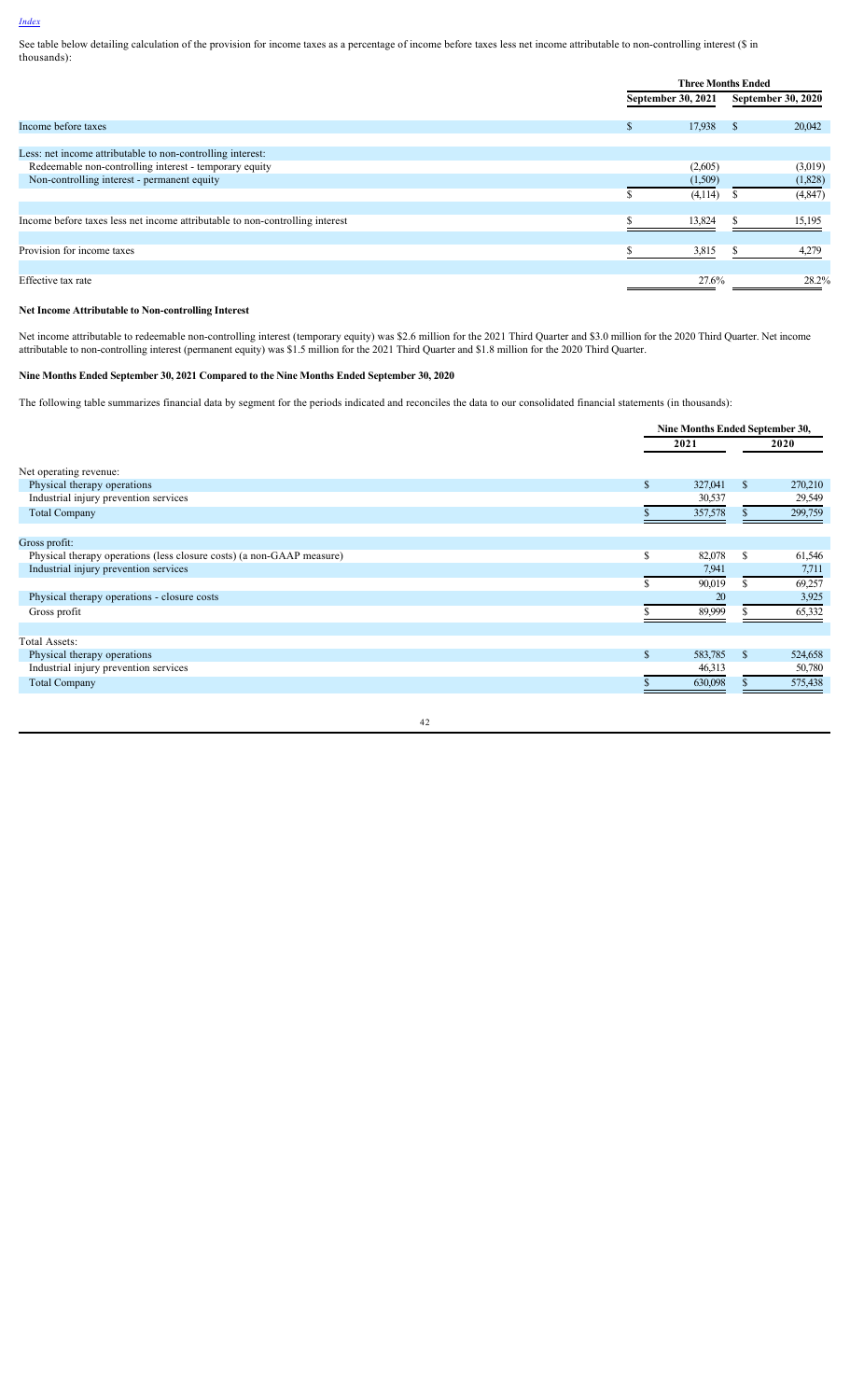# **Revenue**

Reported net revenue for the 2021 Nine Months increased \$59.7 million, or 19.5% to \$365.2 million as compared to \$305.5 million for the 2020 Nine Months. See table below for a detail of reported net revenue (in thousands):

|                                                      | <b>For the Nine Months Ended</b> |  |                           |  |
|------------------------------------------------------|----------------------------------|--|---------------------------|--|
|                                                      | <b>September 30, 2021</b>        |  | <b>September 30, 2020</b> |  |
| Revenue related to Mature Clinics                    | 300,792                          |  | 257,940                   |  |
| Revenue related to 2021 Clinic Additions             | 7,527                            |  |                           |  |
| Revenue related to 2020 Clinic Additions             | 16,010                           |  | 5,782                     |  |
| Revenue from clinics sold or closed in 2021          | 458                              |  | 908                       |  |
| Revenue from clinics sold or closed in 2020          | 32                               |  | 4,173                     |  |
| Net patient revenue from physical therapy operations | 324,819                          |  | 268,803                   |  |
| Other revenue                                        | 2,222                            |  | 1,407                     |  |
| Revenue from physical therapy operations             | 327,041                          |  | 270,210                   |  |
| Management contract revenue                          | 7.611                            |  | 5,744                     |  |
| Industrial injury prevention services                | 30,537                           |  | 29,549                    |  |
| Net Revenue                                          | 365,189                          |  | 305,503                   |  |

Net patient revenue from physical therapy operations increased \$56.0 million, or 20.8%, to \$324.8 million for the 2021 Nine Months from \$268.8 million for the 2020 Nine Months. Included in net patient revenue is revenue related to clinics sold or closed in 2021 and 2020 of \$0.5 million for the 2021 Nine Months and \$5.1 million for the 2020 Nine Months. During 2021 Nine Months, the Company sold its interest in 2 clinics and closed 3 clinics. During the full year of 2020, we sold our interest in 14 clinics and closed 34 clinics. For comparison purposes, excluding revenue from the clinics sold or closed, net patient revenue from physical therapy operations was approximately \$324.3 million for the 2021 Nine Months, inclusive of \$23.5 million related Clinic Additions and \$263.7 million for the 2020 Nine Months, inclusive of \$5.8 million for 2020 Clinic Additions. Revenue related to Mature Clinics increased \$42.9 million, or 16.6%, for the 2021 Nine Months compared to the 2020 Nine Months.

The average net patient revenue per visit was \$104.00 for the 2021 Nine Months as compared to \$105.13 for the 2020 Nine Months, including all clinics operational during such periods. Total patient visits were 3,123,187 for the 2021 Nine Months and 2,556,879 for the 2020 Nine Months, an increase of 22.1%. Net patient revenue are based on established billing rates less allowances for patients covered by contractual programs and workers' compensation. Net patient revenue is determined after contractual and other adjustments relating to patient discounts from certain payors. Payments received under contractual programs and workers' compensation are based on predetermined rates and are generally less than the established billing rates.

Visits for Mature Clinics (same store) for the 2021 Nine Months increased 18.1% as compared to the 2020 Nine Months while the net rate per visit decreased 1.3%.

Revenue from physical therapy management contracts was \$7.6 million for the 2021 Nine Months, an increase of 32.5%, as compared to \$5.7 million for the 2020 Nine Months.

Revenue from the industrial injury prevention services business increased 3.3% to \$30.5 million for the 2021 Nine Months as compared to \$29.5 million for the 2020 Nine Months.

Other miscellaneous revenue was \$2.2 million for the 2021 Nine Months and \$1.4 million for the 2020 Nine Months. Other miscellaneous revenue includes a variety of services, including athletic trainers provided for schools and athletic events.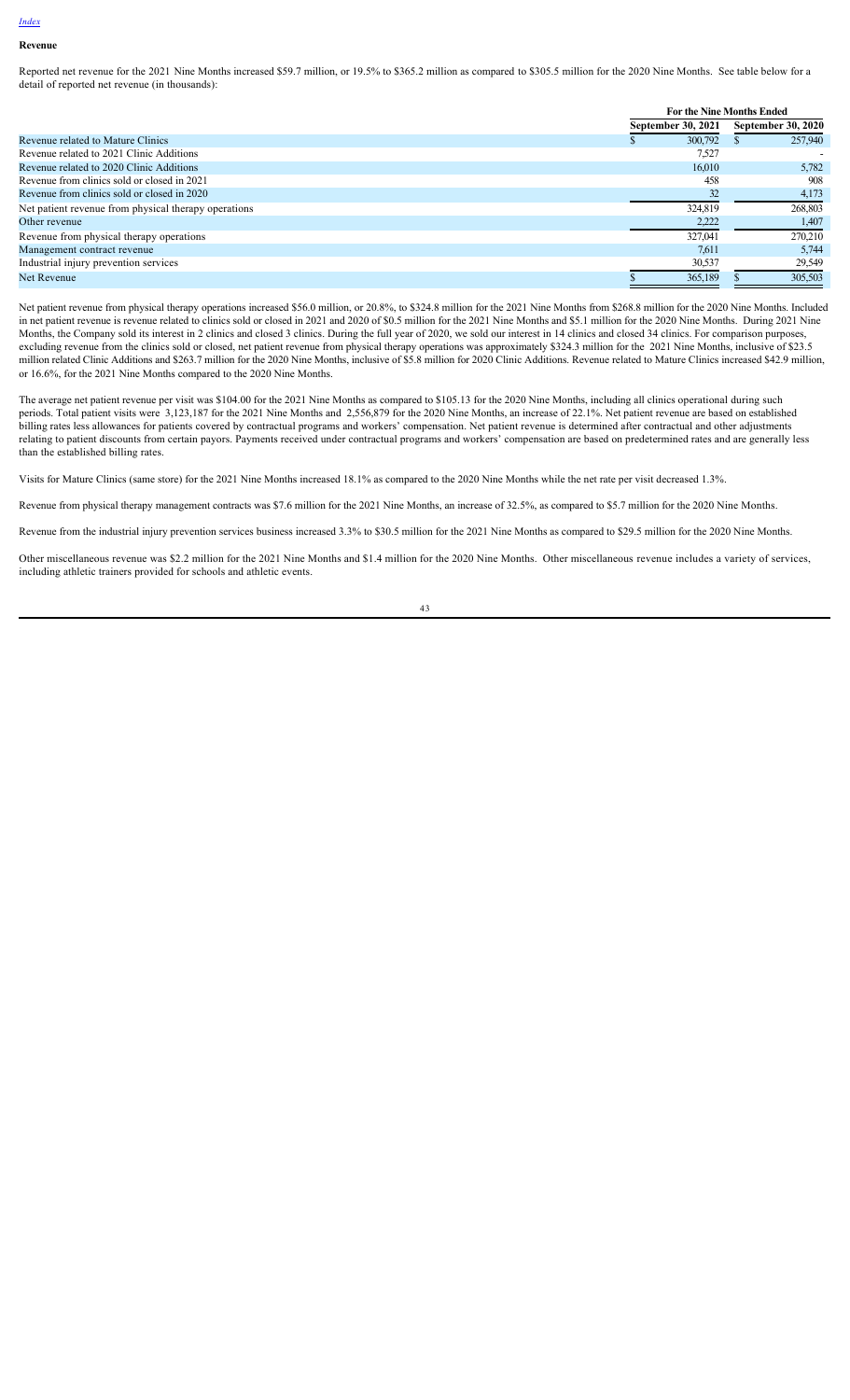### **Operating Cost**

Total operating cost, less closure costs, a non-GAAP measure was \$275.2 million for the 2021 Nine Months, or 75.4% of net revenue, as compared to \$236.2 million for the 2020 Nine Months, or 77.3% of net revenue. We took a number of steps throughout 2020 to reduce costs as our patient volumes were negatively impacted by the effects of the COVID-19 pandemic, as previously noted, including temporary salary reductions, furloughs and other similar measures. For comparison purposes, total operating cost less closures costs, was 76.2% of net revenue in the pre-pandemic 2019 Nine Months. Included in operating cost for the 2021 Nine Months was \$20.7 million related to Clinic Additions, of which \$14.7 million is associated with 2020 Clinic Additions. Included in operating cost for the 2020 Nine Months was \$4.5 million related to 2020 Clinic Additions. Operating cost related to Mature Clinics increased by \$25.8 million for the 2021 Nine Months compared to the 2020 Nine Months. In addition, operating cost related to the industrial injury prevention services business increased by \$0.8 million. See table below for a detail of operating cost, less closure costs (in thousands):

| <b>For the Nine Months Ended</b> |         |                           |         |
|----------------------------------|---------|---------------------------|---------|
| <b>September 30, 2021</b>        |         | <b>September 30, 2020</b> |         |
|                                  | 224,936 |                           | 199,186 |
|                                  | 5,952   |                           |         |
|                                  | 14,702  |                           | 4,509   |
|                                  | 484     |                           | 999     |
|                                  | 9       |                           | 5,131   |
|                                  | 20      |                           | 3,926   |
|                                  | 246,103 |                           | 213,751 |
|                                  | 6,492   |                           | 4,582   |
|                                  | 22,595  |                           | 21,838  |
|                                  | 275,190 |                           | 240,171 |
|                                  | (20)    |                           | (3,926) |
|                                  | 275,170 |                           | 236,245 |
|                                  |         |                           |         |

Each component of operating cost is discussed below:

### **Operating Cost—Salaries and Related Costs**

Salaries and related costs, including physical therapy operations and the industrial injury prevention services business, was 55.6% of net revenue for the 2021 Nine Months and 2020 Nine Months. For comparison purposes, total salaries and related costs was 56.6% of net revenue in the pre-pandemic 2019 Nine Months. Salaries and related costs for the physical therapy operations was \$178.6 million in the 2021 Nine Months, or 54.6% of physical therapy operations revenue, as compared to \$147.6 million in the 2020 Nine Months, or 56.4% of physical therapy operations revenue. Included in salaries and related costs for our physical therapy operations for the 2021 Nine Months was \$14.3 million related to Clinic Additions. .<br>Adjusted for the salaries and related costs for clinics closed or sold in 2021 and 2020, salaries and related costs for Mature Clinics increased by \$22.6 million in the 2021 Nine Months compared to the 2020 Nine Months. Salaries and related costs related to management contracts increased by \$1.7 million for the 2021 Nine Months.

Salaries and related costs for our industrial injury prevention services business was \$18.8 million in the 2021 Nine Months, or 61.8% of industrial injury prevention services revenue, as compared to \$18.3 million in the 2020 Nine Months, or 62.1% of net industrial injury prevention services revenue.

### **Operating Cost—Rent, Supplies, Contract Labor and Other**

Rent, supplies, contract labor and other costs, including physical therapy operations and the industrial injury prevention services business, was 18.6% of net revenue in the 2021 Nine Months versus 20.6% in the 2020 Nine Months. Rent, supplies, contract labor and other costs for our physical therapy operations was \$65.6 million in the 2021 Nine Months, or 20.1% of physical therapy operations revenue, as compared to \$60.6 million in the 2020 Nine Months, or 22.4% of physical therapy operations revenue. Included in rent, supplies, contract labor and other costs related to physical therapy operations for the 2021 Nine Months was \$6.0 million related to Clinic Additions. Adjusted for the rent, supplies, contract labor and other costs for clinics related to the clinics closed or sold in 2021 and 2020, rent, supplies, contract labor and other costs for Mature Clinics increased by \$3.2 million in the 2021 Nine Months compared to the 2020 Nine Months. Rent, supplies, contract labor and other costs, related to management contracts decreased \$0.2 million in the 2021 Nine Months.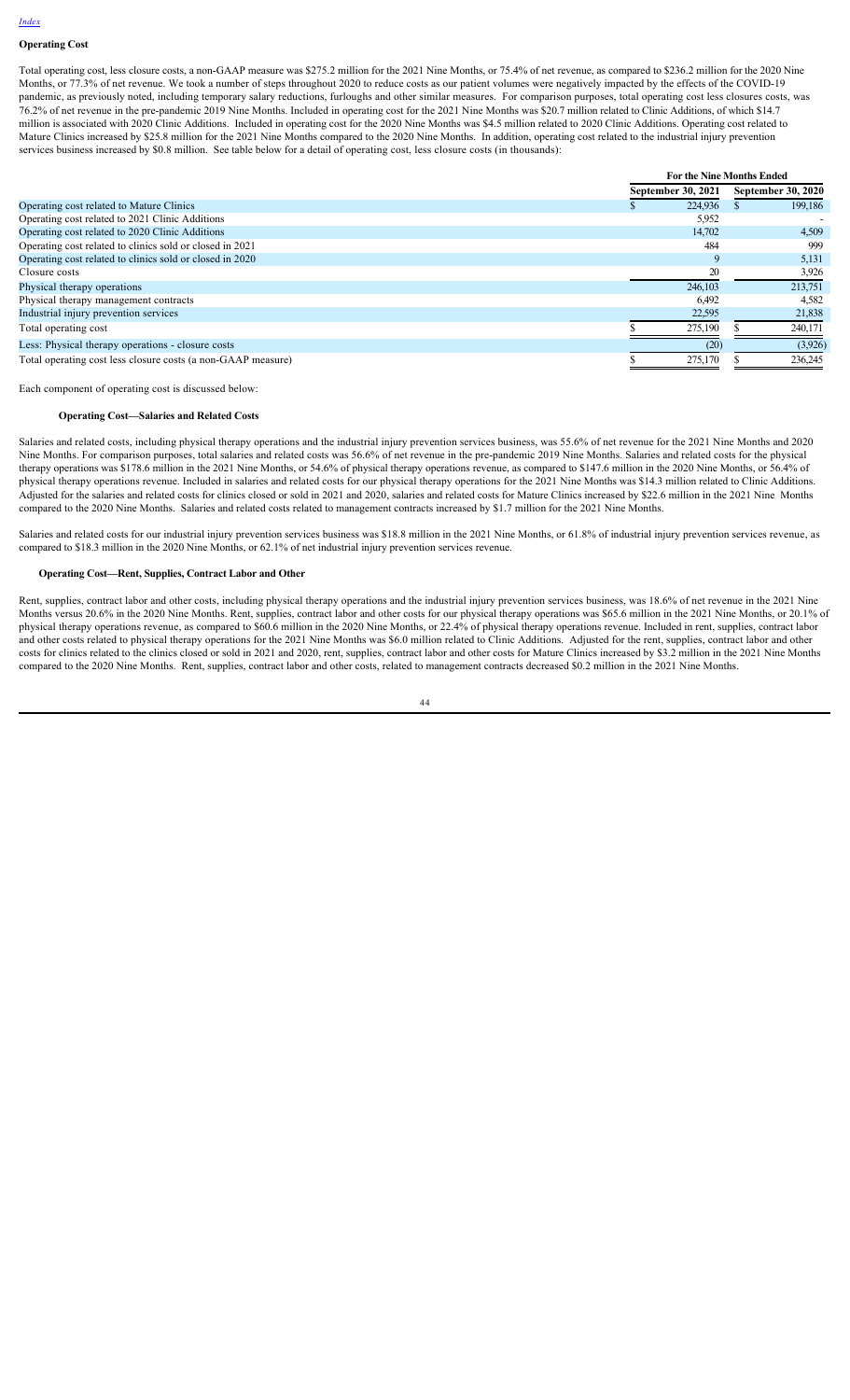Rent, supplies, contract labor and other costs for our industrial injury prevention services business was \$3.7 million in the 2021 Nine Months and \$3.3 million in the 2020 Nine Months, or 12.2% and 11.4%, respectively, of industrial injury prevention services revenue.

### **Operating Cost—Provision for Credit Losses**

Our provision for credit losses as a percentage of net revenue was 1.1% in both the 2021 Nine Months and 2020 Nine Months.

Our provision for credit losses for patient accounts receivable as a percentage of total patient accounts receivable was 5.0% at September 30, 2021, as compared to 4.5% at December 31, 2020. Our days' sales outstanding was 33 days at September 30, 2021 and 32 days in December 31, 2020.

### **Gross Profit**

Gross profit for the 2021 Nine Months, less closure costs, a non-GAAP measure, was \$90.0 million, an increase of \$20.8 million, or 30.0%, as compared to \$69.3 million for the 2020 Nine Months. The gross profit percentage, less closure costs, was 24.6% of net revenue for the 2021 Nine Months, an increase of 190 basis points as compared to 22.7% for the 2020 Nine Months. The gross profit percentage for our physical therapy operations, less closure costs, was 24.8% for the 2021 Nine Months, an increase of 250 basis points compared to 22.3% for the 2020 Nine Months. The gross profit percentage on physical therapy management contracts was 14.7% for the 2021 Nine Months compared to 20.2% for the 2020 Nine Months.

The gross profit percentage for our industrial injury prevention services business was 26.0% for the 2021 Nine Months as compared to 26.1% for the 2020 Nine Months.

The table below details the gross profit, less closure costs (in thousands) (a non-GAAP measure):

|                                                       | <b>For the Nine Months Ended</b> |        |                           |         |
|-------------------------------------------------------|----------------------------------|--------|---------------------------|---------|
|                                                       | <b>September 30, 2021</b>        |        | <b>September 30, 2020</b> |         |
|                                                       |                                  |        |                           |         |
| Physical therapy operations                           |                                  | 80,958 |                           | 60,385  |
| Management contracts                                  |                                  | 1,119  |                           | 1,162   |
| Industrial injury prevention services                 |                                  | 7,942  |                           | 7,711   |
| Physical therapy operations - closure costs           |                                  | (20)   |                           | (3,926) |
| Gross profit                                          |                                  | 89,999 |                           | 65,332  |
| Physical therapy operations - closure costs           |                                  | 20     |                           | 3,926   |
| Gross profit, less closure costs (a non-GAAP measure) |                                  | 90,019 |                           | 69.258  |

### **Corporate Office Costs**

Corporate office cost was \$35.8 million for the 2021 Nine Months compared to \$31.1 million for the 2020 Nine Months. Corporate office cost was 9.8% of net revenue for the 2021 Nine Months as compared to 10.2% for the 2020 Nine Months. The 2020 Nine Months included temporary salary reductions and furloughs related to the pandemic. The 2021 Nine Months included \$1.3 million in equity compensation expense related to the accelerated vesting of restricted stock previously granted to the Chief Operating Officer – West upon his retirement in July 2021. Excluding the equity compensation related to the Chief Operating Officer – West, Corporate office cost was 9.5% of net revenue for the 2021 Nine Months.

#### **Operating Income**

Operating income for the 2021 Nine Months was \$54.2 million, an increase of \$20.0 million, or 58.4%, as compared to \$34.2 million for the 2020 Nine Months. Operating income as a percentage of net revenue increased 360 basis points from 11.2% for the 2020 period to 14.8% for the 2021 period.

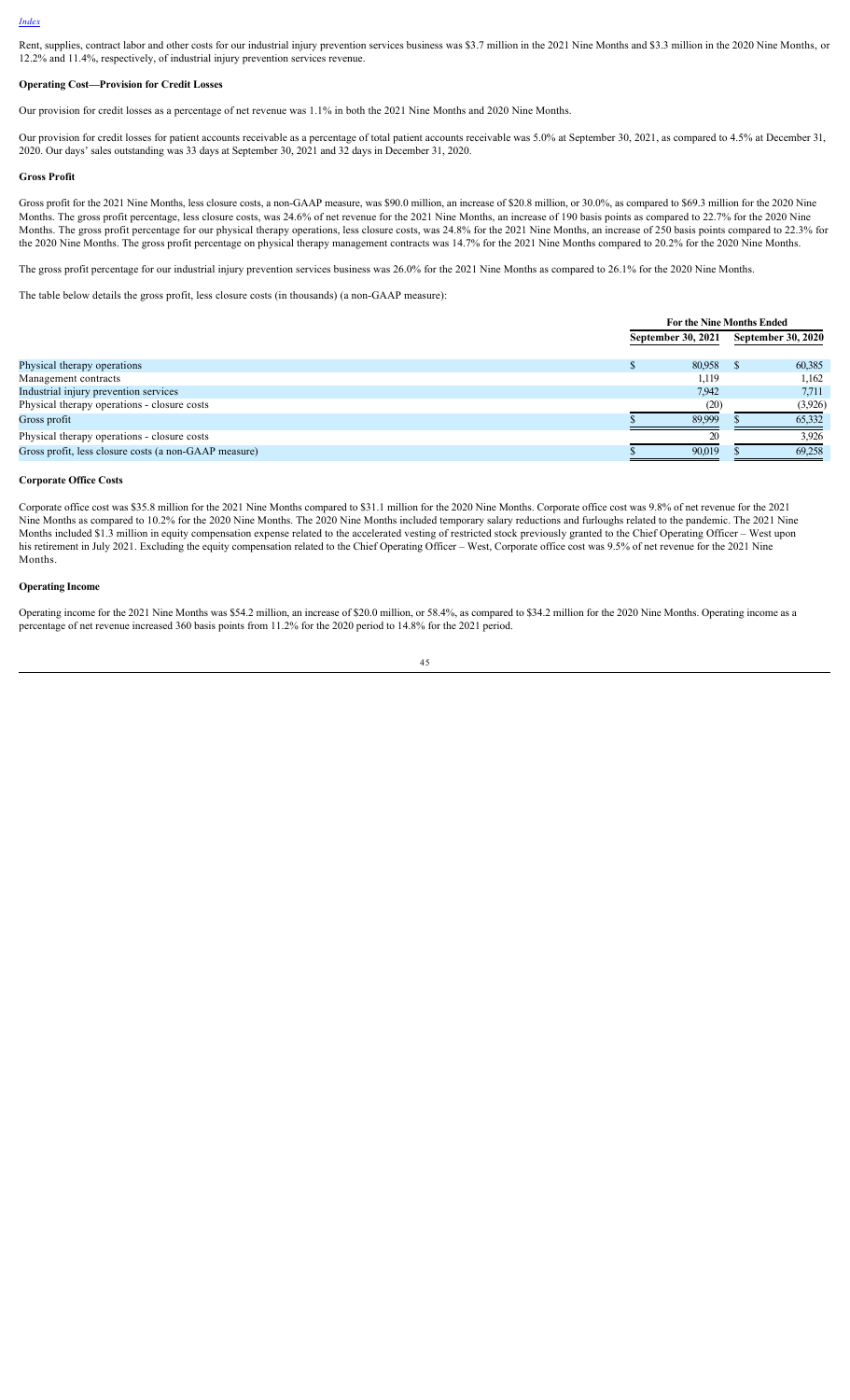### **Interest Expense**

Interest expense was \$0.8 million for the 2021 Nine Months and \$1.4 million for the 2020 Nine Months due to reduced borrowings under the Company's revolving credit line. At September 30, 2021, \$33.0 million was outstanding under our Amended Credit Agreement (as defined below). See "-Liquidity and Capital Resources" below for a discussion of the terms of our Amended Credit Agreement.

#### **Provision for Income Taxes**

The provision for income tax was \$11.3 million for the 2021 Nine Months and \$8.5 million for the 2020 Nine Months. The provision for income tax as a percentage of income before taxes less net income attributable to non-controlling interest (effective tax rate) was 27.0% for the 2021 Nine Months and 27.6% for the 2020 Nine Months.

See table below detailing calculation of the provision for income taxes as a percentage of income before taxes less net income attributable to non-controlling interest (\$ in thousands):

|                                                                              | <b>Nine Months Ended</b> |    |                    |  |
|------------------------------------------------------------------------------|--------------------------|----|--------------------|--|
|                                                                              | September 30, 2021       |    | September 30, 2020 |  |
|                                                                              |                          |    |                    |  |
| Income before taxes                                                          | \$<br>54,807             | -S | 42,317             |  |
| Less: net income attributable to non-controlling interest:                   |                          |    |                    |  |
|                                                                              |                          |    |                    |  |
| Redeemable non-controlling interest - temporary equity                       | (8,669)                  |    | (7,811)            |  |
| Non-controlling interest - permanent equity                                  | (4,194)                  |    | (3,889)            |  |
|                                                                              | (12, 863)                |    | (11,700)           |  |
|                                                                              |                          |    |                    |  |
| Income before taxes less net income attributable to non-controlling interest | 41,944                   |    | 30,617             |  |
|                                                                              |                          |    |                    |  |
| Provision for income taxes                                                   | 11,326                   |    | 8,453              |  |
|                                                                              |                          |    |                    |  |
| Effective tax rate                                                           | 27.0%                    |    | 27.6%              |  |

#### **Net Income Attributable to Non-controlling Interest**

Net income attributable to redeemable non-controlling interest (temporary equity) was \$8.7 million for the 2021 Nine Months and \$7.8 million for the 2020 Nine Months. Net income attributable to non-controlling interest (permanent equity) was \$4.2 million for the 2021 Nine Months and \$3.9 million for the 2020 Nine Months.

### **LIQUIDITY AND CAPITAL RESOURCES**

We believe that our business has sufficient cash to allow us to meet our short-term cash requirements. At September 30, 2021 and December 31, 2020, we had \$19.2 million and \$32.9 million, respectively, in cash. We believe that our cash and cash equivalents and availability under our revolving credit facility are sufficient to fund the working capital needs of our operating subsidiaries through at least September 30, 2022.

Cash and cash equivalents decreased by \$13.7 million from December 31, 2020 to September 30, 2021. During the 2021 Nine Months, \$60.5 million was provided by operations and \$17.0 million from proceeds on our Amended Credit Agreement (described below). The major uses of cash for investing and financing activities included: repayment of MAAPP funds (\$14.1 million), distributions to non-controlling interests inclusive of those classified as redeemable non-controlling interest (\$14.3 million), cash dividends to our shareholders (\$13.9 million), purchase of business and non-controlling interest (\$38.6 million), principal payments on notes payable (\$4.6 million) and purchase of fixed assets (\$6.0 million).

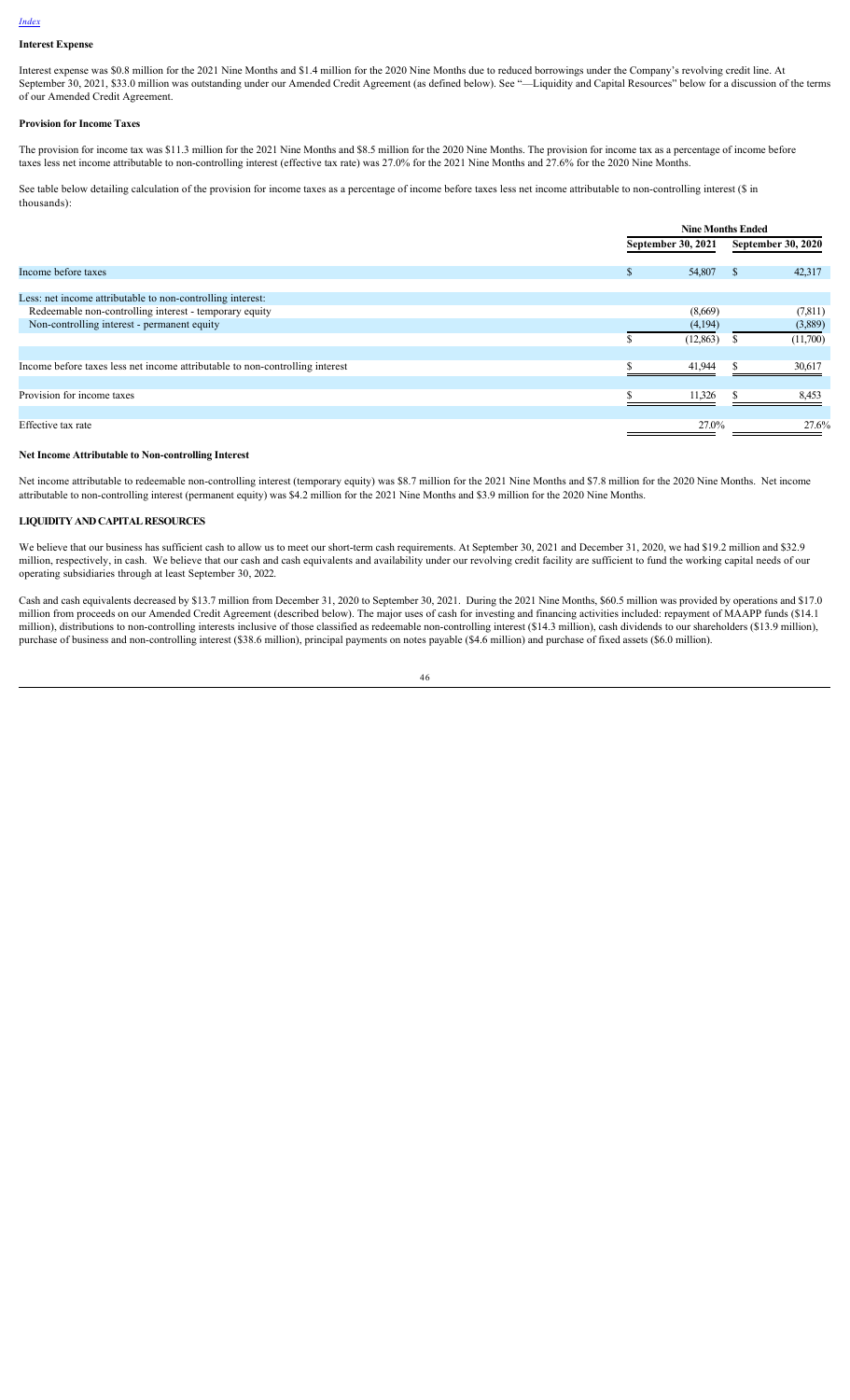Effective December 5, 2013, we entered into an Amended and Restated Credit Agreement with a commitment for a \$125.0 million revolving credit facility. This agreement was amended and/or restated in August 2015, January 2016, March 2017, November 2017 and January 2021 (hereafter referred to as "Amended Credit Agreement"). The Amended Credit Agreement is unsecured and has loan covenants, including requirements that we comply with a consolidated fixed charge coverage ratio and consolidated leverage ratio. Proceeds from the Amended Credit Agreement may be used for working capital, acquisitions, purchases of our common stock, dividend payments to our common stockholders, capital expenditures and other corporate purposes. The pricing grid is based on our consolidated leverage ratio with the applicable spread over LIBOR ranging from 1.25% to 2.0% or the applicable spread over the Base Rate ranging from 0.1% to 1%. Fees under the Amended Credit Agreement include an unused commitment fee of 0.3% of the amount of funds outstanding under the Amended Credit Agreement.

The 2021 amendment to the Amended Credit Agreement allows for cash and noncash consideration for acquisitions permitted under the Amended Credit Agreement of up to \$50,000,000 for any fiscal year, and allows for payments in cash dividends to shareholders in an aggregate amount not to exceed \$50,000,000 in any fiscal year. The commitment remains at \$125 million, however the accordion feature in the agreement was expanded to provide for capacity up to \$150 million, and has a maturity date of November 30, 2025. The Amended Credit Agreement is unsecured and includes certain financial covenants which include a consolidated fixed charge coverage ratio and a consolidated leverage ratio, as defined in the agreement.

On September 30, 2021, \$33.0 million was outstanding on the Amended Credit Agreement resulting in \$92.0 million of availability. As of September 30, 2021, we were in compliance with all of the covenants thereunder.

On September 30, 2021, the Company acquired a company that specializes in return-to-work and ergonomic services, among other offerings. The business generates more than \$2.0 million in annual revenue. USPH acquired the company's assets at a purchase price of approximately \$3.3 million (which includes the obligation to pay an amount up to \$0.6 million in contingent payment consideration in conjunction with the acquisition if specified future operational objectives are met), and contributed those assets to industrial injury prevention services subsidiary. The initial purchase price, not inclusive of the \$0.6 million contingent payment, was approximately \$2.7 million, of which \$2.4 million was paid in cash, and \$0.3 million is in the form of a note payable. The note accrues interest at 3.25% per annum and the principal and interest is payable on September 30, 2023.

On June 30, 2021, the Company acquired a 65% interest in an eight-clinic physical therapy practice with the practice founder retaining 35%. The purchase price was approximately \$10.3 million, of which \$9.0 million was paid in cash, \$1.0 million is payable based on the achievement of certain business criteria and \$0.3 million is in the form of a note payable. The note accrues interest at 3.25% per annum and the principal and interest is payable on June 30, 2023. Additionally, the Company has an obligation to pay an additional amount up to \$0.8 million in contingent payment consideration in conjunction with the acquisition if specified future operational objectives are met. The Company recorded acquisition-date fair value of this contingent liability based on the likelihood of the contingent earn-out payment. The earn-out payment will subsequently be remeasured to fair value each reporting date.

On March 31, 2021, the Company acquired a 70% interest in a five-clinic physical therapy practice with the practice founder retaining 30%. When acquired, the practice was developing a sixth clinic which has been completed. The purchase price for the 70% interest was approximately \$12.0 million, of which \$11.7 million was paid in cash and \$0.3 million in the form of a note payable. The note accrues interest at 3.25% per annum and the principal and interest is payable on March 31, 2023.

On November 30, 2020, we acquired a 75% interest in a three-clinic physical therapy practice. The purchase price for the 75% interest was \$8.9 million (net of cash acquired), of which \$8.6 million was paid in cash and \$0.3 million in the form of a note payable that is payable in two principal installments totaling \$162,500 each. The first principal payment plus accrued interest is due to be paid in November 2021 with the second installment to be paid in November 2022. The note accrues interest at 3.25% per annum.

On September 30, 2020, we acquired a 70% interest in an entity which holds six-management contracts that have been in place for a number of years. Currently, these contracts have a five year term. The purchase price for the 70% interest was approximately \$4.2 million, with \$3.7 million payable in cash and \$0.5 million in two notes payable. One of the notes payable of \$0.3 million was paid in November 2020. The remaining note payable of \$0.2 million was paid on September 30, 2021.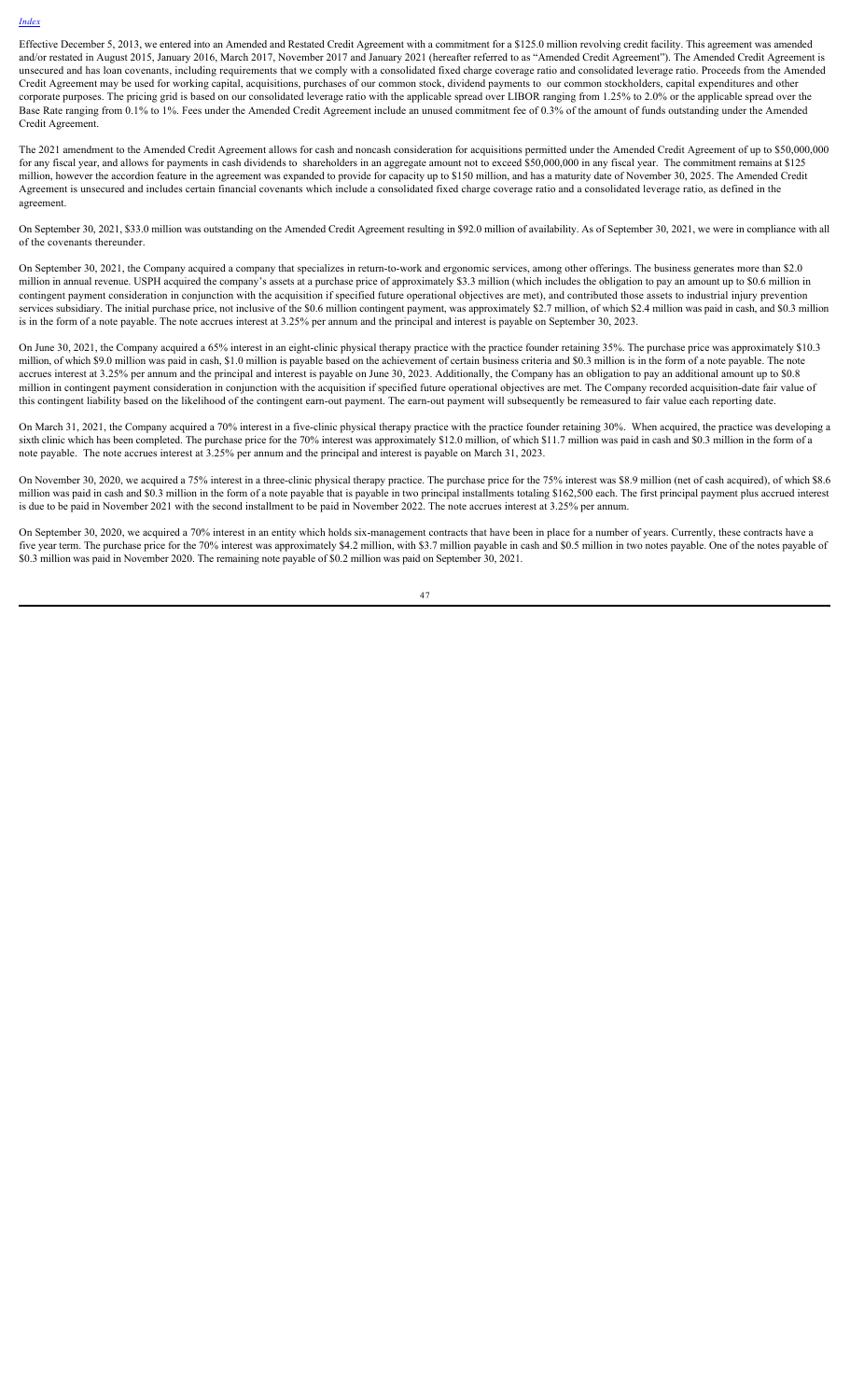On February 27, 2020, we acquired interests in a four-clinic physical therapy practice. The four clinics are in four separate partnerships. Our interests in the four partnerships range from 10.0% to 83.8%, with an overall 65.0% based on the initial purchase transaction. The aggregate purchase price was \$11.9 million, of which \$11.6 million was paid in cash and \$0.3 million in a note payable. The note accrues interest at 4.75% per annum and the principal and interest is payable on February 2022.

We make reasonable and appropriate efforts to collect accounts receivable, including applicable deductible and co-payment amounts, in a consistent manner for all payor types. Claims are submitted to payors daily, weekly or monthly in accordance with our policy or payor's requirements. When possible, we submit our claims electronically. The collection process is time consuming and typically involves the submission of claims to multiple payors whose payment of claims may be dependent upon the payment of another payor. Claims under litigation and vehicular incidents can take a year or longer to collect. Medicare and other payor claims relating to new clinics awaiting Medicare Rehab Agency status approval initially may be delayed for a relatively short transition period. When all reasonable internal collection efforts have been exhausted, accounts are written off prior to sending them to outside collection firms. With managed care, commercial health plans and self-pay payor type receivables, the write-off generally occurs after the accounts receivable has been outstanding for at least 120 days.

We generally enter into various notes payable as a means of financing our acquisitions. Our outstanding notes payable as of September 30, 2021 relate to certain of the acquisitions of businesses and purchases of redeemable non-controlling interest that occurred in 2018 through September 2021. Typically, the notes are payable over two years plus any accrued and unpaid interest. Interest accrues at various interest rates ranging from 3.25% to 5.5% per annum, subject to adjustment. At September 30, 2021, the balance on these notes payable was \$2.9 million. In addition, we assumed leases with remaining terms of 1 month to 6 years for the operating facilities.

In conjunction with the above mentioned acquisitions, in the event that a limited minority partner's employment ceases at any time after a specified date that is typically between three and five years from the acquisition date, we have agreed to certain contractual provisions which enable such minority partners to exercise their right to trigger our repurchase of that partner's non-controlling interest at a predetermined multiple of earnings before interest and taxes.

As of September 30, 2021, we have accrued \$6.4 million related to credit balances due to patients and payors. This amount is expected to be paid in the next twelve months.

From September 2001 through December 31, 2008, our Board of Directors ("Board") authorized us to purchase, in the open market or in privately negotiated transactions, up to 2,250,000 shares of our common stock. In March 2009, the Board authorized the repurchase of up to 10% or approximately 1,200,000 shares of our common stock ("March 2009 Authorization"). Our Amended Credit Agreement permits share repurchases of up to \$15,000,000, subject to compliance with covenants. We are required to retire shares purchased under the March 2009 Authorization.

There is no expiration date for the share repurchase program. As of September 30, 2021, there are currently an additional estimated 135,624 shares (based on the closing price of \$110.60 on September 30, 2021) that may be purchased from time to time in the open market or private transactions depending on price, availability and our cash position. We did not purchase any shares of our common stock during the three months ended September 30, 2021.

### **FACTORS AFFECTING FUTURE RESULTS**

The risks related to our business and operations include:

- the multiple effects of the impact of public health crises and epidemics/pandemics, such as the novel strain of COVID-19, for which the financial magnitude cannot be currently estimated;
- changes as the result of government enacted national healthcare reform;
- changes in Medicare rules and guidelines and reimbursement or failure of our clinics to maintain their Medicare certification and/or enrollment status;
- revenue we receive from Medicare and Medicaid being subject to potential retroactive reduction; business and regulatory conditions including federal and state regulations;
	-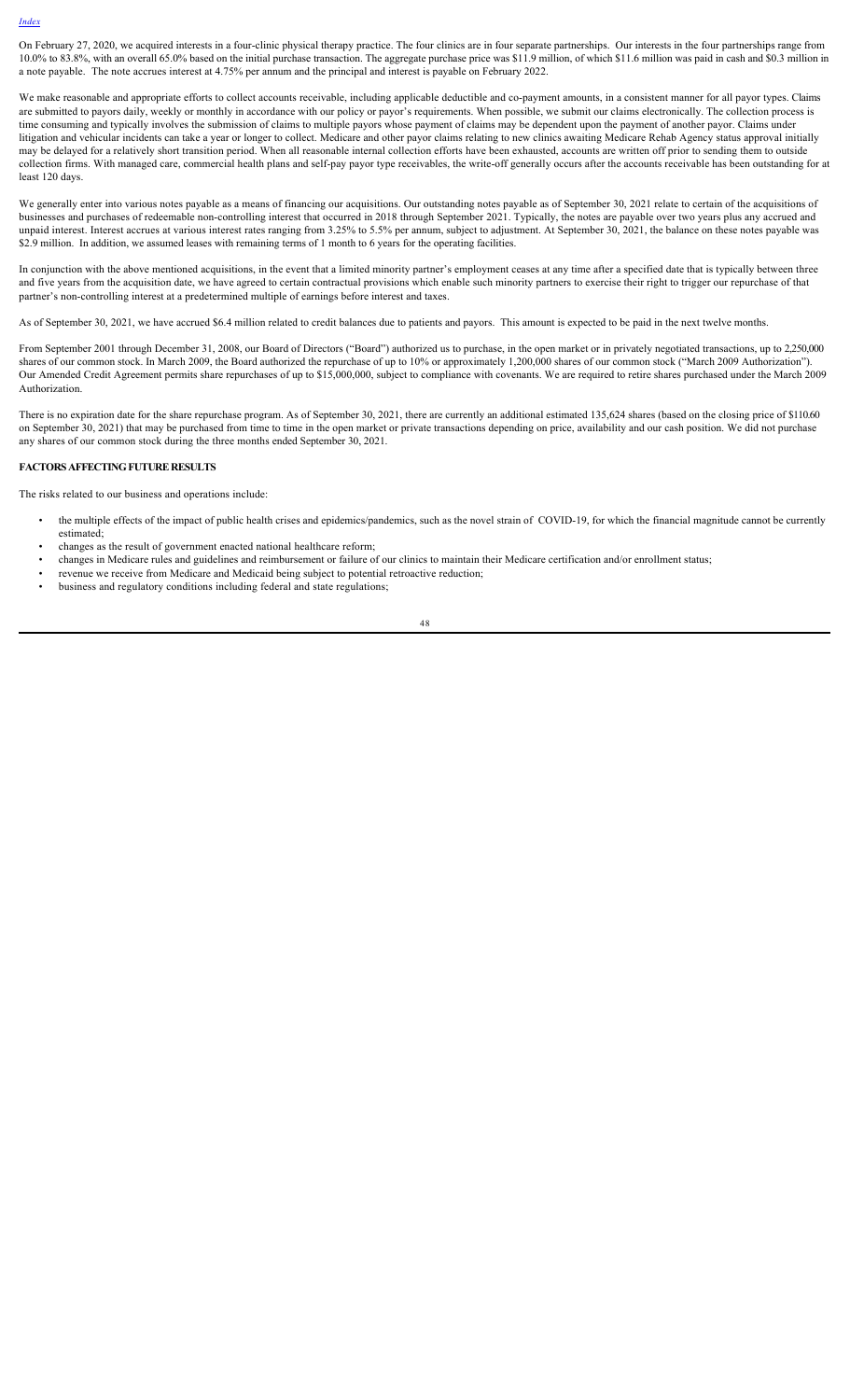- governmental and other third party payor inspections, reviews, investigations and audits, which may result in sanctions or reputational harm and increased costs; • compliance with federal and state laws and regulations relating to the privacy of individually identifiable patient information, and associated fines and penalties for failure to
- comply; • changes in reimbursement rates or payment methods from third party payors including government agencies, and changes in the deductibles and co-pays owed by patients; revenue and earnings expectations;
- legal actions, which could subject us to increased operating costs and uninsured liabilities;
- general economic conditions;
- availability and cost of qualified physical therapists; personnel productivity and retaining key personnel;
- competitive, economic or reimbursement conditions in our markets which may require us to reorganize or close certain clinics and thereby incur losses and/or closure costs including the possible write-down or write-off of goodwill and other intangible assets;
- competitive environment in the industrial injury prevention services business, which could result in the termination or non-renewal of contractual service arrangements and other adverse financial consequences for that service line;
- acquisitions, and the successful integration of the operations of the acquired businesses;
- impact on the business and cash reserves resulting from retirement or resignation of key partners and resulting purchase of their non-controlling interest (minority interests); • maintaining our information technology systems with adequate safeguards to protect against cyber-attacks;
- a security breach of our or our third party vendors' information technology systems may subject us to potential legal action and reputational harm and may result in a violation of the Health Insurance Portability and Accountability Act of 1996 of the Health Information Technology for Economic and Clinical Health Act;
- maintaining adequate internal controls;
- maintaining necessary insurance coverage;
- availability, terms, and use of capital; and
- weather and other seasonal factors.

See also Risk Factors in Item 1A of our Annual Report on Form 10-K for the year ended December 31, 2020 and our subsequent current and periodic reports, including the additional risk factor noted below:

On September 9, 2021, President Biden announced a new rule requiring all employers of at least 100 employees to require their employees to be fully vaccinated or tested weekly. The U.S. Department of Labor's Occupational Safety and Health Administration ("OSHA") has announced its intention to promulgate regulations that would carry out this mandate. In addition, CMS recently announced that it is in the process of preparing regulations that would require certain health care providers receiving reimbursement from the Medicare or Medicaid programs to require their employees to be vaccinated as a condition of participation. At this time it is not possible to predict the impact of these proposed regulations on the Company or its workforce. The proposed new regulations, if implemented, may result in employee attrition and could have a material adverse effect on our business, including future revenue, costs and results of operations.

### **Forward-Looking Statements**

We make statements in this report that are considered to be forward-looking statements within the meaning given such term under Section 21E of the Securities Exchange Act of 1934, as amended (the "Exchange Act"). These statements contain forward-looking information relating to the financial condition, results of operations, plans, objectives, future performance and business of our Company. These statements (often using words such as "believes", "expects", "intends", "plans", "appear", "should" and similar words) involve risks and uncertainties that could cause actual results to differ materially from those we project. Included among such statements are those relating to opening new clinics, availability of personnel and the reimbursement environment. The forward-looking statements are based on our current views and assumptions and actual results could differ materially from those anticipated in such forward-looking statements as a result of certain risks, uncertainties, and factors, which include, but are not limited to the risks listed above.

Many factors are beyond our control. Given these uncertainties, you should not place undue reliance on our forward-looking statements. Please see the other sections of this report and our other periodic reports filed with the Securities and Exchange Commission (the "SEC") for more information on these factors. Our forward-looking statements represent our estimates and assumptions only as of the date of this report. Except as required by law, we are under no obligation to update any forward-looking statement, regardless of the reason the statement may no longer be accurate.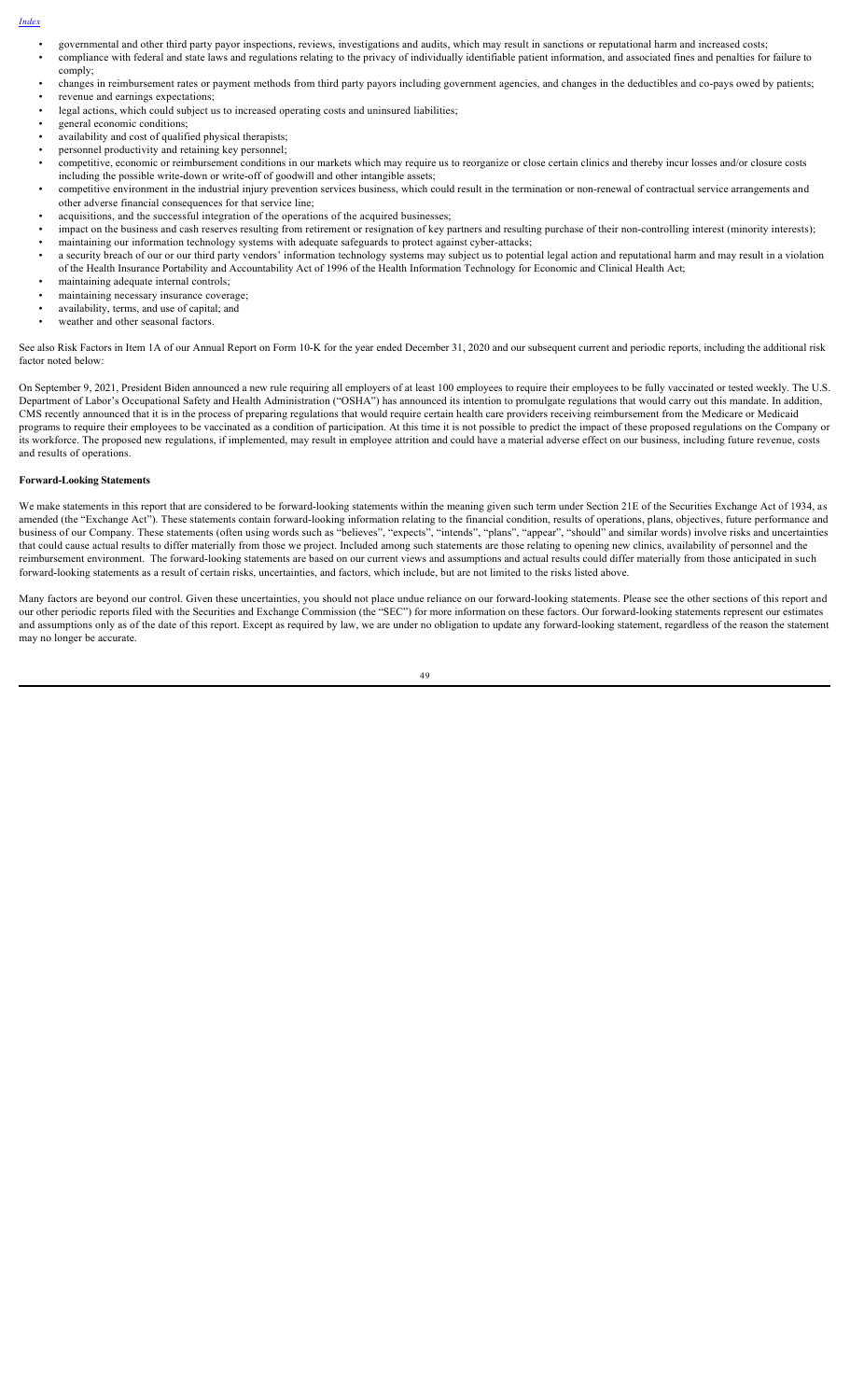#### <span id="page-49-0"></span>**ITEM 3. QUANTITATIVE AND QUALITATIVE DISCLOSURES ABOUT MARKET RISK.**

We do not maintain any derivative instruments, interest rate swap arrangements, hedging contracts, futures contracts or the like. Our primary market risk exposure is the changes in interest rates obtainable on our Amended Credit Agreement. The interest on our Amended Credit Agreement is based on a variable rate. At September 30, 2021, \$33.0 million was outstanding under our Amended Credit Agreement. Based on the balance of the Amended Credit Agreement at September 30, 2021, any change in the interest rate of 1% would yield a decrease or increase in annual interest expense of \$330,000.

### <span id="page-49-1"></span>**ITEM 4. CONTROLS AND PROCEDURES.**

(a) Evaluation of Disclosure Controls and Procedures

As of the end of the period covered by this report, the Company's management completed an evaluation, under the supervision and with the participation of our principal executive officer and principal financial officer, of the effectiveness of our disclosure controls and procedures. Based on this evaluation, our principal executive officer and principal financial officer concluded (i) that our disclosure controls and procedures are designed to ensure that information required to be disclosed in the reports that we file or submit under the Securities Exchange Act of 1934, as amended, is recorded, processed, summarized and reported within the time periods specified in the SEC's rules and forms and that such information is accumulated and communicated to our management, including our principal executive officer and principal financial officer, or persons performing similar functions, as appropriate to allow timely decisions regarding required disclosure and (ii) that our disclosure controls and procedures are effective.

### (b) Changes in Internal Control over Financial Reporting

There have been no changes in our internal control over financial reporting during the period covered by this report that have materially affected, or are reasonably likely to materially affect, our internal control over financial reporting.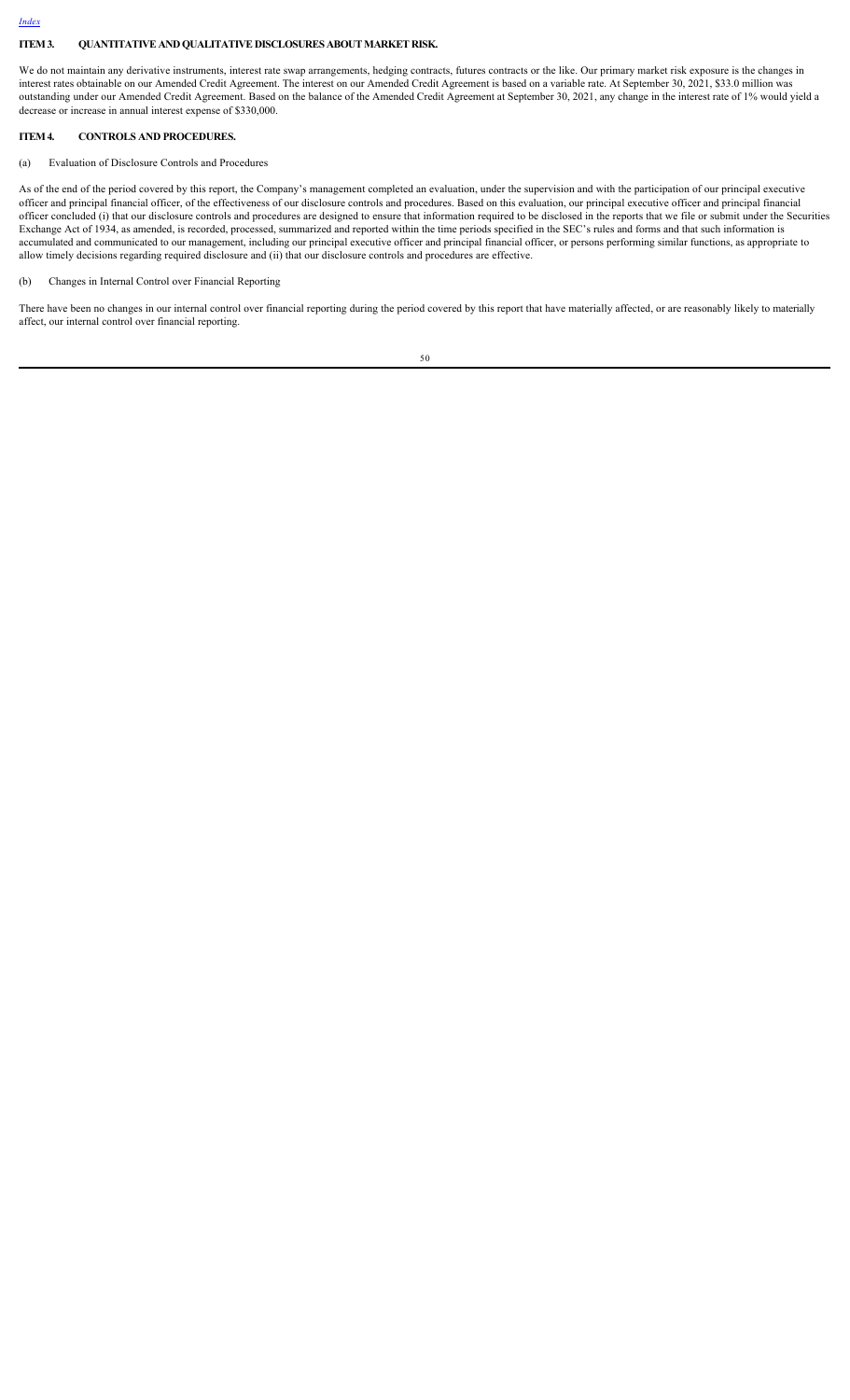### **PART II—OTHER INFORMATION**

### <span id="page-50-0"></span>**ITEM 1. LEGAL PROCEEDINGS.**

We are a party to various legal actions, proceedings, and claims (some of which are not insured), and regulatory and other governmental audits and investigations in the ordinary course of our business. We cannot predict the ultimate outcome of pending litigation, proceedings, and regulatory and other governmental audits and investigations. These matters could potentially subject us to sanctions, damages, recoupments, fines, and other penalties. The Department of Justice, CMS, or other federal and state enforcement and regulatory agencies may conduct additional investigations related to our businesses in the future that may, either individually or in the aggregate, have a material adverse effect on our business, financial position, results of operations, and liquidity.

Healthcare providers are subject to lawsuits under the qui tam provisions of the federal False Claims Act. Qui tam lawsuits typically remain under seal for some time while the government decides whether or not to intervene on behalf of a private qui tam plaintiff (known as a relator) and take the lead in the litigation. These lawsuits can involve significant monetary damages and penalties and award bounties to private plaintiffs who successfully bring the suits. We are and have been a defendant in these cases in the past, and may be named as a defendant in similar cases from time to time in the future.

### *Florida Litigation*

On August 19, 2019, we received notice of a qui tam lawsuit filed by a relator on behalf of the United States, titled U.S. ex rel. Bonnie Elsdon, v. U.S. Physical Therapy, Inc., U.S. Physical Therapy, Ltd., Rehab Partners #2, Inc., The Hale Hand Center, Limited Partnership (the "Hale Partnership"), and Suzanne Hale. This whistleblower lawsuit was filed in the U.S. District Court for the Southern District of Texas, seeking damages and civil penalties under the federal False Claim Act. This lawsuit was originally filed under seal by a former employee of The Hale Hand Center, Limited Partnership ("Hale Partnership"), a majority-owned subsidiary of the Company, on May 25, 2018. The U.S Government declined to intervene in the case and unsealed the Complaint on July 17, 2019.

The Complaint alleges that the Hale Partnership engaged in conduct to purposely "upcode" its billings for services provided to Medicare patients. The plaintiff - relator points to three dates of service and provides examples of what it alleges are inflated billings by the Hale Partnership; the relator then claims that similar false claims must have occurred on other days and at other Company-owned partnerships.

On October 3, 2019, we filed Motions to Dismiss based on numerous grounds on behalf of each of the named defendants. On October 29, 2019, the plaintiff-relator dismissed three of the named defendants, Rehab Partners #2, Inc., U.S. Physical Therapy, Ltd., and Suzanne Hale. The Motions to Dismiss were denied on November 30, 2020.

We have engaged counsel and intend to vigorously defend this action. The discovery phase of the litigation has commenced, but at this time we are unable to predict the timing and outcome of the matter.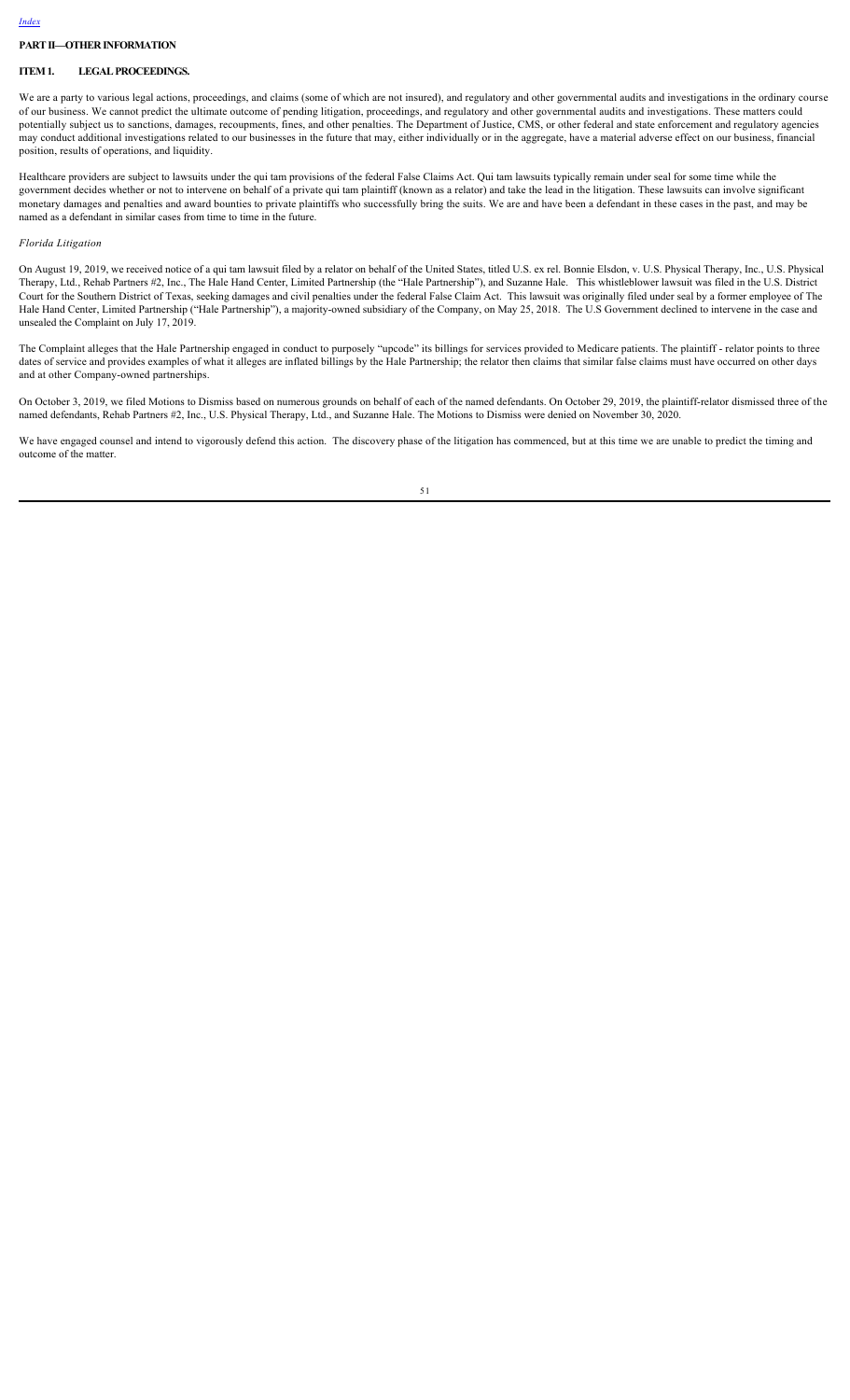# <span id="page-51-0"></span>**ITEM 6. EXHIBITS.**

| Exhibit<br>Number |                | Description                                                                                                    |
|-------------------|----------------|----------------------------------------------------------------------------------------------------------------|
| $31.1*$           |                | Rule 13a-14(a)/15d-14(a) Certification of Chief Executive Officer.                                             |
| $31.2*$           |                | Rule 13a-14(a)/15d-14(a) Certification of Chief Financial Officer.                                             |
| $31.3*$           |                | Rule 13a-14(a)/15d-14(a) Certification of Corporate Controller.                                                |
| $32*$             |                | Certification Pursuant to 18 U.S.C 1350, as Adopted Pursuant to Section 906 of the Sarbanes-Oxley Act of 2002. |
| $101.$ INS*       |                | <b>XBRL</b> Instance Document                                                                                  |
| $101.SCH*$        |                | XBRL Taxonomy Extension Schema Document                                                                        |
| $101.CAL*$        |                | XBRL Taxonomy Extension Calculation Linkbase Document                                                          |
| $101.$ DEF*       |                | XBRL Taxonomy Extension Definition Linkbase Document                                                           |
| $101.LAB*$        |                | XBRL Taxonomy Extension Label Linkbase Document                                                                |
| $101.PRE*$        |                | XBRL Taxonomy Extension Presentation Linkbase Document                                                         |
|                   |                |                                                                                                                |
| *                 | Filed herewith |                                                                                                                |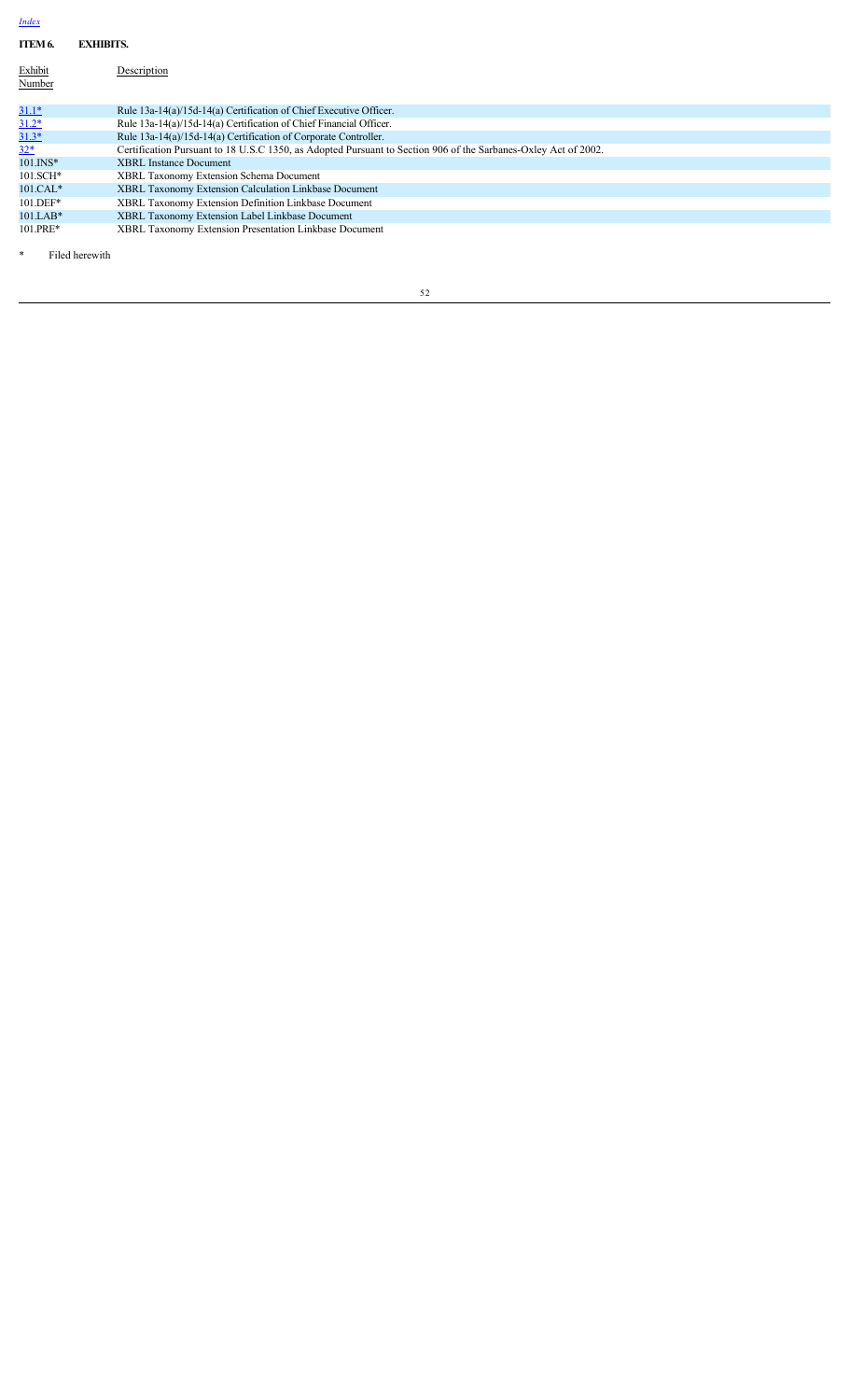### <span id="page-52-0"></span>**SIGNATURES**

Pursuant to the requirements of the Securities Exchange Act of 1934, the registrant has duly caused this report to be signed on our behalf by the undersigned thereunto duly authorized.

### **U.S. PHYSICAL THERAPY, INC.**

#### Date: November 9, 2021 By: /s/ CAREY HENDRICKSON

Carey Hendrickson Chief Financial Officer (principal financial and accounting officer)

By: /s/ JON C. BATES Jon C. Bates

Vice President/Corporate Controller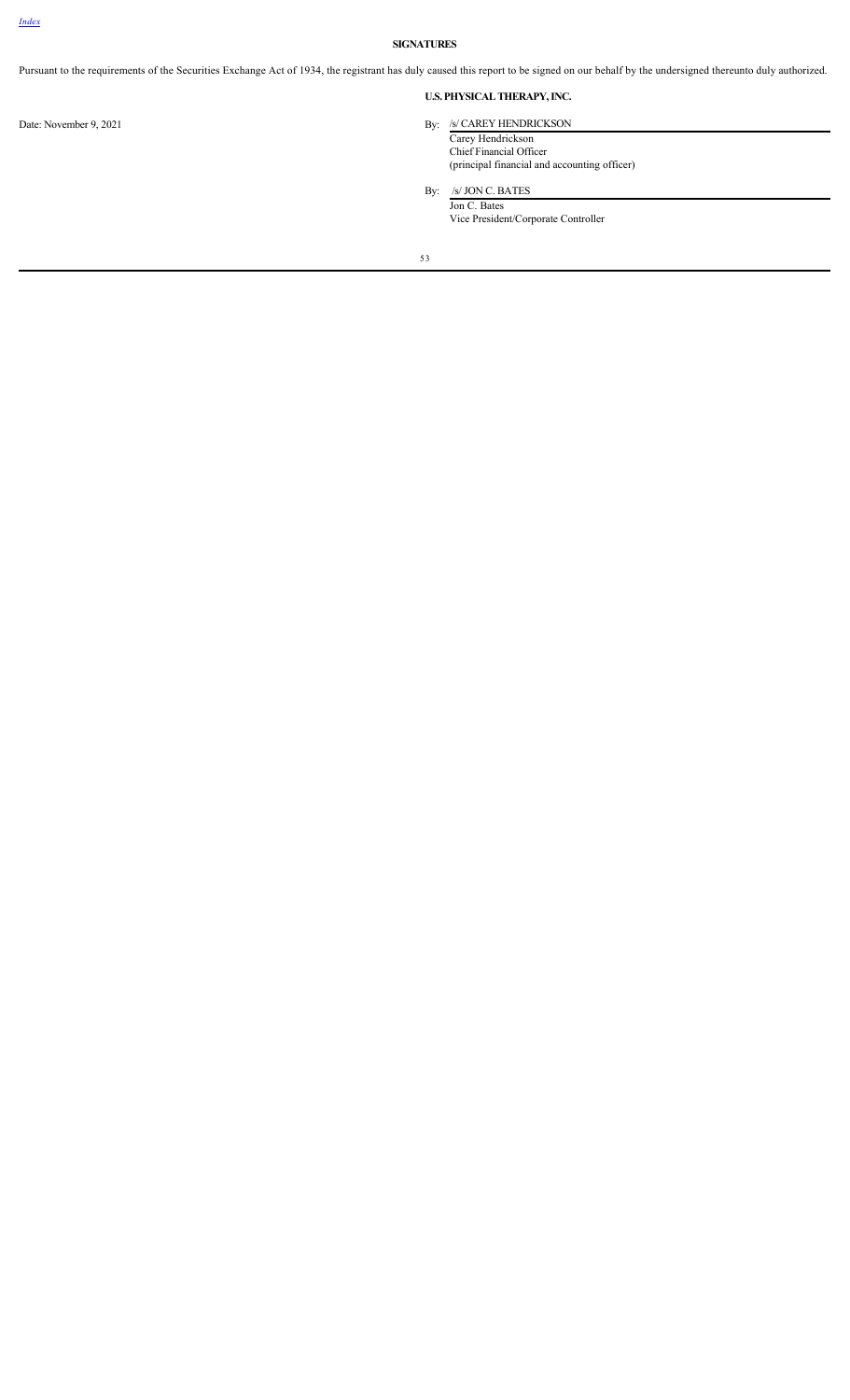I, Christopher Reading, certify that:

- 1. I have reviewed this quarterly report on Form 10-Q of U.S. Physical Therapy, Inc.;
- 2. Based on my knowledge, this report does not contain any untrue statement of a material fact or omit to state a material fact necessary to make the statements made, in light of the circumstances under which such statements were made, not misleading with respect to the period covered by this report;
- 3. Based on my knowledge, the financial statements, and other financial information included in this report, fairly present in all material respects the financial condition, results of operations and cash flows of the registrant as of, and for, the periods presented in this report;
- 4. The registrant's other certifying officer(s) and I are responsible for establishing and maintaining disclosure controls and procedures (as defined in Exchange Act Rules 13a-15(e) and 15d-15(e)) and internal control over financial reporting (as defined in Exchange Act Rules 13a-15(f) and 15d-15(f)) for the registrant and have:
- a. Designed such disclosure controls and procedures, or caused such disclosure controls and procedures to be designed under our supervision, to ensure that material information relating to the registrant, including its consolidated subsidiaries, is made known to us by others within those entities, particularly during the period in which this report is being prepared;
- b. Designed such internal control over financial reporting, or caused such internal control over financial reporting to be designed under our supervision, to provide reasonable assurance regarding the reliability of financial reporting and the preparation of financial statements for external purposes in accordance with generally accepted accounting principles;
- c. Evaluated the effectiveness of the registrant's disclosure controls and procedures and presented in this report our conclusions about the effectiveness of the disclosure controls and procedures, as of the end of the period covered by this report based on such evaluation; and
- d. Disclosed in this report any change in the registrant's internal control over financial reporting that occurred during the registrant's most recent fiscal quarter (the registrant's fourth fiscal quarter in the case of an annual report) that has materially affected, or is reasonably likely to materially affect, the registrant's internal control over financial reporting; and
- 5. The registrant's other certifying officer(s) and I have disclosed, based on our most recent evaluation of internal control over financial reporting, to the registrant's auditors and the audit committee of the registrant's board of directors (or persons performing the equivalent functions):
- a. All significant deficiencies and material weaknesses in the design or operation of internal control over financial reporting which are reasonably likely to adversely affect the registrant's ability to record, process, summarize and report financial information; and
- b. Any fraud, whether or not material, that involves management or other employees who have a significant role in the registrant's internal control over financial reporting.

/s/ CHRISTOPHER READING Christopher Reading President and Chief Executive Officer (principal executive officer)

Date: November 9, 2021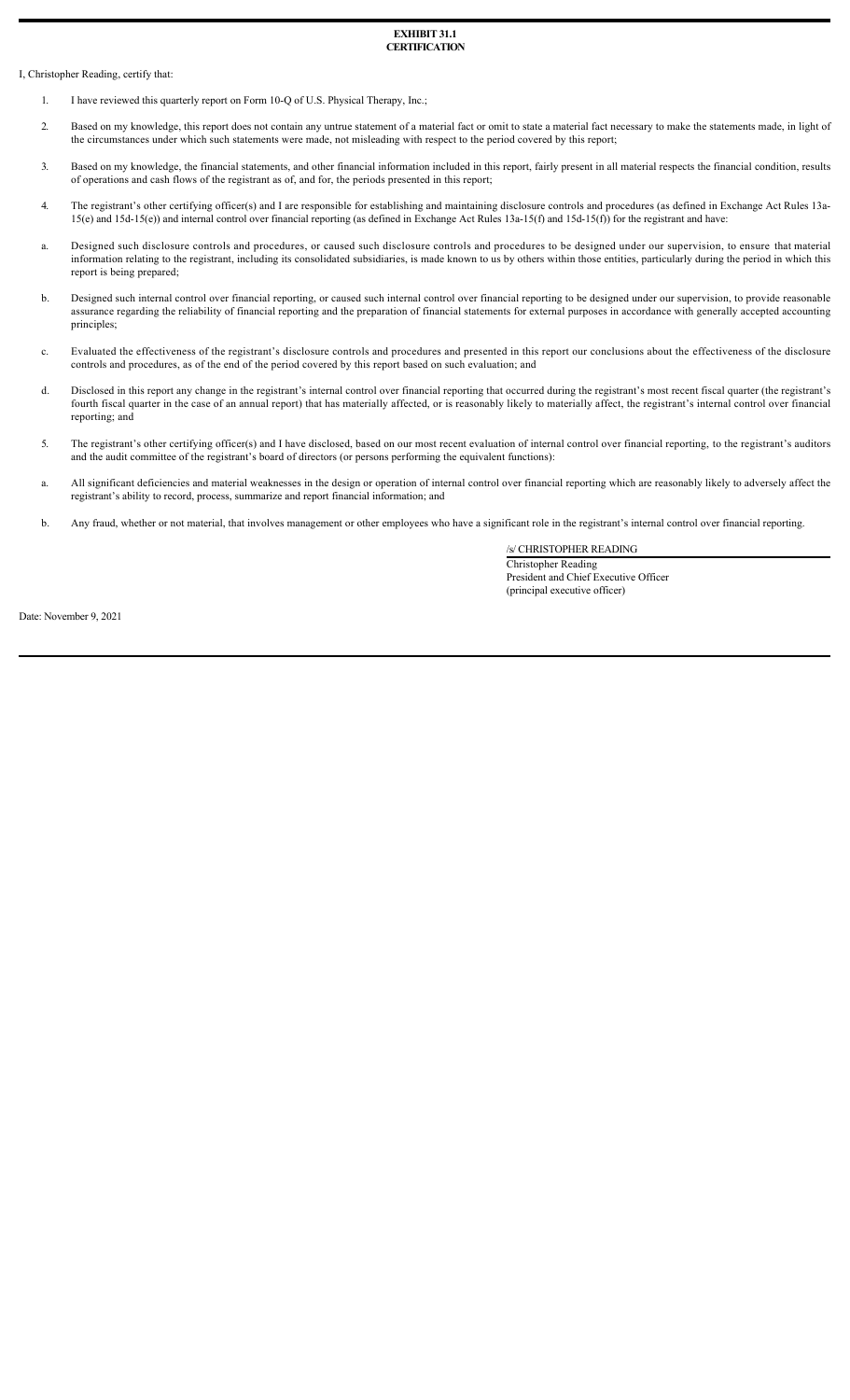I, Carey Hendrickson, certify that:

- 1. I have reviewed this quarterly report on Form 10-Q of U.S. Physical Therapy, Inc.;
- 2. Based on my knowledge, this report does not contain any untrue statement of a material fact or omit to state a material fact necessary to make the statements made, in light of the circumstances under which such statements were made, not misleading with respect to the period covered by this report;
- 3. Based on my knowledge, the financial statements, and other financial information included in this report, fairly present in all material respects the financial condition, results of operations and cash flows of the registrant as of, and for, the periods presented in this report;
- 4. The registrant's other certifying officer(s) and I are responsible for establishing and maintaining disclosure controls and procedures (as defined in Exchange Act Rules 13a-15(e) and 15d-15(e)) and internal control over financial reporting (as defined in Exchange Act Rules 13a-15(f) and 15d-15(f)) for the registrant and have:
- a. Designed such disclosure controls and procedures, or caused such disclosure controls and procedures to be designed under our supervision, to ensure that material information relating to the registrant, including its consolidated subsidiaries, is made known to us by others within those entities, particularly during the period in which this report is being prepared;
- b. Designed such internal control over financial reporting, or caused such internal control over financial reporting to be designed under our supervision, to provide reasonable assurance regarding the reliability of financial reporting and the preparation of financial statements for external purposes in accordance with generally accepted accounting principles;
- c. Evaluated the effectiveness of the registrant's disclosure controls and procedures and presented in this report our conclusions about the effectiveness of the disclosure controls and procedures, as of the end of the period covered by this report based on such evaluation; and
- d. Disclosed in this report any change in the registrant's internal control over financial reporting that occurred during the registrant's most recent fiscal quarter (the registrant's fourth fiscal quarter in the case of an annual report) that has materially affected, or is reasonably likely to materially affect, the registrant's internal control over financial reporting; and
- 5. The registrant's other certifying officer(s) and I have disclosed, based on our most recent evaluation of internal control over financial reporting, to the registrant's auditors and the audit committee of the registrant's board of directors (or persons performing the equivalent functions):
- a. All significant deficiencies and material weaknesses in the design or operation of internal control over financial reporting which are reasonably likely to adversely affect the registrant's ability to record, process, summarize and report financial information; and
- b. Any fraud, whether or not material, that involves management or other employees who have a significant role in the registrant's internal control over financial reporting.

/s/ CAREY HENDRICKSON Carey Hendrickson Chief Financial Officer (principal financial and accounting officer)

Date: November 9, 2021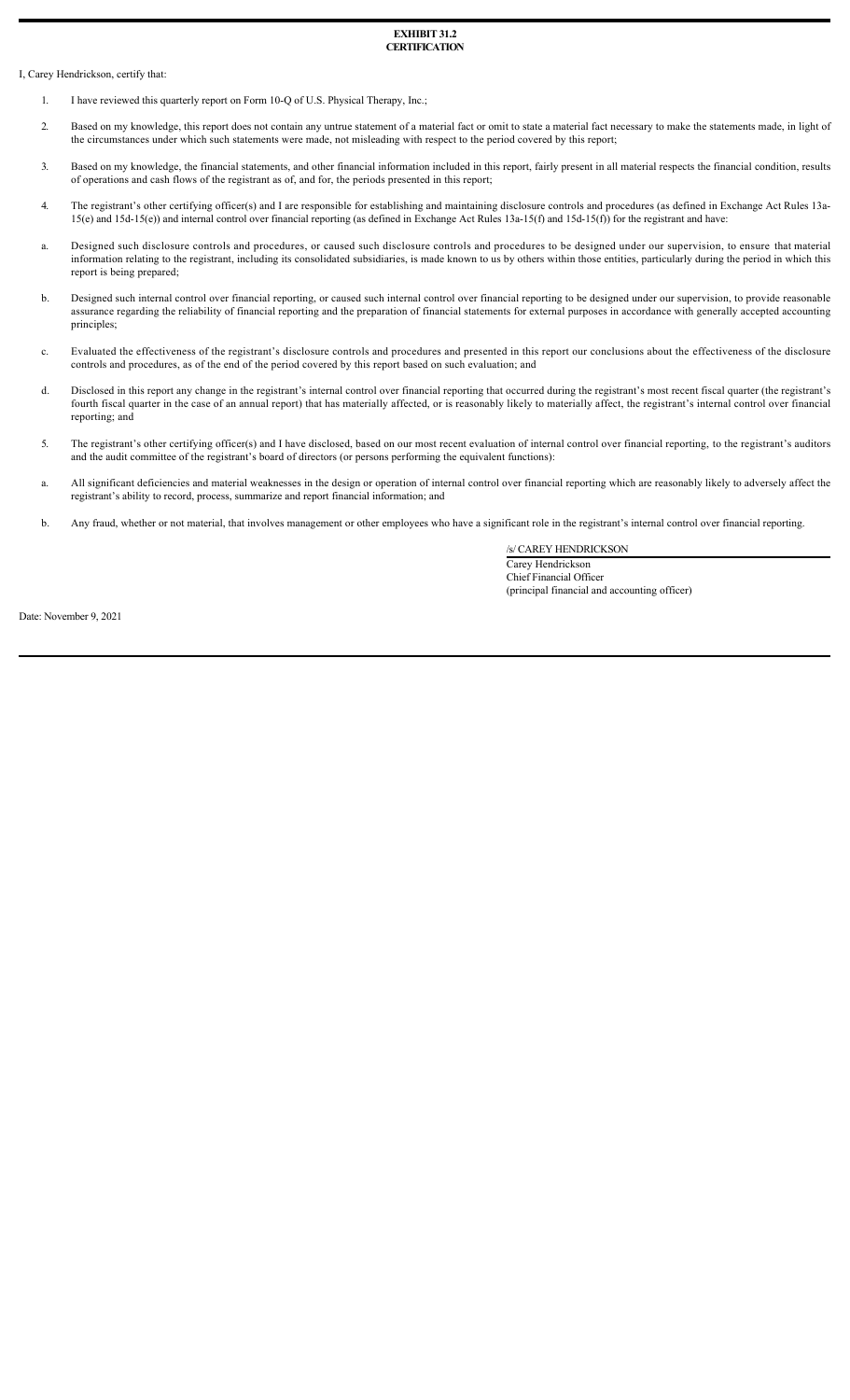I, Jon C. Bates, certify that:

- 1. I have reviewed this quarterly report on Form 10-Q of U.S. Physical Therapy, Inc.;
- 2. Based on my knowledge, this report does not contain any untrue statement of a material fact or omit to state a material fact necessary to make the statements made, in light of the circumstances under which such statements were made, not misleading with respect to the period covered by this report;
- 3. Based on my knowledge, the financial statements, and other financial information included in this report, fairly present in all material respects the financial condition, results of operations and cash flows of the registrant as of, and for, the periods presented in this report;
- 4. The registrant's other certifying officer(s) and I are responsible for establishing and maintaining disclosure controls and procedures (as defined in Exchange Act Rules 13a-15(e) and 15d-15(e)) and internal control over financial reporting (as defined in Exchange Act Rules 13a-15(f) and 15d-15(f)) for the registrant and have:
- a. Designed such disclosure controls and procedures, or caused such disclosure controls and procedures to be designed under our supervision, to ensure that material information relating to the registrant, including its consolidated subsidiaries, is made known to us by others within those entities, particularly during the period in which this report is being prepared;
- b. Designed such internal control over financial reporting, or caused such internal control over financial reporting to be designed under our supervision, to provide reasonable assurance regarding the reliability of financial reporting and the preparation of financial statements for external purposes in accordance with generally accepted accounting principles;
- c. Evaluated the effectiveness of the registrant's disclosure controls and procedures and presented in this report our conclusions about the effectiveness of the disclosure controls and procedures, as of the end of the period covered by this report based on such evaluation; and
- d. Disclosed in this report any change in the registrant's internal control over financial reporting that occurred during the registrant's most recent fiscal quarter (the registrant's fourth fiscal quarter in the case of an annual report) that has materially affected, or is reasonably likely to materially affect, the registrant's internal control over financial reporting; and
- 5. The registrant's other certifying officer(s) and I have disclosed, based on our most recent evaluation of internal control over financial reporting, to the registrant's auditors and the audit committee of the registrant's board of directors (or persons performing the equivalent functions):
- a. All significant deficiencies and material weaknesses in the design or operation of internal control over financial reporting which are reasonably likely to adversely affect the registrant's ability to record, process, summarize and report financial information; and
- b. Any fraud, whether or not material, that involves management or other employees who have a significant role in the registrant's internal control over financial reporting.

/s/ JON C. BATES Jon C. Bates Vice President/Corporate Controller

Date: November 9, 2021